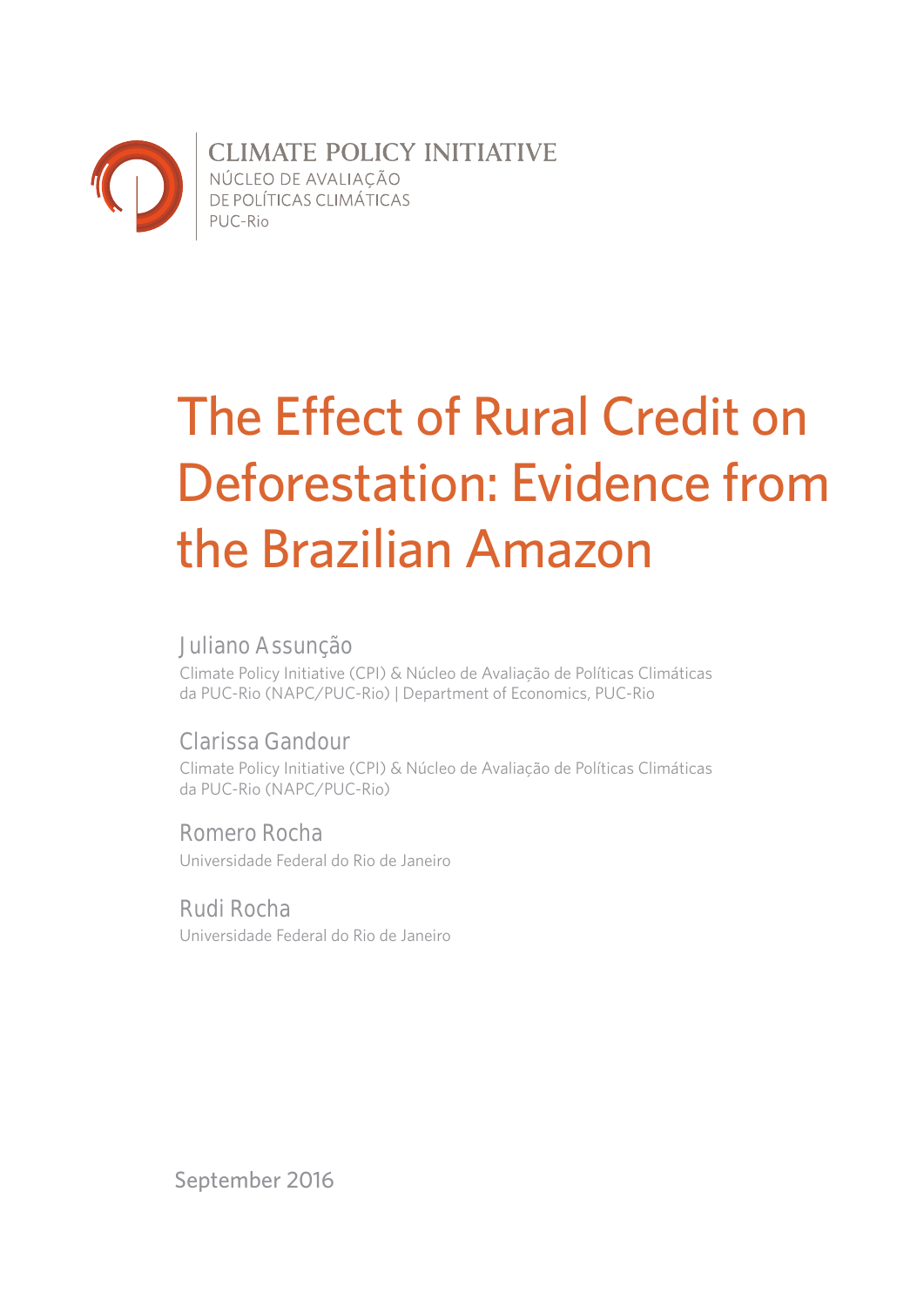## Abstract

In 2008 the Brazilian government made the concession of rural credit in the Amazon conditional upon stricter requirements as an attempt to curb forest clearings. This paper studies the impact of this innovative policy on deforestation. Difference-in-differences estimation based on a panel of municipalities shows that the policy change led to a substantial reduction in deforestation, mostly in municipalities where cattle ranching is the leading economic activity. The results suggest that the mechanism underlying these effects was a restriction in access to rural credit, one of the main support mechanisms for agricultural production in Brazil.

## Keywords

rural credit, land use, deforestation, conservation policies.

Jel codes

Q14, Q23, Q28.

## Acknowledgments

Arthur Bragança, Luiz Felipe Brandão, Pedro Pessoa, and Ricardo Dahis provided excellent research assistance. We thank the Ministry of the Environment, particularly Francisco Oliveira, Juliana Simões, and Roque Tumolo Neto, for their continuous support. We are also grateful to Dimitri Szerman, Gabriel Madeira, Joana Chiavari, and Pedro Hemsley, as well as to participants at the 2012 ANPEC Annual Meeting, 2013 North American Summer Meeting of the Econometric Society, 2013 AERE Summer Conference, 2013 EAERE Conference, and 2013 Economics of Low-Carbon Markets workshop for helpful comments.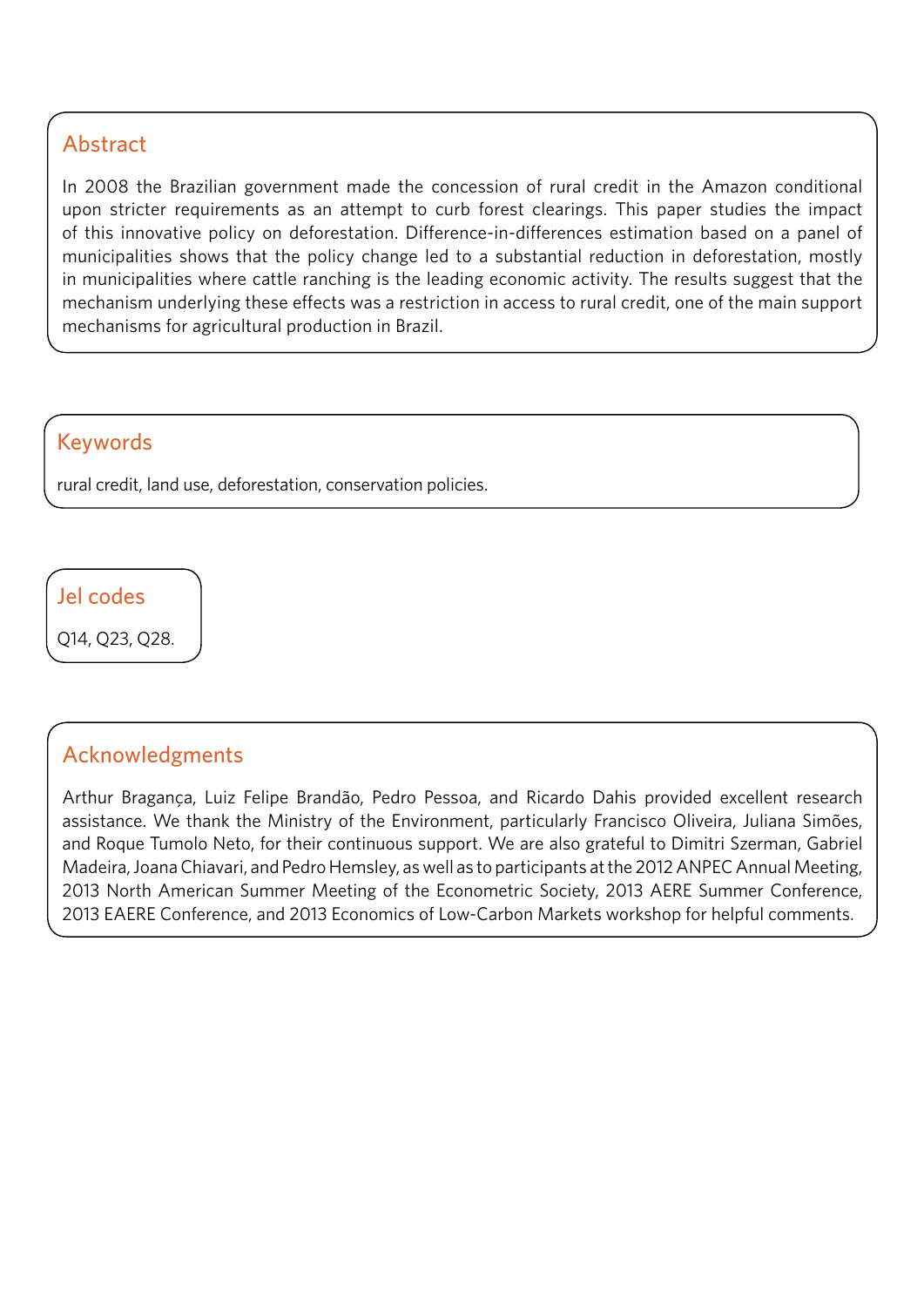#### 1. Introduction

Concerns regarding the potential impacts of large-scale deforestation  $-$  including, but not limited to, biodiversity loss, water quality and availability, and climate change — have increasingly pushed for greater protection of rainforests. Indeed, nearly 20% of recent global greenhouse gas emissions have been attributed to tropical deforestation.<sup>2</sup> As a response, policymakers around the world have devoted substantial efforts to design and implement a range of law enforcement instruments and incentive-based policies in an attempt to curb forest clearings. The understanding of how and which of these policies have been effective, however, is still limited.

In this paper we evaluate the impact on deforestation of a rather innovative credit policy implemented in the Brazilian Amazon. In 2008, the Brazilian Central Bank published Resolution 3,545, which made the concession of subsidized rural credit in the Amazon conditioned upon proof of compliance with legal titling requirements and environmental regulations. Since all credit agents were obligated to abide by the new rules, Resolution 3,545 thus represented a potential restriction of access to rural credit, one of the main support mechanisms for agricultural production in Brazil.

A key aspect of our empirical context helps design the analysis. Resolution 3,545's conditions applied solely to landholdings inside the administrative definition of the Amazon biome, such that properties outside the biome were not subject to the policy.<sup>3</sup> We explore this characteristic and adopt a difference-in-differences approach, using municipalities along the outside border of the Amazon biome as a control group to evaluate the policy's impact inside the biome. As the Amazon region is large and potentially heterogeneous in non-observables, we only consider municipalities located within a short distance to the border. Our benchmark sample is comprised of municipalities that are within 100km of the border, while alternative samples consider 50km and 200km municipality-to-biome-border distances. This helps ensure that we select treatment (inside biome) and control (outside biome) groups that are similar in terms of pre-trends. Indeed, we show that in neither of the samples control and treatment municipalities portray differential trends in observables prior to policy implementation.

Our analysis is based on a 2003 through 2011 municipality-by-year panel data set. Data on deforestation is built from satellite-based images publicly released by the National Institute for Space Research's Project for Monitoring Deforestation in the Legal Amazon

<sup>&</sup>lt;sup>2</sup>In particular, extensive forest clearings in Indonesia and in the Brazilian Amazon accounts for most of the acceleration in global deforestation rates observed through the mid-2000s (Hansen and DeFries, 2004; Hansen et al., 2008; Stern, 2008; Ministério do Meio Ambiente, 2012).

<sup>&</sup>lt;sup>3</sup>The definition of the Amazon biome, although based on technical criteria, is somewhat arbitrary at the local level - areas immediately inside and outside the biome present similar trends over time.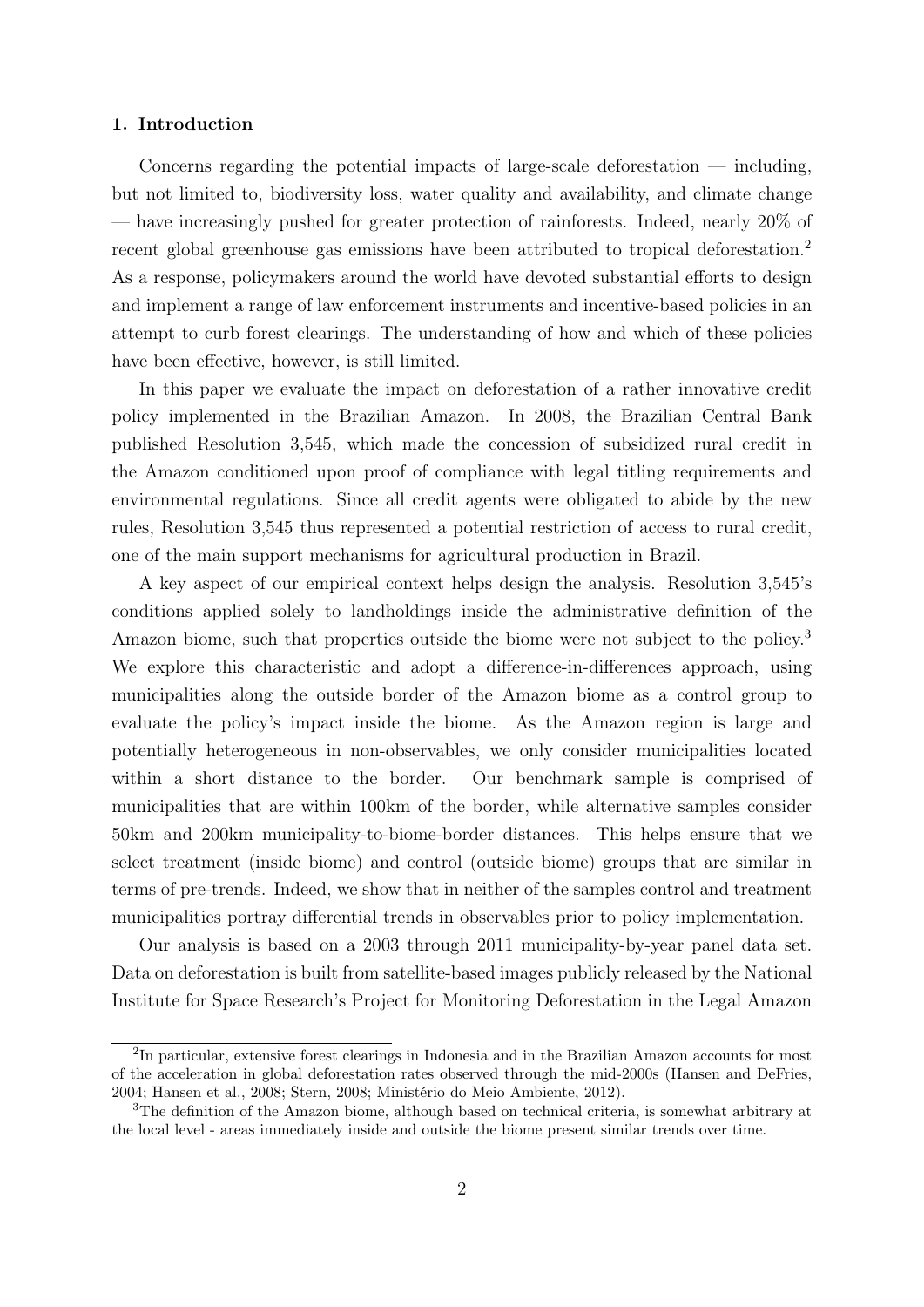(INPE/PRODES). We also use restricted administrative contract-level data compiled by the Brazilian Central Bank to build rural credit variables at the municipal level. These data are merged with other publicly available information at the municipal level to account for the potential confounding effects of agricultural prices and other concurrent environmental policies.

Our reduced-form estimates show that Resolution 3,545 helped reduce deforestation. We estimate that total deforested area during the sample period was about 60% smaller than it would have been in the absence of the policy. The effects are particularly larger for municipalities where cattle ranching is the main economic activity. Several robustness checks validate our empirical strategy and corroborate the results.

Having explored the reduced-form policy effects on deforestation, we thus investigate its two potential mechanisms. Resolution 3,545 determined that eligibility for accessing rural credit should be conditioned on legal titling requirements as well as on documentation attesting the environmental regularity of the establishment. In a context of precarious property rights, such as that of the Brazilian Amazon, the requirements regarding legal titling of land should be immediately binding and restrictive. If this is the case, the effects of Resolution 3,545 on deforestation should directly reflect a reduction in access to rural credit. On the other hand, Resolution 3,545 conditions were such that borrowers who proved that they had the intention to comply with environmental regulation were allowed access to credit. This meant that producers who feared the resolution might affect their future access to credit could signal an intent to change their deforestation behavior in the future and be considered compliant with environmental regulation in the present. It is thus possible that farmers who were not meeting environmental regulation in the present altered their deforestation behavior for reasons other than a direct reduction in credit. In this case, producers would have suffered no credit effect, as their intention to comply made them compliers, but would still have reduced deforestation.

We follow the same difference-in-differences strategy, and show that the policy change caused a sizable reduction in the concession of rural credit. In particular, the reduction in loans specific to cattle ranching activities accounts for 75% of this effect. We also find that only large and medium loans were affected. This is consistent with the fact that policy requirements were less stringent for small-scale producers.

The overall evidence therefore suggests that Resolution 3,545 has affected deforestation through a reduction in credit concessions. In our final exercise, we thus explore Resolution 3,545 as a source of exogenous variation for credit concessions in a 2SLS approach to test the more general question of whether credit affects deforestation. In theory, the relationship between credit and deforestation is ambiguous. On the one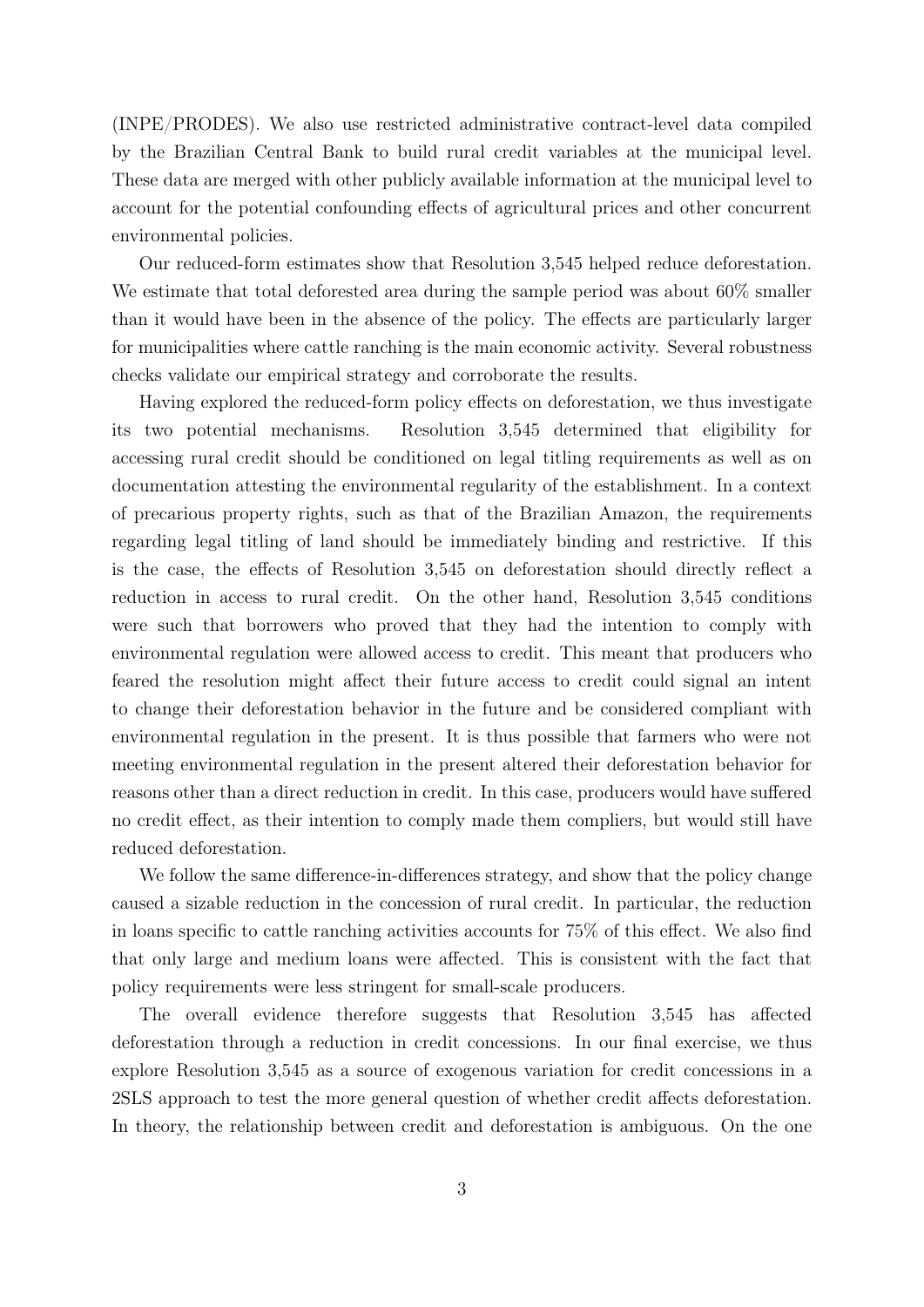hand, credit should have no impact on forest clearings under complete markets. Because farmers can take advantage of arbitrage in this setup, choices do not depend on the availability of income (Karlan et al., 2013). On the other hand, when markets are not complete, exogenous variations in credit are expected to affect agricultural production decisions and, thus, land clearings. The direction of this effect is, however, unclear. Should credit be used to increase agricultural production by expanding new areas and converting them into agriculture, increased credit availability would likely lead to rising deforestation (Zwane, 2007; Angelsen, 1999; Binswanger, 1991). Yet, should it be used to fund capital expenditures required to improve agricultural technology and productivity, increased credit availability could contain deforestation depending on the relative prices of intensification and clearings (Zwane, 2007).

The validity of our 2SLS approach is dependent upon the assumption that the policy affected deforestation only through the credit channel. The available evidence as well as the actual implementation of the new policy indeed lend support to this assumption. The policy was implemented such that the requirements regarding land titling were immediately binding, while the environmental conditions were more flexible. Under this assumption, farmers with irregular titling suddenly lost access to subsidized credit sources and faced an exogenous variation in credit. We thus rely on Banerjee and Duflo (2012) and assume that the rationing in the availability of subsidized credit induced by Resolution 3,545 exogenously tightened credit constraints.

Our second-stage estimates show a positive relationship between credit and deforestation in the Amazon. This serves as evidence for the existence of credit constraints in the region, and indicates that the activities undertaken in the region are land-intensive, since a tighter credit constraint induced a reduction in deforestation.

These results provide novel evidence to the scant and mixed empirical literature on the effects of rural credit on deforestation. Only a few papers explicitly address access to credit. Data limitations, concerns regarding the endogeneity of credit supply and demand, and a limited ability to generalize context-specific findings have made it difficult to obtain a broader understanding of how credit policies affect deforestation. Pfaff (1999) and Hargrave and Kis-Katos (2012) estimate the effect of different potential drivers of deforestation by exploring panel data at the regional level for Brazil, while Barbier and Burgess (1996) perform a similar exercise for Mexico. The results for the relationship between credit variables and deforestation are mixed and face identification concerns. More recently, Jayachandran (2013) explores a randomized experiment in which a sample of forest owners in Uganda was offered a Payment for Environmental Services (PES) contract. The author finds suggestive evidence that facilitated access to credit can induce contract take-up and thus deter forest owners from cutting trees to meet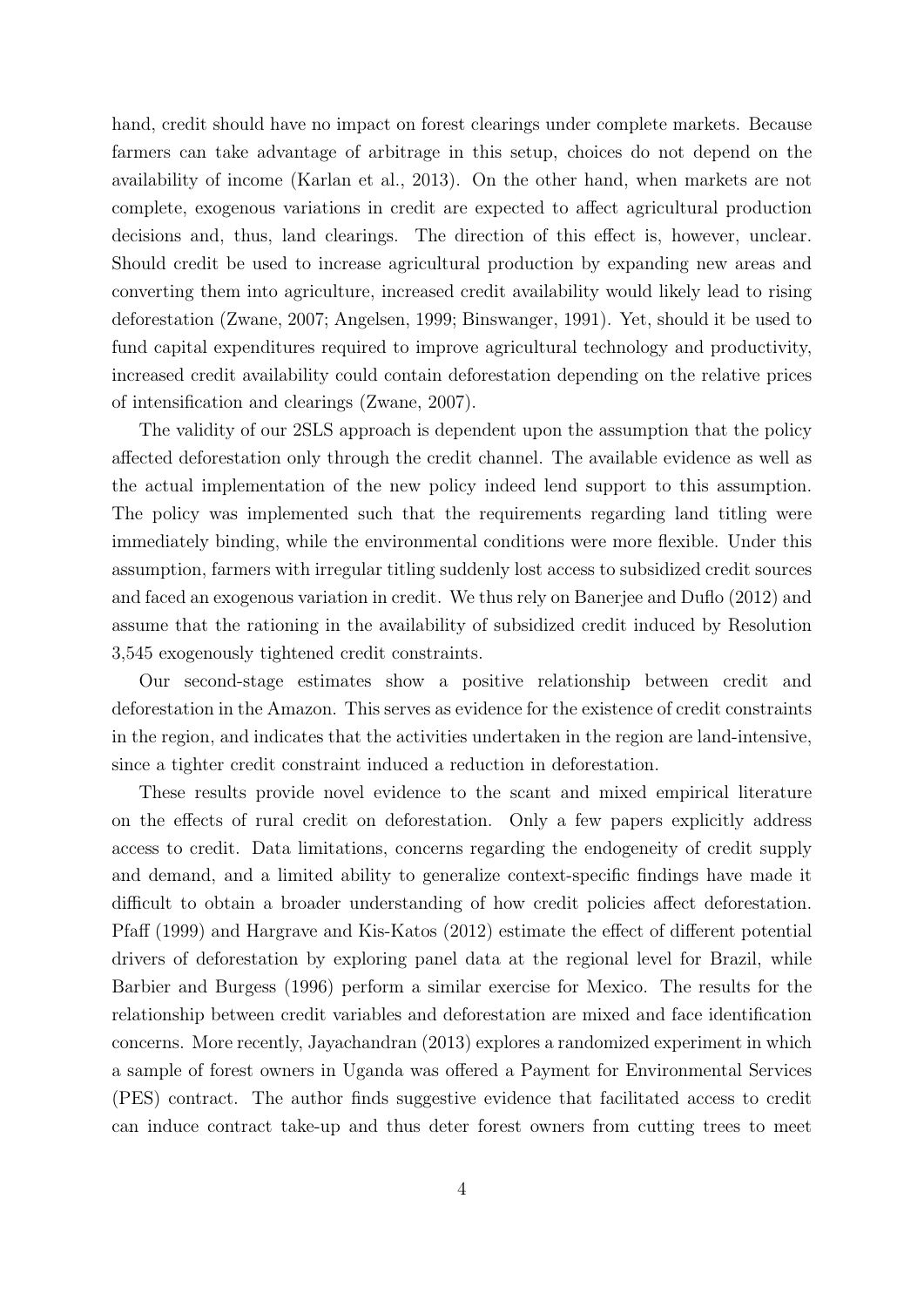emergency needs.

Unlike the existing studies, we explore a policy-induced source of variation in access to large-scale credit loans. Considering that rural credit is the main channel through which governments of developing countries support agriculture, and that agricultural production is a first-order driver of deforestation worldwide, our findings shed light on a key policy parameter. More generally, our results also contribute with additional evidence to a broader literature on rural credit. Previous studies have found beneficial effects of the availability of credit in rural contexts. Credit supply has been positively associated with poverty reduction (Burgess and Pande, 2005), and agricultural investment and consumption smoothing (Rosenzweig and Wolpin, 1993; Conning and Udry, 2007; Giné and Yang, 2009). In this paper, we unfold a potential negative externality of rural credit concession by documenting that the greater availability of rural credit may lead to increased forest clearings.

Finally, our analysis suggests that the financial environment in the Brazilian Amazon is characterized by significant credit constraints. In light of this, policies that increase the availability of financial resources could potentially lead to more forest clearings. This issue lies at the core of the recent debate about PES efforts.<sup>4</sup> Although the implementation of PES often occurs in a context different to the one assessed in this paper — namely, one in which payments are conditional upon environmental deliveries — our results highlight the importance of sustained monitoring and enforcement of conditionalities for PES.

The remainder of the paper is organized as follows. Section 2 describes the institutional context and Section 3 presents the data. Section 4 discusses the empirical strategy, focusing on the identification hypothesis. Section 5 presents the reduced-form effects of the policy change on deforestation. Section 6 discusses mechanisms, while in Section 7 we examine the more general relationship between rural credit and deforestation. Section 8 closes with final remarks. The appendix provides a conceptual framework to analyze the relationship between credit constraints and deforestation.

#### 2. Institutional Context

In February 2008, the Brazilian Central Bank published Resolution 3,545, which conditioned the concession of rural credit for agricultural activities in the Amazon biome upon proof of borrowers' compliance with legal titling requirements and environmental regulation. More specifically, Resolution 3,545 established that, in order to prove eligibility for accessing rural credit, the borrower had to present: (i) the Certificate

<sup>4</sup>For a more detailed discussion, see Angelsen and Wertz-Kanounnikoff (2008); Angelsen (2010); Alston and Andersson (2011).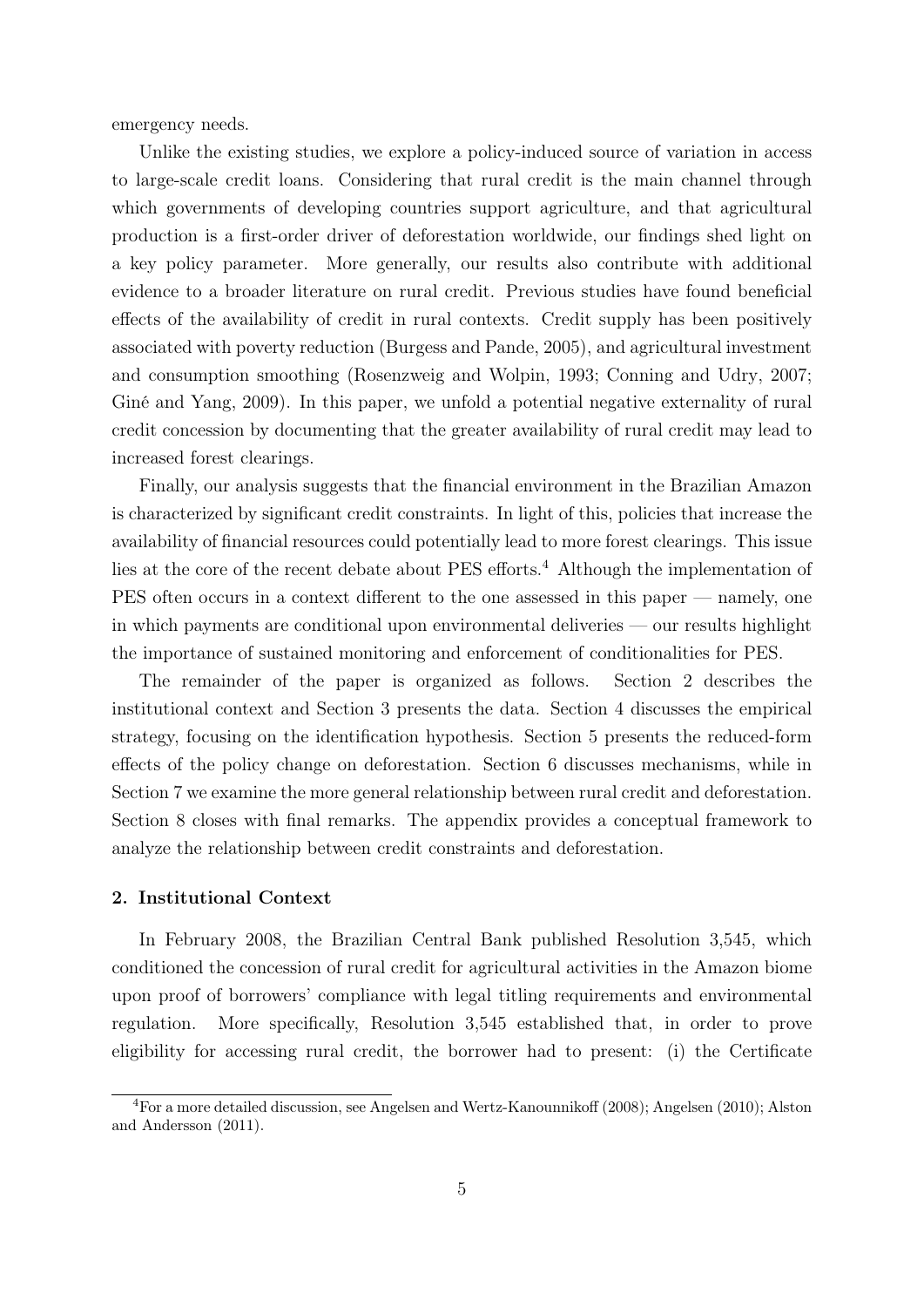of Registry of the Rural Establishment (CCIR), to meet legal titling requirements;<sup>5</sup> and (ii) a state-issued document attesting the environmental regularity of the establishment hosting the project to be financed, as well as a declaration stating the absence of current embargoes due to economic use of illegally deforested areas. All requirements applied not only to landowners, but also to associates, sharecroppers, and tenants.

In a context of historically precarious property rights such as that of the Brazilian Amazon, the requirements regarding legal titling of land were immediately binding and restrictive. Yet, requirements on environmental conditions were flexible in practice. The state-issued document attesting the establishment's environmental regularity could be replaced by a certificate indicating that the regularization process was ongoing. In this sense, borrowers did not have to attest current environmental regularity, but only a commitment to adapt to environmental regulations in the future. Only establishments that were under full or partial embargo were exceptions to this rule, and were to be denied access to official rural credit in all circumstances.

Resolution 3,545 applied to all rural establishments within the Amazon biome. Implementation of the resolution's terms by all public banks, private banks, and credit cooperatives was optional as of May  $1^{st}$  2008, and obligatory as of July  $1^{st}$  2008. Since all credit agents were obligated to abide by the new rules, and given that the requirements regarding legal titling were restrictive, Resolution 3,545 thus represented a potential restriction of access to rural credit, one of the main support mechanisms for agricultural production in Brazil. According to the Ministry of Agriculture and Supply, about 30% of the resources needed in a typical harvest year in Brazil are funded by rural credit, while the remaining  $70\%$  come from producers' own resources, as well as from other agents of agribusiness (such as trading companies) and other market mechanisms (Brasil, Ministério da Agricultura, Pecuária e Abastecimento, 2003).<sup>6</sup>

Although restrictive at first, Resolution 3,545 was subject to a series of qualifications that eased conditions for the concession of rural credit for specific groups. First, smallscale producers were particularly favored. In its original text, Resolution 3,545 already established exemptions for some groups of small-scale credit takers. Soon after the compulsory adoption of the resolution, new measures further loosened the requirements

<sup>&</sup>lt;sup>5</sup>The CCIR constitutes proof that the rural establishment is registered under Brazil's National Institute for Colonization and Agrarian Reform (Incra). Registry is required for sale, rental, partition, and mortgage operations involving the establishment.

 ${}^{6}A$  harvest year is the period covering July of a current year through June of the following year. Rural credit is used to finance short-term operations, investment, and commercialization of rural production. The largest share of rural credit (typically, over half) is loaned under fixed per-year interest rates (8.75% up to 2006/2007, and 6.75% thereafter). The interest rates thus contain a significant government subsidy, considering the Central Bank's annualized overnight rate of over 18% in the beginning of the 2000s, and over 8% in the early 2010s.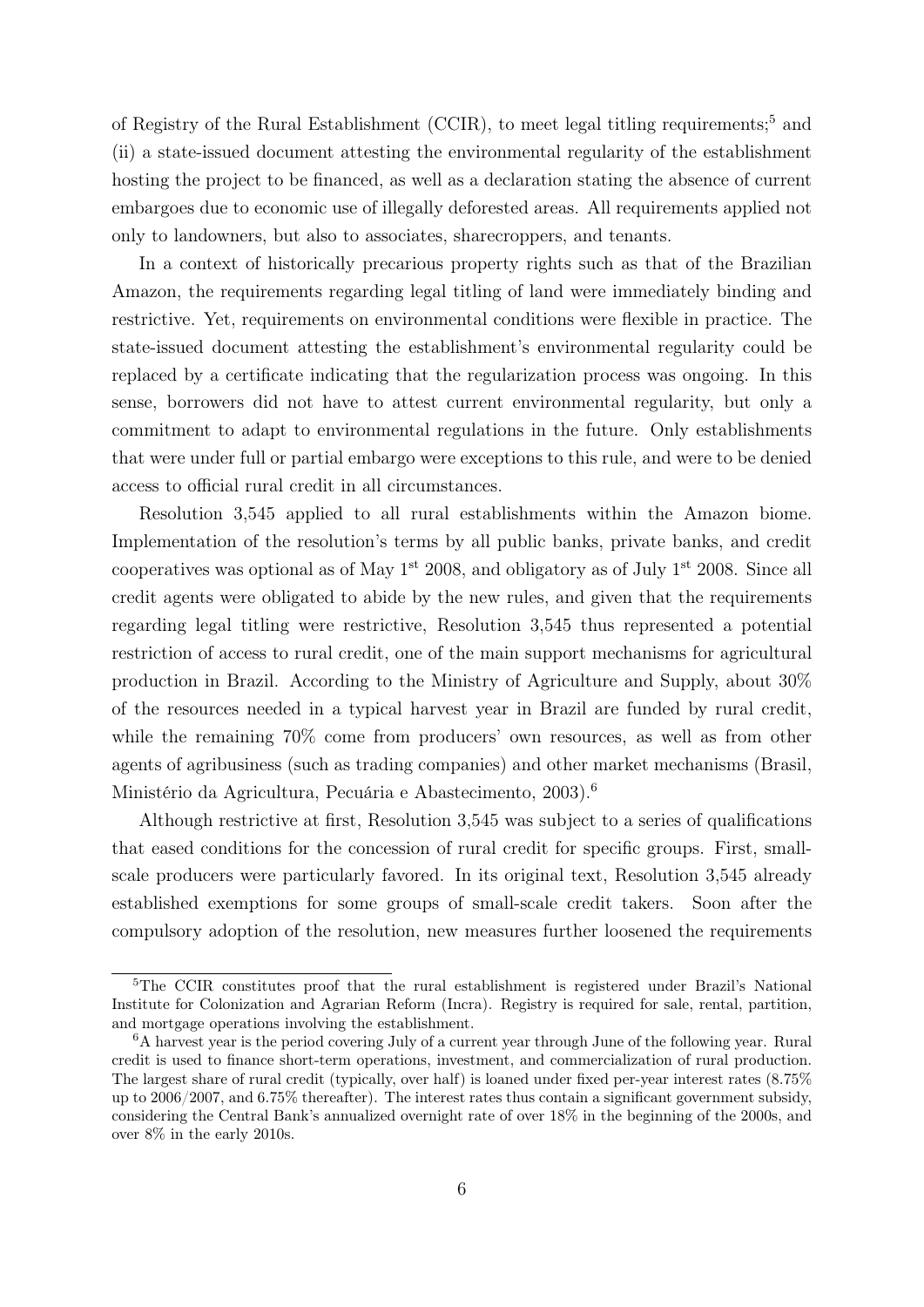for the concession of rural credit to small-scale producers.

Second, Resolution 3,545's impact on rural credit concession and, consequently, on deforestation may have differed across economic sectors due to structural heterogeneity. A key structural difference regards the composition of resources used to meet financial requirements for crop vs cattle production. According to FAO (2007), the participation of rural credit contracts for crop production has decreased in particular, as agricultural financing has increasingly been obtained through contracts with trading companies, input and processing industries, and retailers and market operators.<sup>7</sup> A crop farming sector that is not heavily dependent on rural credit, as appears to be the case in Brazil, could thus compensate a decrease in access to rural credit imposed by Resolution 3,545 with alternative sources of financing. Producers operating in this sector would therefore be able to sustain investment and deforestation at pre-policy levels. Moreover, crop production in Brazil has also experienced relevant technological advances, particularly with the widespread adoption of direct seeding (FAO, 2007). Indeed, crop farmers likely invest a larger share of rural credit loans in the intensification of production, instead of expanding production by operating in the extensive margin as cattle ranchers do. In this case, a decrease in rural credit for crop farmers might not lead to a decrease in forest clearings, since resources were not originally being used to extend farmland into forest areas.

No such patterns are observed for livestock farming in the country, which remains a low-productivity practice and relatively more dependent on official rural credit. In this case, heterogeneities may have influenced the way in which Resolution 3,545 impacted access to credit and, thus, deforestation across different producers, sectors and regions. We explore these heterogeneities in our empirical analysis.

#### 3. Data

Our analysis is based on a municipality-by-year panel dataset covering the 2003 through 2011 period. We use a geocoded map containing municipalities' location and the Amazon biome's limits to create sub-samples of municipalities, both inside and outside the Amazon biome, located within specific distances from the biome's border. Figure 1 illustrates our benchmark sample, composed of the 179 municipalities whose centroid is located within 100 km of the border, and that are situated entirely inside or outside the Amazon biome. Throughout the analysis, we vary the sample of municipalities according

<sup>7</sup>For instance, regarding the financial requirements of the soybean production sector in Brazil, most of the funds have been actually provided by traders and the processing industry (40%), the input industry (15%), and farmers' own resources (10%), with the remaining 5% being attributed to other sources, such as manufacturers of agricultural machinery (FAO, 2007).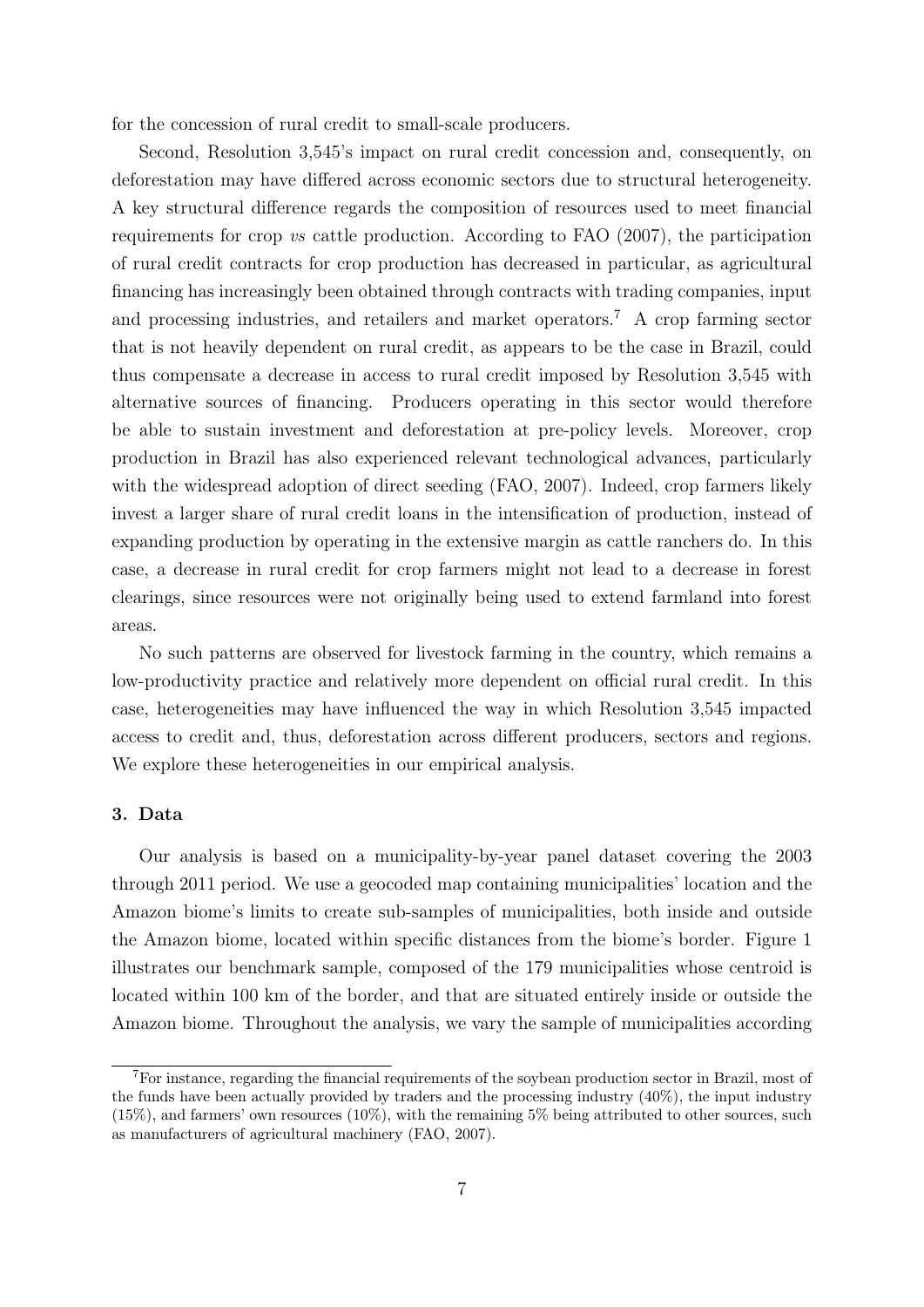to alternative distance-to-biome-border thresholds. All samples exclude municipalities crossed by the biome border, since only landholdings that were entirely or partially located within the Amazon biome in frontier municipalities were subject to the resolution's condition. The exclusion of frontier municipalities is therefore needed to ensure that all landholdings in treatment municipalities were subject to the policy change.

#### 3.1. Data on Deforestation

Data on deforestation is built from satellite-based images that are processed at the municipal level, and publicly released by the National Institute for Space Research's Project for Monitoring Deforestation in the Legal Amazon (PRODES/INPE). We define deforestation as the area of forest in square kilometers cleared over the twelve months leading up to August of a given year.<sup>8</sup> This time window is chosen to match that of PRODES deforestation data. For this same reason, we recode credit loans and all other variables in this paper accordingly, summing up monthly into annual data, where year t refers to the twelve months leading up to August of t.

To smoothen cross-sectional variation in deforestation that arises from municipality size heterogeneity, we use a normalized measure of the annual deforestation increment. The normalization ensures that our analysis considers relative variations in deforestation increments within municipalities. The variable is constructed according to the following expression:

$$
Deforest_{it} = \frac{ADI_{it} - \overline{ADI}_{it}}{sd \,(ADI_{it})} \tag{1}
$$

where  $Deforest_{it}$  is the normalized annual deforestation increment for municipality i and year  $t$ ;  $ADI_{it}$  is the annual deforestation increment measured in municipality i between the 1<sup>st</sup> of August of  $t - 1$  and the 31<sup>st</sup> of July of t; and  $\overline{ADI}_{it}$  and  $sd(ADI_{it})$  are, respectively, the mean and the standard deviation of the annual deforestation increment calculated for each i over the 2003 through 2011 period.<sup>9</sup>

For any given municipality, cloud cover during the period of remote sensing may compromise the accuracy of satellite images, requiring images to be produced at a different time. As a result, image records for different years may span from less to more than twelve months. Clouds' shadows and forest fires also jeopardize visibility in satellite imagery. To control for measurement error, variables indicating unobservable areas are included

 $8$ More precisely, the annual deforestation increment of year t measures the area in square kilometers deforested between the 1<sup>st</sup> of August of  $t - 1$  and the 31<sup>st</sup> of July of t.

<sup>9</sup>Our sample excludes municipalities that showed no variation in deforestation throughout sample years, as this variation is needed to calculate the normalized variable.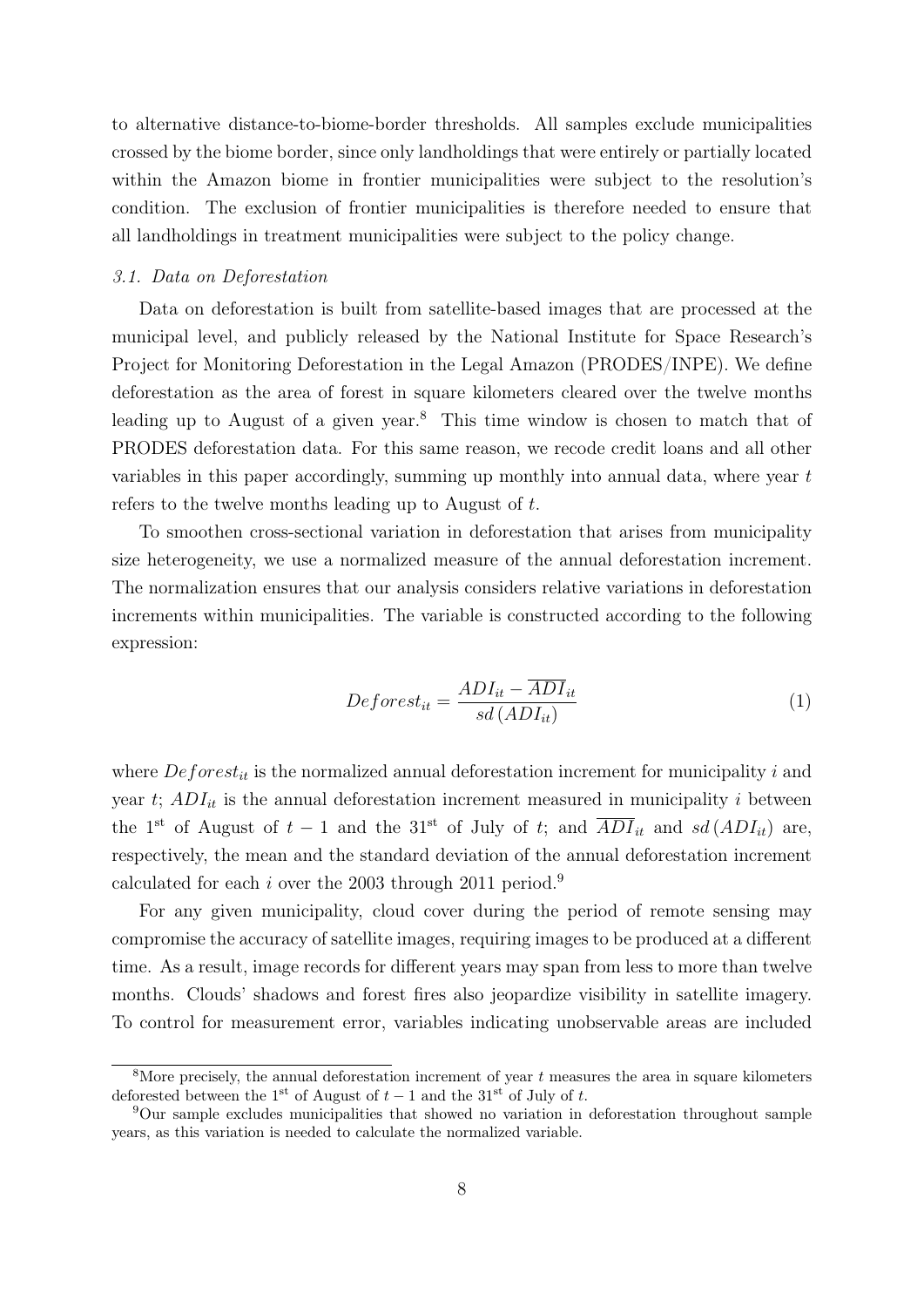in all regressions. These data are also publicly available at the municipality-by-year level from PRODES/INPE.

#### 3.2. Data on Rural Credit

Data on annual rural credit are constructed from a contract-level microdata set of rural credit loan contracts, originally compiled by the Brazilian Central Bank from data in the Common Registry of Rural Operations (Recor). This is an administrative microdata set encompassing all rural contract records negotiated by official banks (both public and private) and credit cooperatives in the states of Acre, Amazonas, Amapá, Maranhão, Mato Grosso, Pará, Rondônia, Roraima, and Tocantins, all of which are partly or entirely located in the Amazon biome. It contains detailed information about each contract, such as the exact day on which it was signed, its value in BRL, the contracted interest rate and maturation date, its intended use by agricultural activity, and the category under which credit was loaned (short-term operating funds, investment, or commercialization). All contracts are linked to a code identifying the municipality in which the establishment hosting the activity to be financed is located. We add up the value of the contract loans across all days in each year and each municipality to collapse the microdata into a municipality-by-year panel.

To smoothen the large cross-sectional variation in aggregate values of credit contracts generated by different municipality sizes, we use a normalized measure of rural credit. This normalization again ensures that our analysis captures relative variations in credit lending within municipalities. The variable is constructed according to the following expression:

$$
Credit_{it} = \frac{C_{it} - C_{it}}{sd(C_{it})}
$$
\n
$$
(2)
$$

where  $Credit_{it}$  is the normalized amount of rural credit loaned in municipality i and year t;  $C_{it}$  is the amount of rural credit loaned in municipality i and year t in BRL; and  $\overline{C}_{it}$  and  $sd(C_{it})$  are, respectively, the mean and standard deviation of the amount of rural credit loaned in municipality i from 2003 through 2011. Table 1 summarizes the data described above in the municipalities whose centroid is within 100km of the Amazon Biome border from 2003 to 2011.

#### 3.3. Controls

We consider two sets of relevant controls. First, we include controls for agricultural commodity prices, which have been shown to be drivers of deforestation (Panayotou and Sungsuwan, 1994; Barbier and Burgess, 1996; Angelsen and Kaimowitz, 1999; Assunção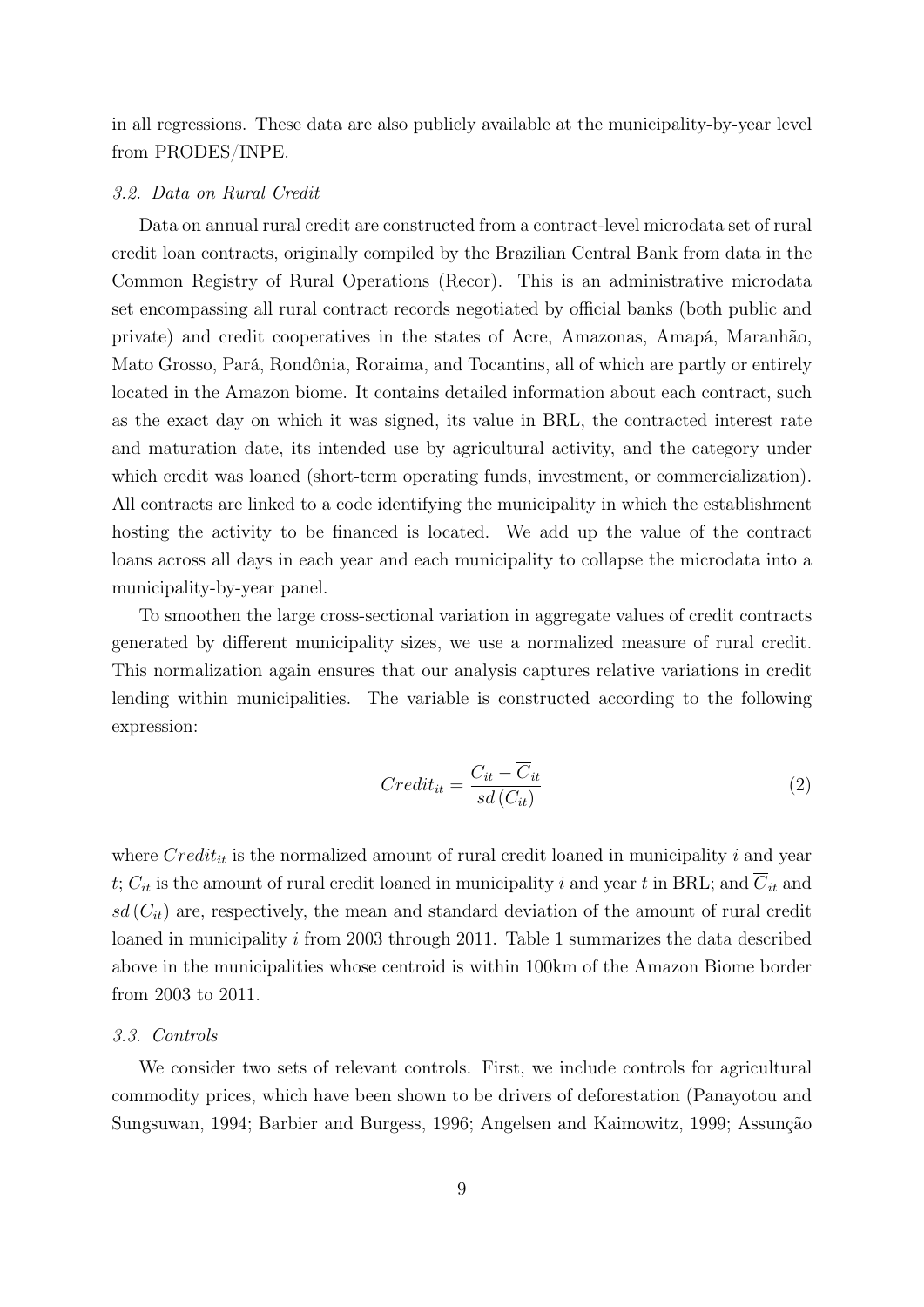et al., 2015). As agricultural prices are endogenous to local agricultural production and, thus, local deforestation activity, we construct an output price series that captures exogenous variations in the demand for agricultural commodities produced locally. We follow Assunção et al. (2015) to construct annual indices of crop and cattle prices using prices from the Brazilian non-Amazon state of Paraná and agricultural data from the annual Municipal Crop Survey (PAM) and Municipal Livestock Survey (PPM). We introduce cross-sectional variation by weighing Paraná output prices according to the local (municipal) relevance of each product. We also combine crop prices into a single index using principal component analysis. Agricultural price series are expressed in calendar years, not PRODES years.

Second, we control for other relevant conservation policies implemented during the sample period. In particular, we account for: (i) the extent of protected territory in each municipality, including the total area of protected areas and indigenous lands (data from the Ministry of the Environment and the National Native Foundation); (ii) a dummy variable for priority municipalities, which were selected by the Ministry of the Environment based on their recent history of deforestation and were subjected to stricter monitoring and law enforcement; and (iii) the log of the annual number of environmental fines applied at the municipality level in the previous year. A greater number of fines is regarded as indicative of more stringent monitoring and law enforcement. By including controls for relevant policies in our estimations, we seek to ensure that the effect of Resolution 3,545 on credit and, consequently, on deforestation, is isolated from confounding effects of other concurrent conservation efforts.

#### 4. Empirical Strategy

In this paper we evaluate Resolution 3,545's impacts on deforestation. In order to do so, we explore the fact that the resolution's conditions applied solely to properties located inside the Amazon biome. This generated an explicit geographic cleavage between two groups of municipalities — those entirely located inside the Amazon biome (and thus subject to the resolution's conditions) and those entirely located outside it (and thus exempt from any conditions). This cleavage allows us to create a treatment group, composed of municipalities located entirely within the Amazon biome, and a control group, composed of municipalities located entirely outside the Amazon biome. We thus combine the geographic break in Resolution 3,545 with annual data at the municipalityby-year level to design a difference-in-differences evaluation approach. More specifically, we identify the reduced-form effects of Resolution 3,545 on deforestation by estimating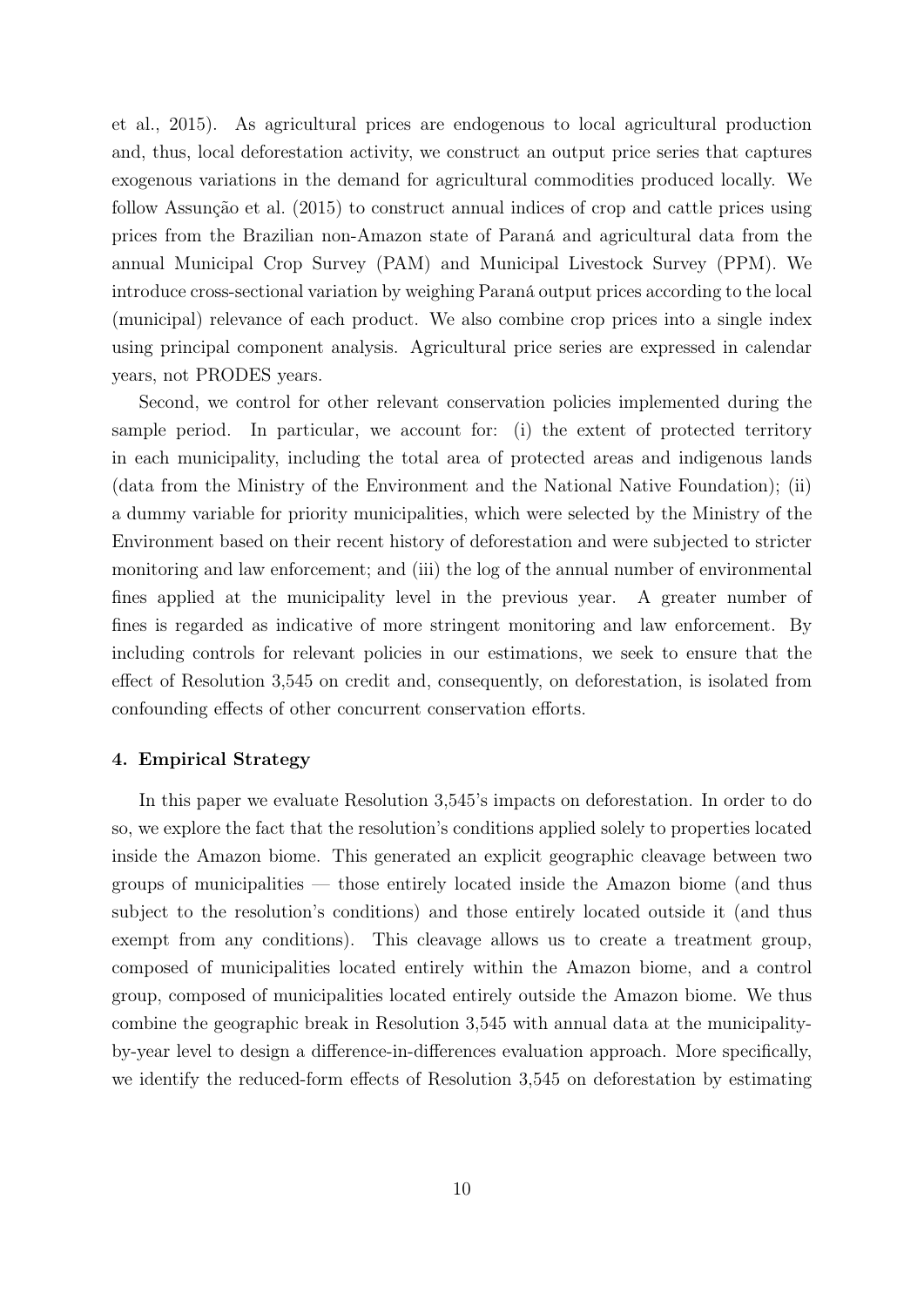the following regression:

$$
Deforest_{it} = \alpha_i + \phi_t + \beta_1(Biome_i * Post2009_t) + \beta_2 Prices_{it} + \beta_3OtherPol_{it} + \epsilon_{it} \quad (3)
$$

where  $Deforest_{it}$  is the normalized deforested area in municipality i and year t. Our variable of interest is the interaction of a dummy indicating whether the municipality is located within the Amazon biome,  $Biome<sub>i</sub>$ , with a variable that marks the period after the implementation of Resolution 3,545,  $Post2009_t$ . This latter variable indicates all years from 2009 onwards.<sup>10</sup> The term  $\alpha_i$  represents municipality fixed effects, which absorb initial conditions and persistent municipality characteristics, such as geography and transport infrastructure. The term  $\phi_t$  represents year fixed effects to control for common time trends, such as seasonal fluctuations in agricultural activity, macroeconomic conditions, common rural policies, and the political cycle. The term  $Prices_{it}$  proxies for municipality-specific demand for agricultural land, as it includes annual cattle and crop price indices (current and lagged) varying over time at the municipality level. Finally, the term  $Other Pol_{it}$  indicates other environmental policies, namely: (i) the percentage of municipal territory under protection, including protected areas and indigenous lands; (ii) a dummy variable for priority municipalities; and (iii) the log of the annual number of environmental fines applied at the municipality level in the previous year. In all specifications, standard errors are clustered at the municipality level to allow for correlation at a given time, as well as across time within municipalities.

Because the Brazilian Amazon spans over a large and heterogeneous region, taking municipalities in the treatment and control groups that are far from each other could result in a comparison of municipalities with very different initial economic conditions and non-observable trends. We thus restrict our treatment and control samples to those municipalities whose centroid is within 100 km of the Amazon biome border. Municipalities in our treatment and control groups are therefore relatively close to each other. In Sections 5 and 6 we show that our results remain robust to changes in the distance-to-biome-border threshold and in their respective samples of municipalities.

The parameter of interest  $\beta_1$  in equation 3 captures the causal effect of Resolution 3,545 on deforestation if the residuals contain no omitted variables simultaneously correlated with the policy change and with any latent determinant of forest clearings. In this case, the validity of our difference-in-differences specification hinges on two key conditions. First, our approach should be robust to the influence of regional time-varying

 $10$ We consider a post-policy period beginning in 2009, because the policy was implemented in July 2008 and panel variables are measured in PRODES years, meaning that year t is considered to be the period between the 1<sup>st</sup> of August of  $t-1$  and the 31<sup>st</sup> of July of t.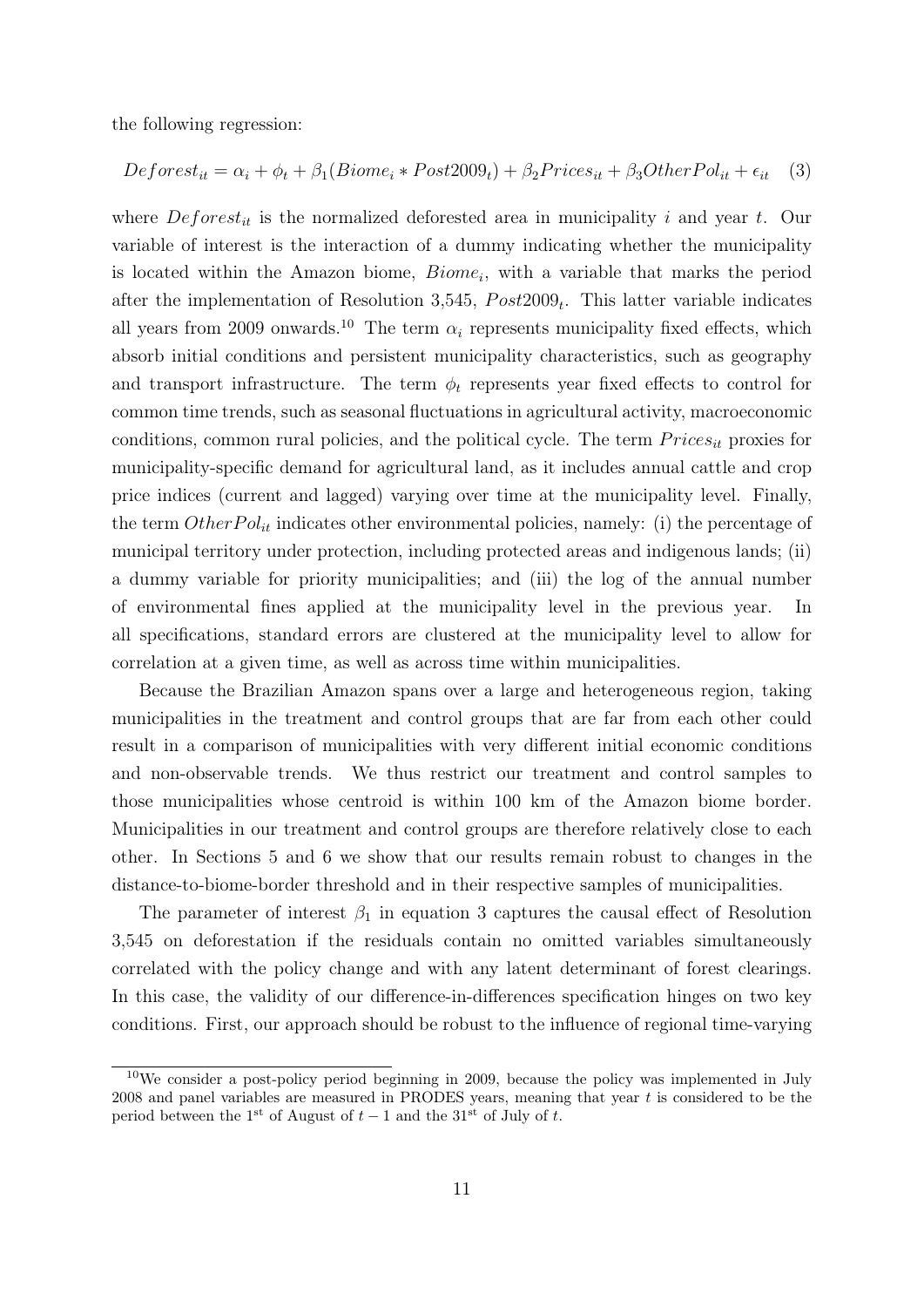shocks that unevenly hit treatment and control municipalities. Second, pre-trends for treatment and control groups should be parallel, so as to ensure that estimates are not spuriously driven by region-specific time trends.

Regarding the first condition, there is no evidence that the selection of Amazon biome municipalities into treatment was made as a response to the business cycle or to regionspecific economic booms or downturns. As for the second condition, Figure 2 supports the view that treatment and control municipalities portrayed similar pre-policy trends in forest clearings. Yet, deforestation in control and treatment municipalities exhibit divergent behavior immediately after the implementation of Resolution 3,545, with forest clearings in treatment municipalities dropping sharply.

Having explored the reduced-form impact of Resolution 3,545 on deforestation, we thus investigate its two potential mechanisms. Resolution 3,545 determined that eligibility for accessing rural credit should be conditioned on legal titling requirements as well as on documentation attesting the environmental regularity of the establishment. In a context of precarious property rights, such as that of the Brazilian Amazon, the requirements regarding legal titling of land should be immediately binding and restrictive. If this is the case, the effects of Resolution 3,545 on deforestation should directly reflect a reduction in access to rural credit.

On the other hand, Resolution 3,545 conditions were such that borrowers who proved that they had the intention to comply with environmental regulation were allowed access to credit. This meant that producers who feared the resolution might affect their future access to credit could signal an intent to change their deforestation behavior in the future and be considered compliant with environmental regulation in the present. Although unlikely, it is therefore possible that farmers who were not meeting environmental regulation in the present alter their deforestation behavior for reasons other than a direct reduction in credit. If this is the case, producers will suffer no credit effect, as their intention to comply makes them compliers, but still reduce deforestation.

In order to test for these two concurrent hypotheses, we draw on a model analogous to equation 3 to investigate the direct impact of Resolution 3,545 on credit. The estimation is based on the following equation:

$$
Credit_{it} = \alpha_i + \phi_t + \beta_1(Biome_i * Post2009_t) + \beta_2 Prices_{it} + \beta_3OtherPol_{it} + \epsilon_{it} \tag{4}
$$

where  $Credit_{it}$  is the normalized total value of credit concessions in municipality i and year t. All other variables are defined as in equation 3. In addition, we further test whether the estimated coefficient  $\beta_1$  in equations 3 and 4 is sensitive to the inclusion of controls for environmental policies concerning monitoring and law enforcement, namely embargoed areas and the number of environmental fines. The inclusion of these controls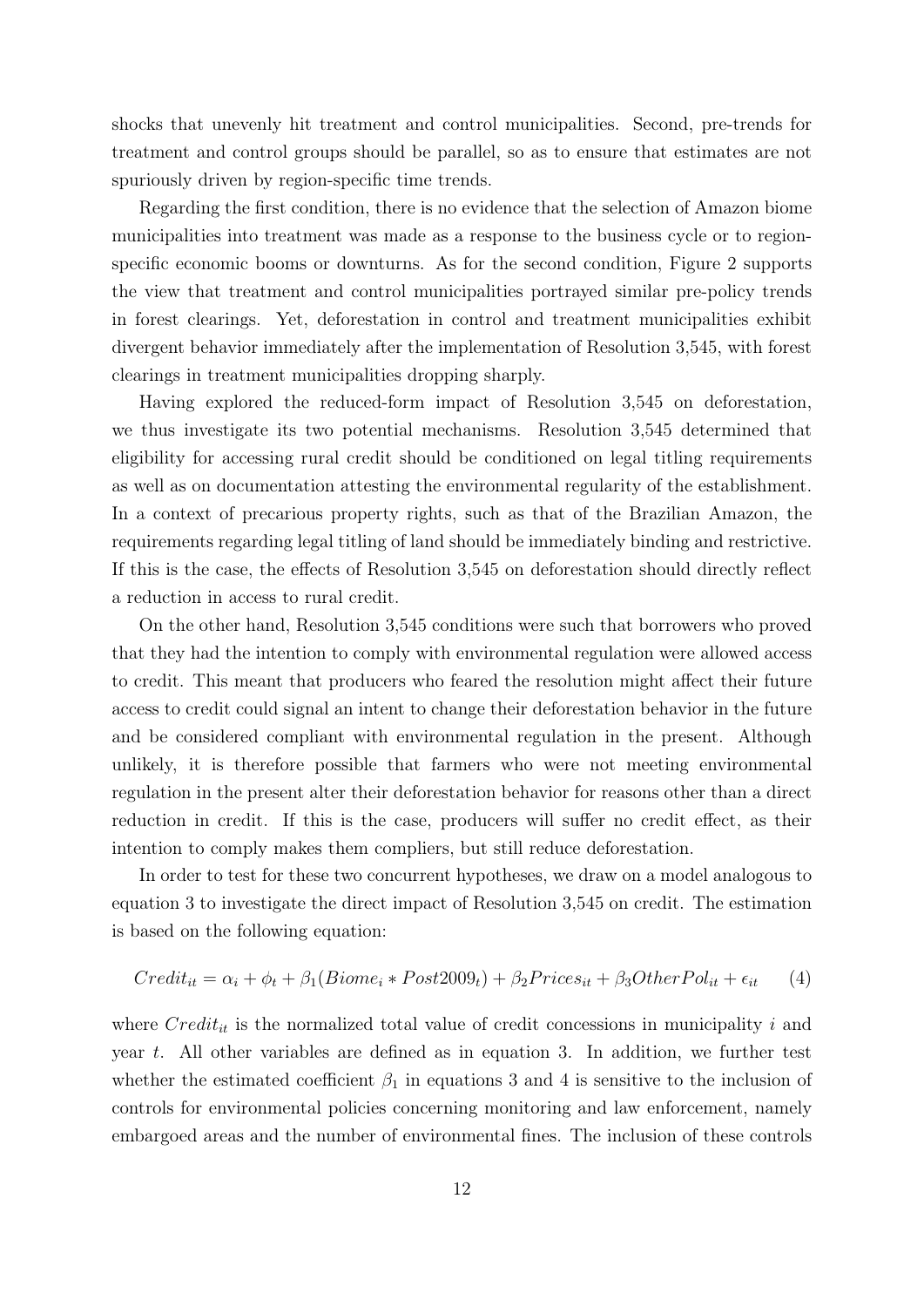should help absorb the reduced-form effects if either current or future compliance with environmental regulation are indeed jointly correlated with the demand for credit and deforestation.

#### 5. Policy Impact on Deforestation

We start by testing whether Resolution 3,545 affected deforestation in the Amazon. After discussing the reduced-form effects, we present robustness checks and explore heterogeneities.

#### 5.1. Main Results

Table 2 presents estimated coefficients for Resolution 3,545's effect on forest clearings based on equation 3. Controls are added gradually. Column 1 includes only municipality and year fixed-effects, as well as control variables for unobservable areas in satellite imagery. Column 2 adds agricultural prices while column 3 includes environmental policies that were not directly related with Resolution 3,545 – such as the expansion of protected territory and the creation of priority municipalities. Column 4 adds environmental policies concerning monitoring and law enforcement, namely embargoed areas and number of environmental fines. This latter column is our most complete specification. In the remaining two columns, we vary the distance-to-biome-border thresholds to test whether the results are robust to sample selection.

We observe negative, sizable, and robust coefficients across all specifications. We find a point estimate of -0.57 standard deviations in the first column. The coefficient remains stable upon inclusion of agricultural prices as controls, and drops only marginally to - 0.53 when the confounding influence of concurrent conservation policies are also absorbed. The coefficient also remains stable when environmental monitoring and law enforcement policies are accounted for. Further, the results hold across alternative samples. We find a slightly larger point estimate in the smaller sample (50km), and a smaller but still sizable coefficient in the larger sample (200km). This pattern is to be expected in light of the fact that the Amazon biome border largely coincides with the so-called Arc of Deforestation, an area that loosely marks the agricultural expansion frontier in the area and concentrates the vast majority of forest clearing — as we increase the distance-tobiome-border threshold, we include municipalities that are located further away from the Arc of Deforestation and that therefore experience lower deforestation pressure.

We use counterfactual simulations to quantify the contribution of Resolution 3,545 in terms of avoided forest clearings. Our baseline specification is the one presented in column 4 of Table 2. This specification delivers the predicted trend in deforestation for each sample municipality, by using the estimated coefficients. Given the estimated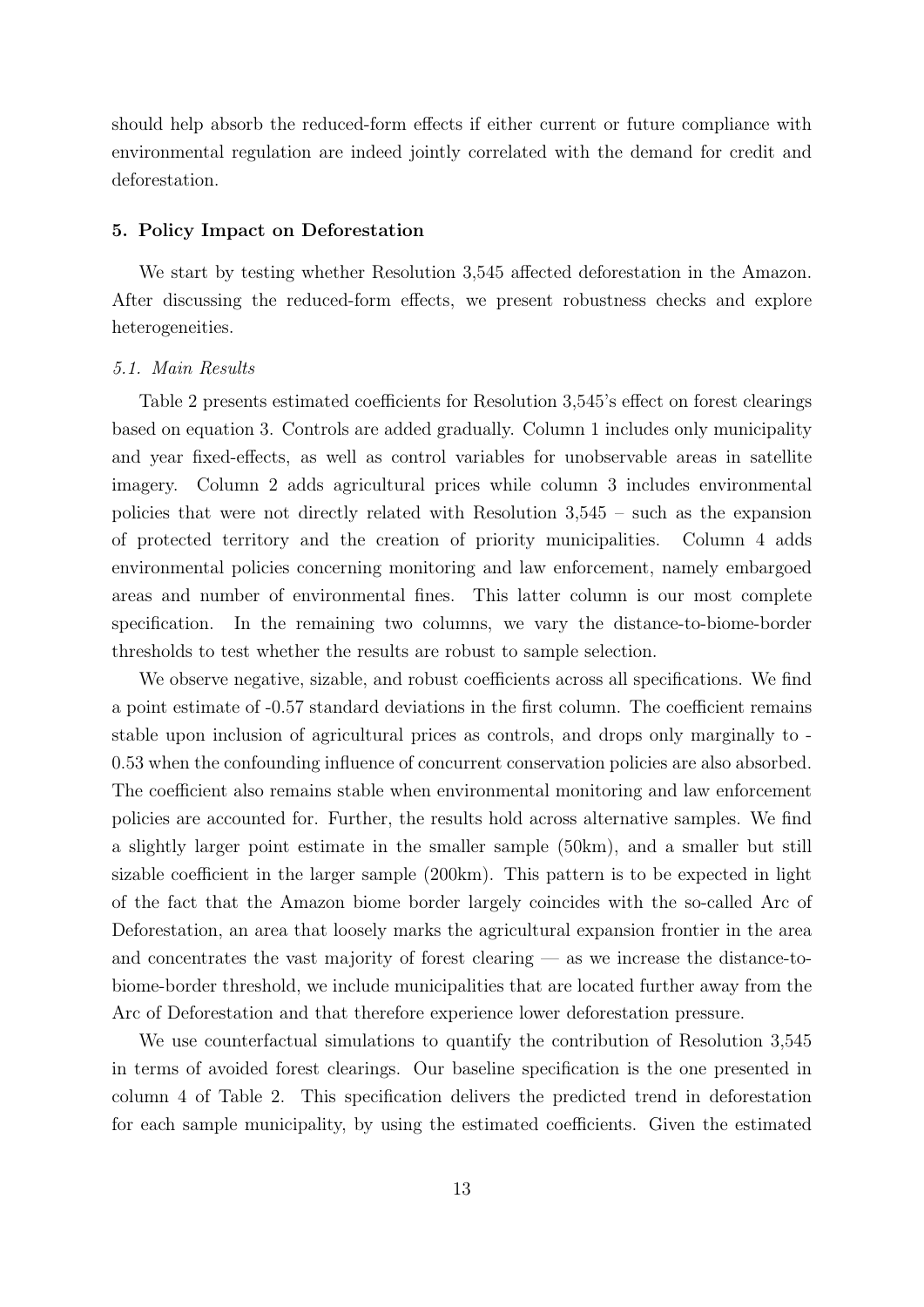parameters, we are able to recalculate the predicted deforestation under the alternative condition  $(Biome_i * Post2009_t) = 0$ . This calculation delivers the predicted municipality trend in annual deforestation in a hypothetical scenario in which Resolution 3,545 was not implemented. We then sum up the predicted deforestation, across all sample municipalities and all sample years, in both scenarios. We find that, in the absence of Resolution 3,545, total deforestation would have been 2,000 square kilometers greater than the actually observed from 2009 through 2011 in the 100-kilometer sample of municipalities, which represents a reduction of 60% if one considers the baseline deforestation in 2008. Resolution 3,545 has therefore played an important role in curbing forest clearings in the Amazon biome in the late 2000s.

#### 5.2. Robustness Checks

We now examine the main concern regarding the validity of our reduced-form strategy – namely, whether there exist relevant deforestation pre-trends between treatment and control groups. Table 3 shows the results for multiple robustness exercises. Column 1 replicates the coefficient of our preferred specification from Table 2, column 4. Column 2 restricts the sample period up through 2008, and regress deforestation on a linear time trend interacted with the Amazon biome dummy. This specification formally checks whether pre-trends in municipalities inside (treatment) and outside (control) the biome were significantly different before the policy change — if pre-trends across treatment and control groups were the same, the coefficient of the interaction variable should not be significant. Estimated coefficients therefore provide no support for the view that treatment and control municipalities exhibited different forest clearing trends before the implementation of Resolution 3,545.

In column 3, we return to our preferred, full-sample specification, but now add three interactions, each consisting of the Amazon biome dummy and one of the three years immediately preceding the implementation of Resolution 3,545. With this, we test whether knowingly fake policy-implementation years yield significant results — if so, it might well be that our main findings are also due to some spurious, non-policyrelated impact. The results show that the coefficient capturing the effect of the actual policy (post-2009 interaction) remains negative and significant, while all other interactions are statistically non-significant. This indicates that the post-policy difference in forest clearings is not correlated with unobservable shocks in the years immediately preceding policy implementation. In our two remaining robustness checks, we control for an interaction term between a linear trend and the Amazon biome dummy (column 4) and for municipality-specific linear trends (column 5). The coefficients remain negative and robust throughout. Combined, the evidence lends support to our estimation strategy, as well as to our interpretation of the results.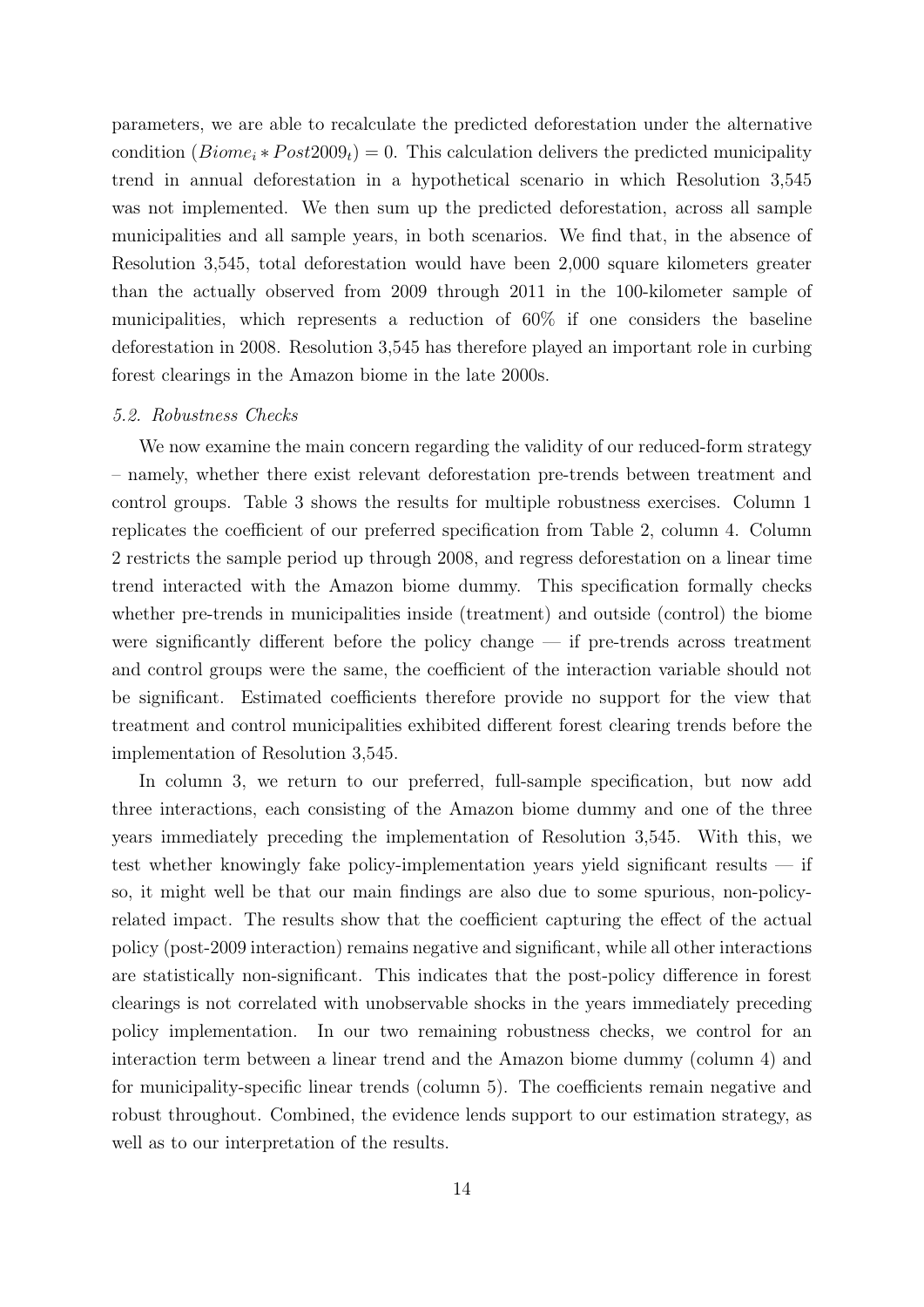#### 5.3. Heterogeneity

The evidence presented so far indicates that Resolution 3,545 reduced deforestation. Yet, the policy might have had differential effects across different regions. We explore one such dimension of regional heterogeneity, looking at how the relationship between credit and forest clearings may differ between municipalities with different leading economic activities. To test this, we rerun our most complete specification for cattle and croporiented samples of municipalities separately. We define municipalities as cattle-oriented if their main economic activity, as measured by the annual average value of credit prior to implementation of Resolution 3,545, was cattle ranching. Otherwise, we define the municipality as crop-oriented.

Table 4 presents the results, with coefficients for the cattle and crop-oriented samples in columns 1 and 2, respectively. In cattle-oriented municipalities, the point estimate is quite similar to that of our preferred specification (Table 2, column 4). In contrast, the estimated coefficient for the crop-oriented sample suggests that Resolution 3,545 had no impact on deforestation where crop farming is the leading agricultural activity. This is consistent with reports documenting that crop production in Brazil has been less dependent on credit and has undergone several technological improvements, allowing production to increase at the intensive margin.

#### 6. Mechanisms

Having explored the reduced-form impact of Resolution 3,545 on deforestation, we now investigate its potential mechanisms. If requirements regarding legal titling of land were immediately binding, the effects of Resolution 3,545 on deforestation should be a direct response of a reduction in access to rural credit. On the other hand, it is also possible that farmers who were not meeting environmental regulation in the present altered their deforestation behavior for reasons other than a direct reduction in credit. As argued in Section 4, if this is the case, producers would suffer no credit effect, as their intention to comply makes them compliers, but still reduce deforestation. In order to identify the role of these two mechanisms, we thus examine the impact of Resolution 3,545 on rural credit loans. Analogously to the latter section, we also present robustness checks and explore heterogeneities.

#### 6.1. Main Results

Table 5 presents estimated coefficients for regressions based on equation 4. Again, controls are added gradually. The results indicate that Resolution 3,545 was associated with an overall reduction in rural credit concession in the Amazon biome. The coefficient of interest is largely stable throughout gradual inclusion of controls and sample selection.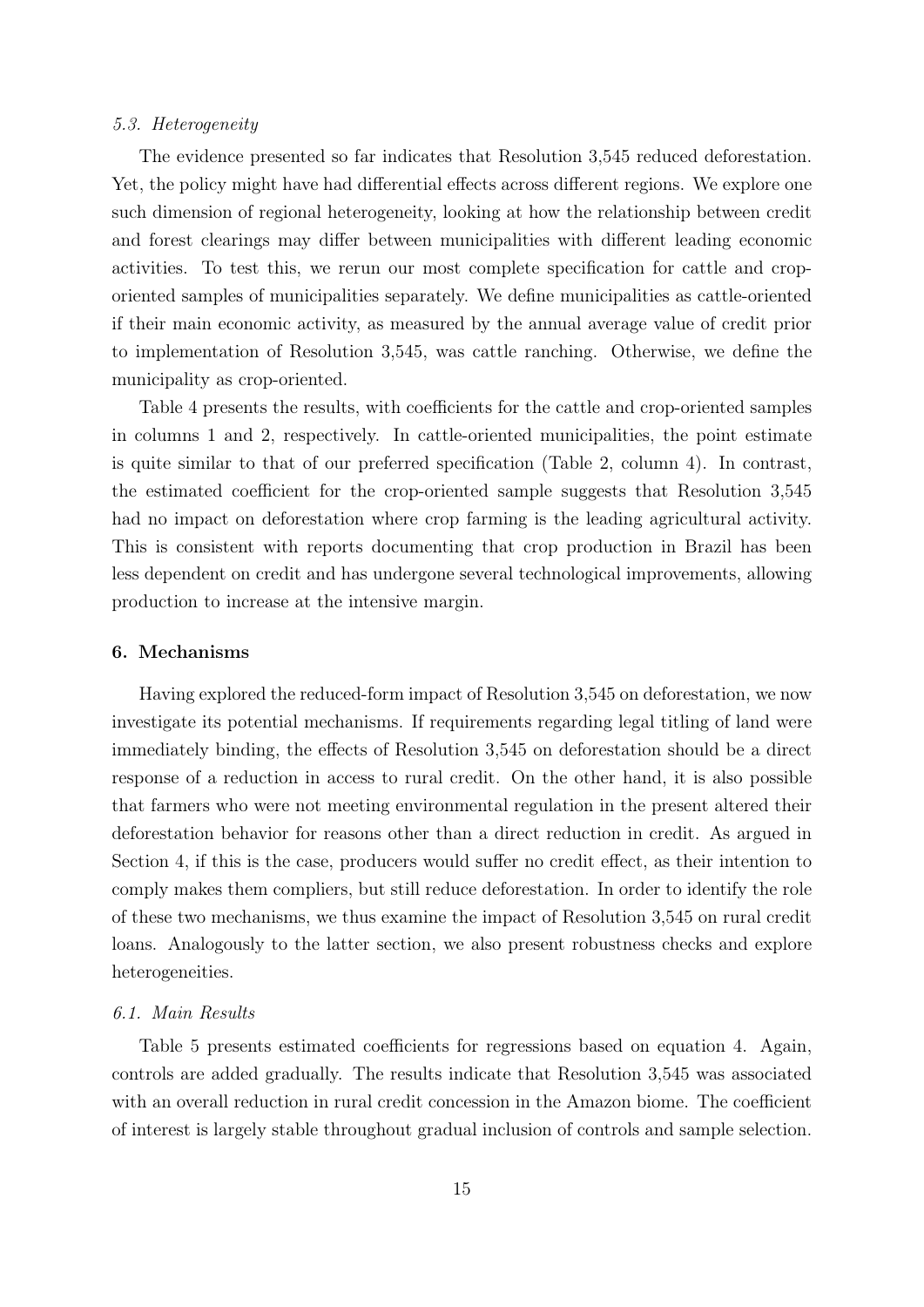Further, the inclusion of environmental monitoring and law enforcement controls does not affect Resolution 3,545's impacts in particular. This suggests that Resolution 3,545 did not affect credit concession via reduced demand from borrowers fearing potential future credit restrictions. In general, the results from Table 5 indicate that the effects of Resolution 3,545 on deforestation thus directly reflect a reduction in deforestation as a response to a reduction in access to rural credit.

We perform a counterfactual analysis to quantify the magnitude of the policy impact.<sup>11</sup> We estimate that Resolution 3,545 caused a reduction in total credit loans of approximately BRL 579 million (USD 290 million) over the 2009 through 2011 period in our benchmark sample of treated municipalities. Observed credit concession was therefore 16% smaller as compared to a counterfactual scenario in which the resolution did not exist.

#### 6.2. Robustness Checks

As discussed in Section 5.2, the validity of our estimations hinges on ensuring that our treatment and control groups followed parallel pre-policy trends. We now test whether this was the case for credit concessions inside and outside the Amazon biome. We do it so by rerunning our preferred specification (Table 5, column 4) with additional controls for region and municipality-specific time trends, as well as by conducting falsification tests for policy implementation date.

Table 6 presents the results. Column 1 replicates the coefficient of our preferred specification. In the second column we test pre-policy trends by restricting the sample period up through 2008, and interacting a linear time trend with the Amazon biome dummy. In the following column we then add interaction terms to our full-sample specification, each consisting of the Amazon biome dummy times one of the three years immediately preceding policy implementation. We find no evidence that treatment and control municipalities portrayed different trends in credit concessions before the implementation of Resolution 3,545. Finally, we further test if time trends are driving our results by controlling for an interaction term between a linear time trend and the Amazon biome dummy (column 4) and for municipality-specific linear trends (column 5). The coefficients capturing the effect of Resolution 3,545 remain negative and significant throughout, and are even slightly larger in absolute terms in both tests.

#### 6.3. Heterogeneity

We now test whether Resolution 3,545 had differential effects across different types of credit contracts. We start by separating credit to be used in crop farming vs

 $11$ This exercise is analogous to the one performed in Section 5.1, but now based on coefficients from Table 5, column 4.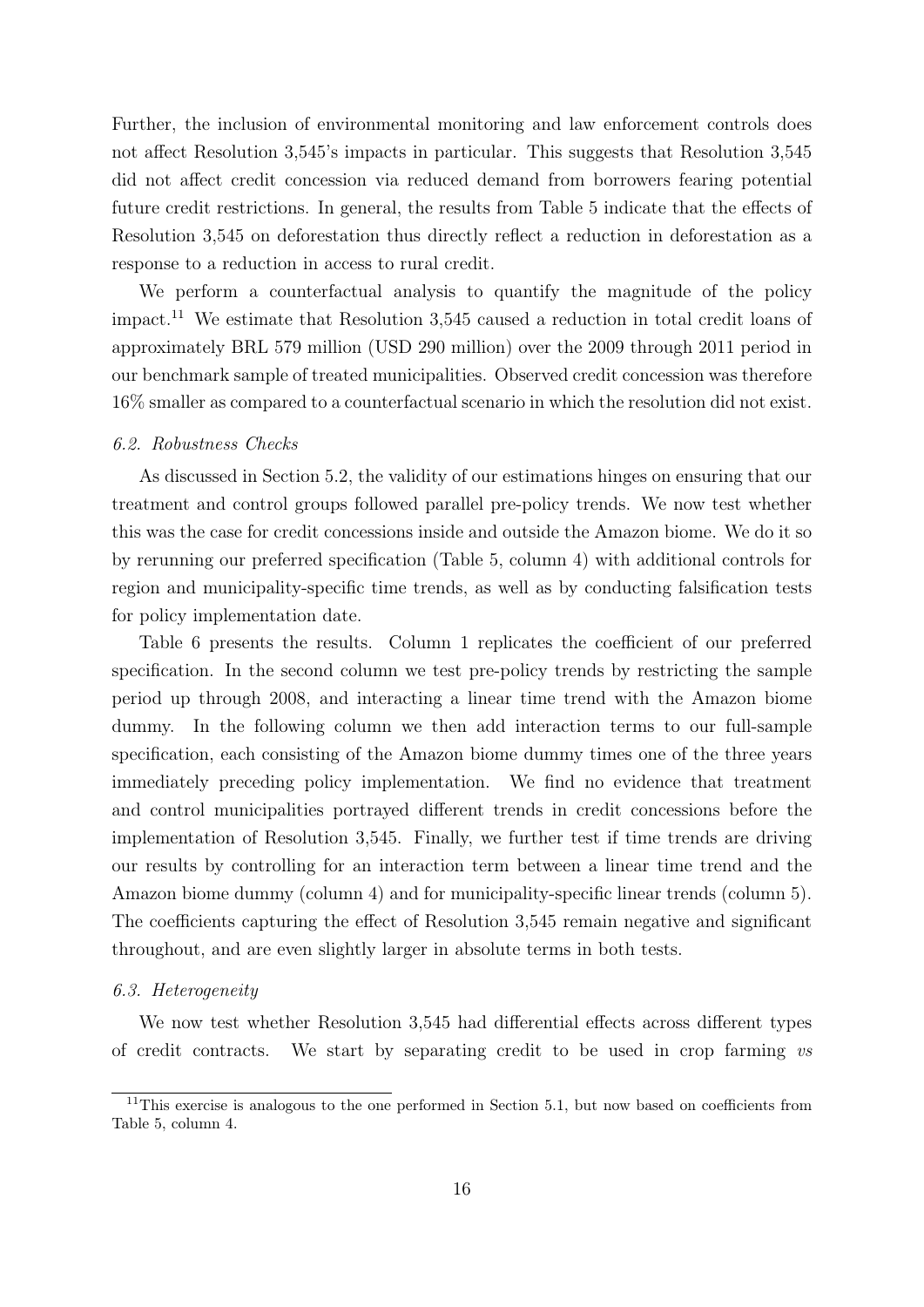cattle ranching activities. The first column of Table 7 shows that Resolution 3,545's impact on credit for use in cattle ranching activities is negative and significant. In contrast, column 2 shows that the effect on credit concessions for use in crop farming is smaller and statistically insignificant. This finding is consistent with crop farming being relatively less dependent on official credit, as discussed in Section 2. Alternative sources of financing through trading companies, input and processing industries, retailers, and market operators may have replaced official sources of rural credit constrained by Resolution 3,545.

We also investigate the policy impact on concessions by loan size. The dependent variable is now the number of credit contracts in each municipality categorized in groups according to agricultural activity (cattle ranching or crop farming) and contract size (small: up to the median; medium: between the median and the  $75<sup>th</sup>$  percentile; and large: above the 75<sup>th</sup> percentile). Given that small-scale producers benefited from less stringent conditions for credit concession, we expect Resolution 3,545 to have relatively stronger impacts on medium and large contracts. Columns 3 through 8 of Table 7 confirm this view, particularly for cattle-specific credit contracts. We find large and significant coefficients for large contracts, but no significant impact on the number of small loans. We also observe smaller and a series of non-significant coefficients for cropspecific credit contracts. This result is consistent with the view that both small and large crop producers were able to overcome the credit restrictions, but for different reasons. While small producers faced less stringent conditions, large crop producers could more easily replace official credit by alternative sources of financing. Finally, we again explore regional heterogeneity in credit concessions using our cattle and crop-oriented sub-samples of municipalities. Columns 9 and 10 show that the estimated coefficients remain negative and robust in both sub-samples. Although the magnitude of the estimated coefficient is larger for crop-oriented municipalities, standard errors are large due to small sample size, and the difference between coefficients is not statistically significant.

Overall, the results indicate that while the reduction in credit loans was widespread across different regions, credit concessions for use in cattle ranching were the most affected by Resolution 3,545. Together with the results from Table 4, this suggests that access to credit and deforestation are particularly correlated in cattle-ranching activities.

#### 7. The General Relationship of Credit and Deforestation

The extent to which access to credit affects deforestation is ambiguous in theory. On the one hand, credit should have no impact on forest clearings under complete markets. Because farmers can take advantage of arbitrage in this setup, choices do not depend on the availability of income (Karlan et al., 2013). On the other hand, when markets are not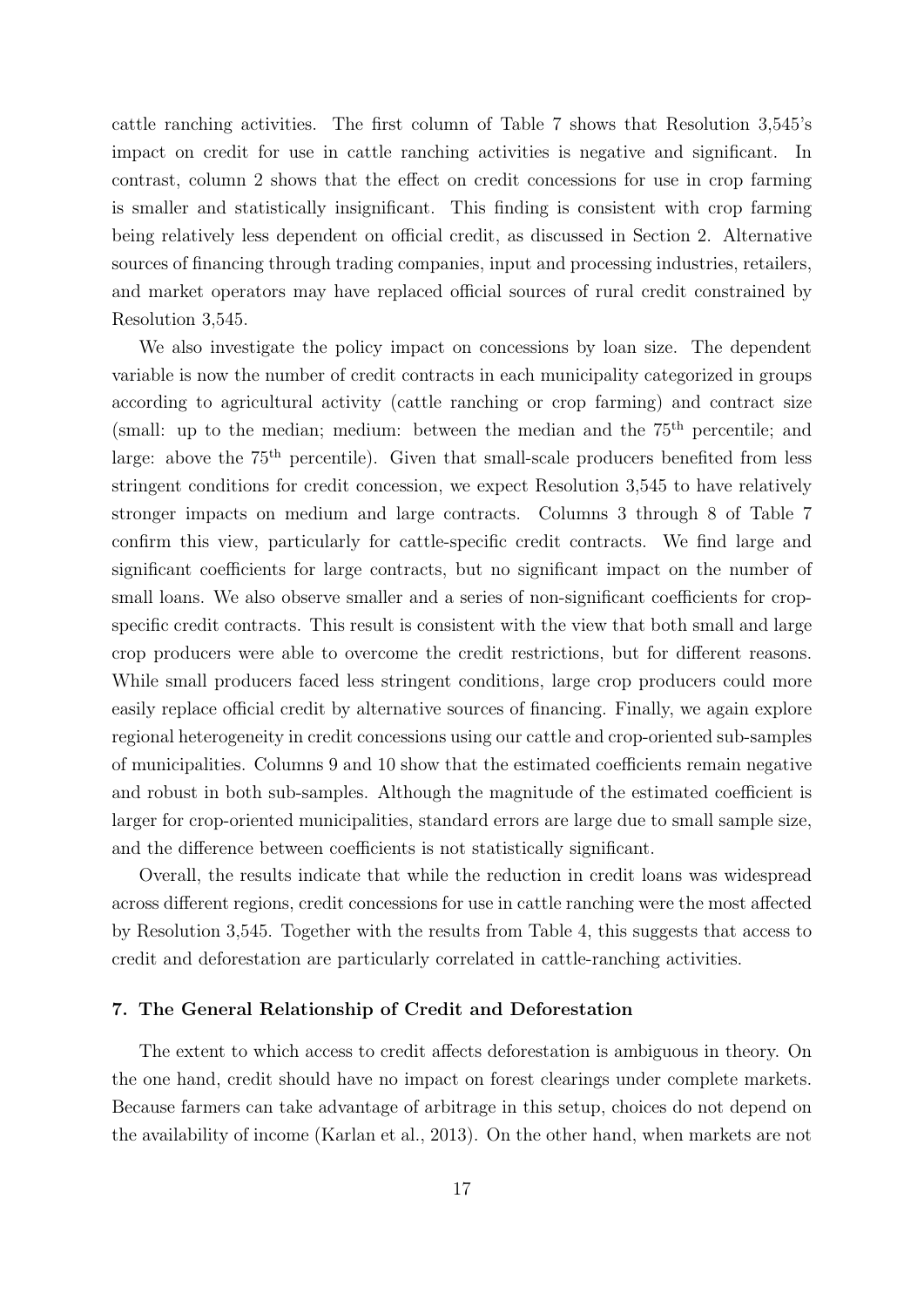complete, exogenous variations in credit are expected to affect agricultural production decisions and, thus, land clearings. The direction of this effect is, however, ambiguous. Should credit be used to increase agricultural production by clearing forest areas and converting them into agriculture, increased credit availability would likely lead to rising deforestation (Zwane, 2007; Angelsen, 1999; Binswanger, 1991). Yet, should it be used to fund capital expenditures required to improve agricultural technology and productivity, increased credit availability could contain deforestation depending on the relative prices of intensification and clearings (Zwane, 2007). We provide a detailed conceptual discussion on the ambiguity of the relationship between credit and deforestation in Appendix A.

While theory alone provides ambiguous answers, only a few papers empirically address how and to what extent access to credit affects deforestation. A recent stream of papers empirically analyzes the relationship between availability of financial resources and deforestation in developing countries, where landowners are typically credit constrained. These studies often focus on household income as a proxy for the availability of financial resources, and look at scenarios in which subsistence agriculture constitutes the main economic activity (instead of large-scale, export-led agricultural production). Alix-Garcia et al. (2013) show that a conditional cash transfer program increased deforestation in Mexico, while Zwane (2007) finds evidence of a positive relationship between income and forest clearings in Peru.<sup>12</sup>

Only a few papers explicitly address access to credit. Pfaff (1999) and Hargrave and Kis-Katos (2012) estimate the effect of different potential drivers of deforestation by exploring panel data at the regional level for Brazil, while Barbier and Burgess (1996) perform a similar exercise for Mexico. The results for the relationship between credit variables and deforestation are mixed and face identification concerns. Jayachandran (2013) explores a randomized experiment in which a sample of forest owners in Uganda was offered a PES contract. The author finds suggestive evidence that facilitated access to credit can induce contract take-up and thus deter forest owners from cutting trees to meet emergency needs.

Data limitations, concerns regarding the endogeneity of credit supply and demand, and a limited ability to generalize context-specific findings, however, have made it difficult to obtain a broader understanding of how credit policies affect deforestation. In this paper we do not address access to resources directly linked to environmental or

 $12$ In particular, Alix-Garcia et al. (2013) find that additional household income significantly increases consumption, with recipient households shifting strongly into land-intensive goods such as beef and milk. The literature contains several other efforts to test the relationship between household income and forest resources, though many with unresolved identification issues (for examples, see Barbier and Burgess (1996); Wunder (2001); Baland et al. (2010); Pfaff (1999); Fisher et al. (2005); Foster and Rosenzweig (2003); Deininger and Minten (2002); Shortle and Abler (1999); Cropper and Griffiths (1994)).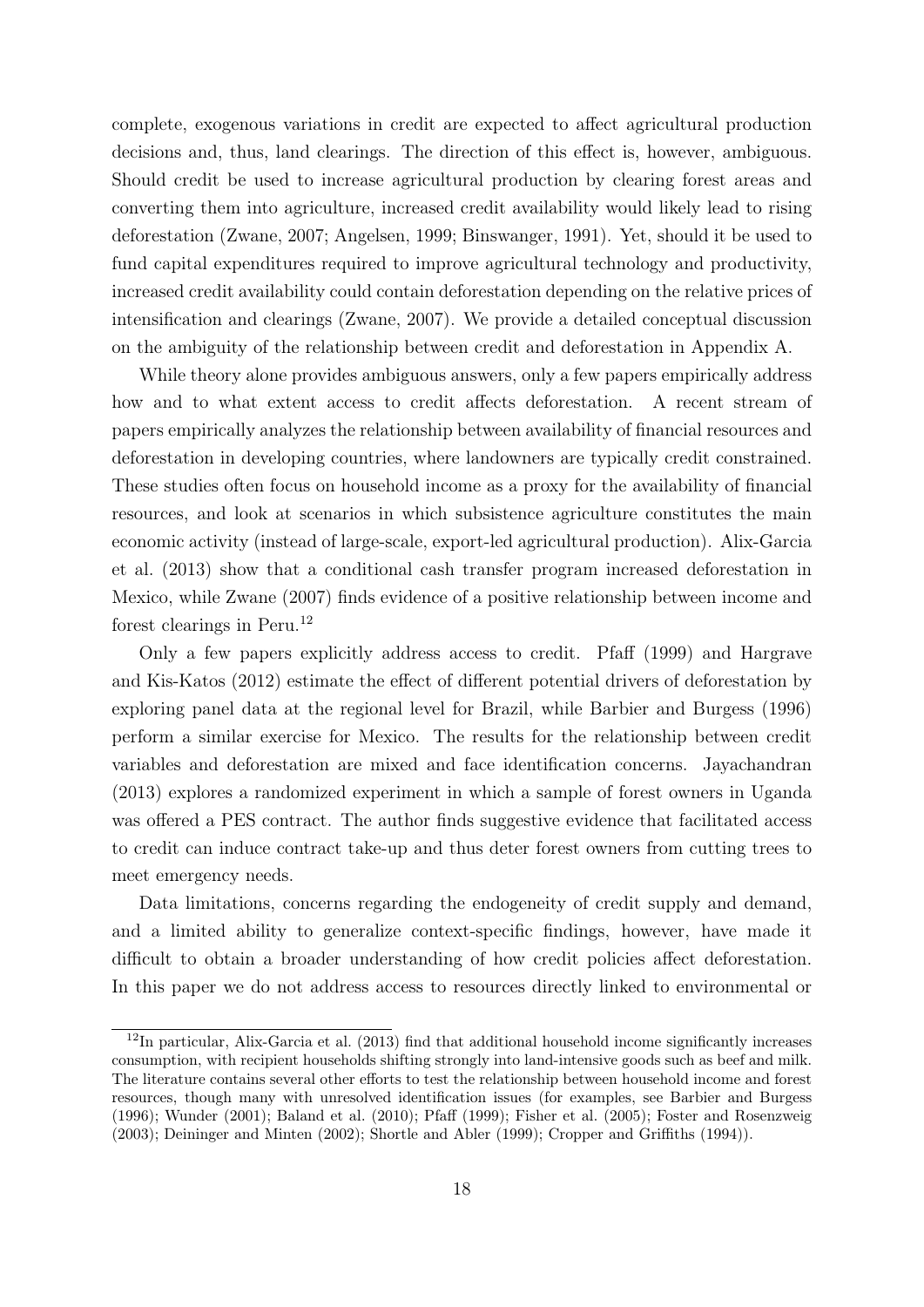poverty alleviation programs, but rather investigate overall access to credit markets for agricultural production. Thus, unlike existing studies, we explore a policy-induced source of variation in access to large-scale credit loans. Sections 5 and 6 presented compelling evidence that Resolution 3,545 had negative effects on both deforestation and credit concession. Further, the overall evidence suggests that Resolution 3,545 has affected deforestation only through a reduction in credit concessions. In this case, we explore our empirical context and use Resolution 3,545 as a source of exogenous variation for credit concessions in a 2SLS approach, in which we test the more general question of whether credit affects deforestation.

More specifically, the validity of our 2SLS approach hinges on two hypotheses. First, that the policy had a strong effect on credit concession — Section 6 makes this case. Second, that the policy affected deforestation strictly through the credit channel. This hypothesis could be violated by the fact that Resolution 3,545 also included environmental conditions. However, Resolution 3,545's combination of immediately binding legal titling requirements and flexible environmental conditions overcomes this concern. In particular, there is no evidence that farmers altered their deforestation behavior for reasons other than a direct reduction in credit. As argued in Section 4, if this was the case, producers would have suffered no credit effect, as their intention to comply makes them compliers, but had still reduced deforestation.

Taking these two hypotheses as plausible, we can use Resolution 3,545 as an instrument for credit in the deforestation regression. While the first stage is given by equation 4, the second stage equation is defined below:

$$
Deforest_{it} = \alpha_i + \phi_t + \beta_1 Credit'_{it} + \beta_2 Prices_{it} + \beta_3 OtherPol_{it} + \epsilon_{it}
$$
\n(5)

where  $Credit'_{it}$  is instrumented by the interaction term  $Biome_i * Post2009_t$ . As before, the term  $\alpha_i$  represents municipality fixed effects, and the term  $\phi_t$  represents year fixed effects. We also control for agricultural prices and other environmental policies, just as in the previous reduced-form estimations.

Panel A of Table 8 presents the results of OLS specifications, where deforestation is the dependent variable and credit concession is our variable of interest. The coefficients are statistically insignificant, and the point estimates vary in sign across different specifications. This is in line with previous results reported in the literature, whenever credit endogeneity is not fully accounted for. Panel B presents the 2SLS secondstage regressions. We find positive and significant 2SLS coefficients, irrespective of the inclusion of controls and sample selection. In particular, the coefficient remains practically unaltered once we control for environmental policies concerning monitoring and law enforcement, namely embargoed areas and the number of environmental fines. The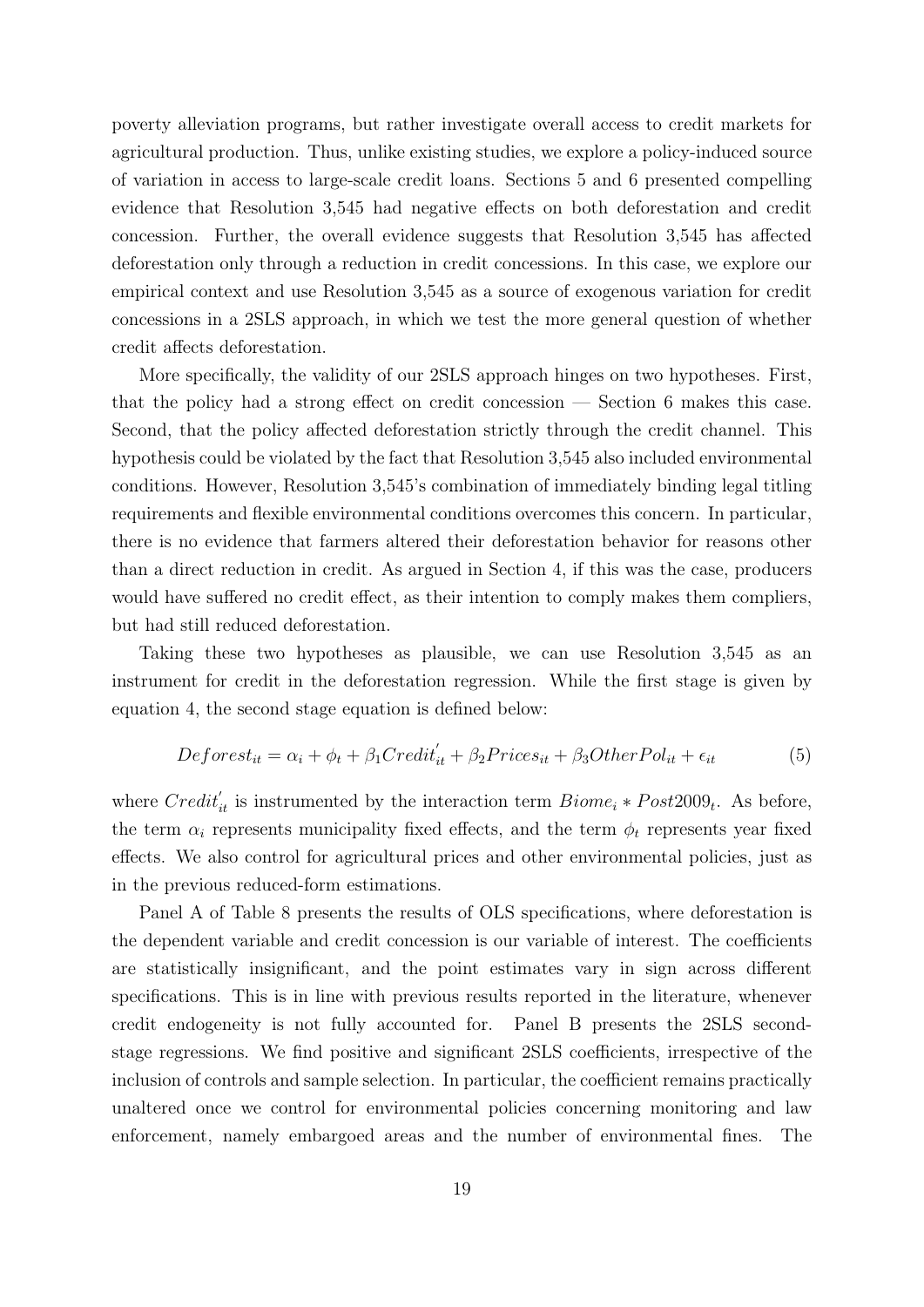point estimate decreases as we increase distance to biome border, but remain statistically significant across the different samples.

These results provide evidence on the existence of binding credit constraints in the Amazon biome. Farmers appear to have responded to a reduction in the availability of subsidized credit by changing their optimal allocation of resources, and thereby reducing deforestation. As discussed in Appendix A, in the absence of binding credit constraints, farmers' actions would not have resulted in a change in deforestation during the postpolicy period.<sup>13</sup> Our results also support the view that credit in the Amazon biome is used to expand production at the extensive margin (through the clearing of forest areas for conversion into agricultural lands), and not at the intensive margin (through increased productivity). The predominance of cattle ranching in the region and the correlation between this activity and extensive land use in the Amazon is consistent with these results.

#### 8. Final Comments

In this paper we evaluated the impact on deforestation of Resolution 3,545, a rather innovative policy that made the concession of subsidized rural credit in the Amazon conditioned upon proof of compliance with legal titling requirements and environmental regulations. We documented that Resolution 3,545 helped contain deforestation in the Amazon biome. The effects are particularly larger for municipalities where cattle ranching is the main economic activity. This finding suggests that the expansion of agriculture, in particular of cattle ranching, at the extensive margin is financially constrained in the biome. Our estimates indicate that total observed deforested area from 2009 through 2011 was about 60% smaller than it would have been in the absence of credit restrictions.

Having explored the reduced-form impact of Resolution 3,545 on deforestation, we thus investigated its potential mechanisms. We presented evidence that Resolution 3,545 had negative effects on both deforestation and credit concession. The available evidence as well as the actual implementation of the new policy indeed lend support to the assumption that the policy affected deforestation only through the credit channel. Given this evidence, in a final exercise, we explored our empirical context and used Resolution 3,545 as a source of exogenous variation for credit concessions in a 2SLS approach. This allowed us to test the more general question of whether credit affects deforestation.

Our results yield two policy implications. First, the evidence indicates that

<sup>&</sup>lt;sup>13</sup>Consider the case in which producers are not credit-constrained and have project returns that are not high enough to cover the cost of the market interest rates, but are high enough to cover the cost of subsidized credit. In this case, producers would not invest in these projects in the baseline (pre-policy period), as they could earn more by investing in financial markets and earning the basic interest rates.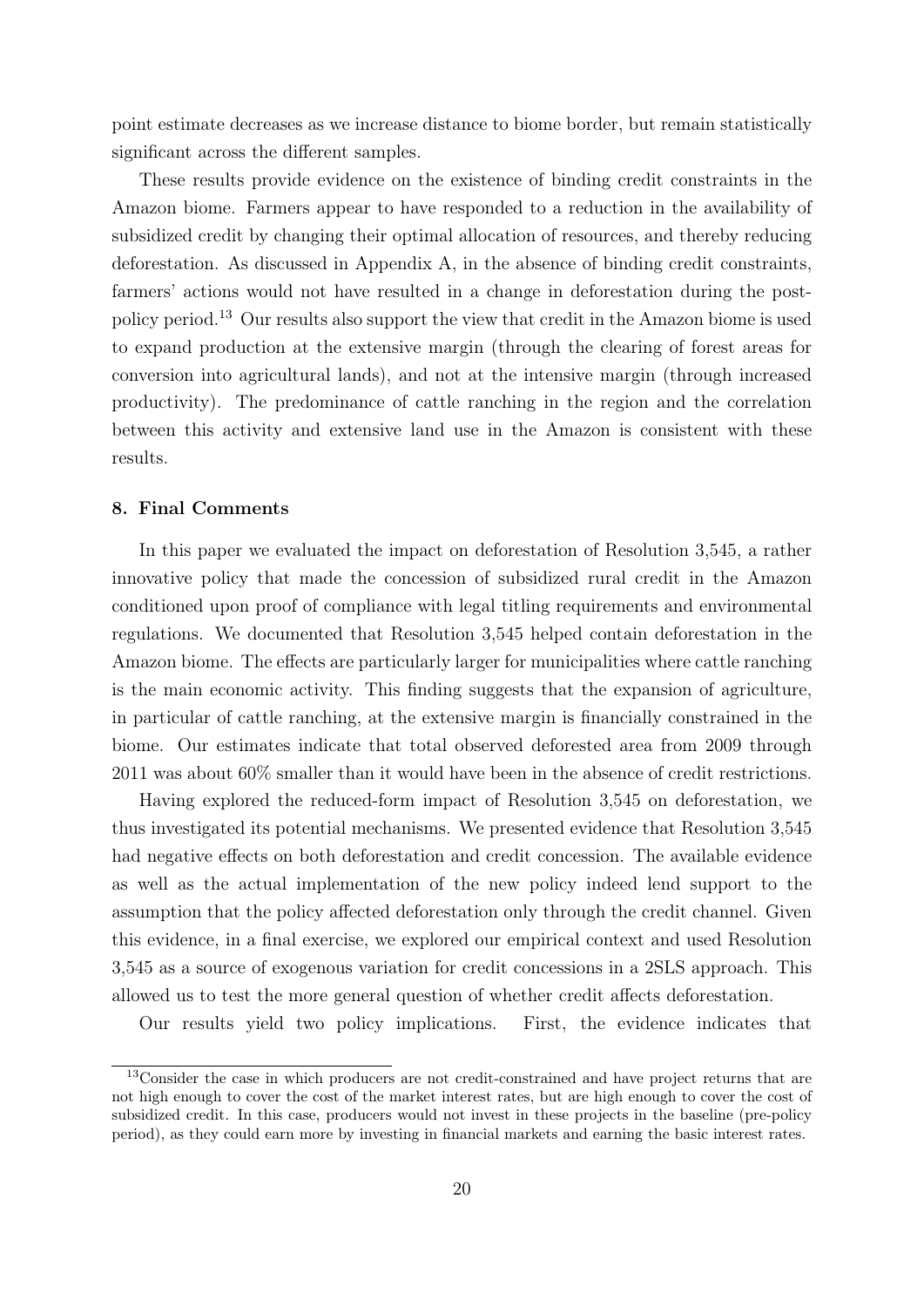the conditioning of rural credit is an effective policy instrument to combat illegal deforestation. Yet, differential effects across sectors and regions suggest that it should complement, rather than substitute, other conservation efforts. Our finding that credit reduction came mostly from a reduction in cattle loans rather than crop loans also indicate that the economic environment matters for policy effectiveness. Implementation details also matter — less stringent requirements and exemptions for small producers determined that medium and large producers were more affected than small-scale ones.

Second, our analysis suggests that the financial environment in the Amazon is characterized by significant credit constraints and/or financial imperfections. Specially in municipalities where cattle ranching is the leading economic activity, fewer financial resources correspond to less deforestation. This is a relevant finding with implications for policy design. In particular, policies that increase the availability of financial resources could lead to higher deforestation rates, depending on the economic environment and existing resources in the area. Our results do not suggest that these policies will necessarily increase deforestation, but that policy design should take into account the nature of financial constraints prevailing in the context to avoid potentially adverse rebound effects.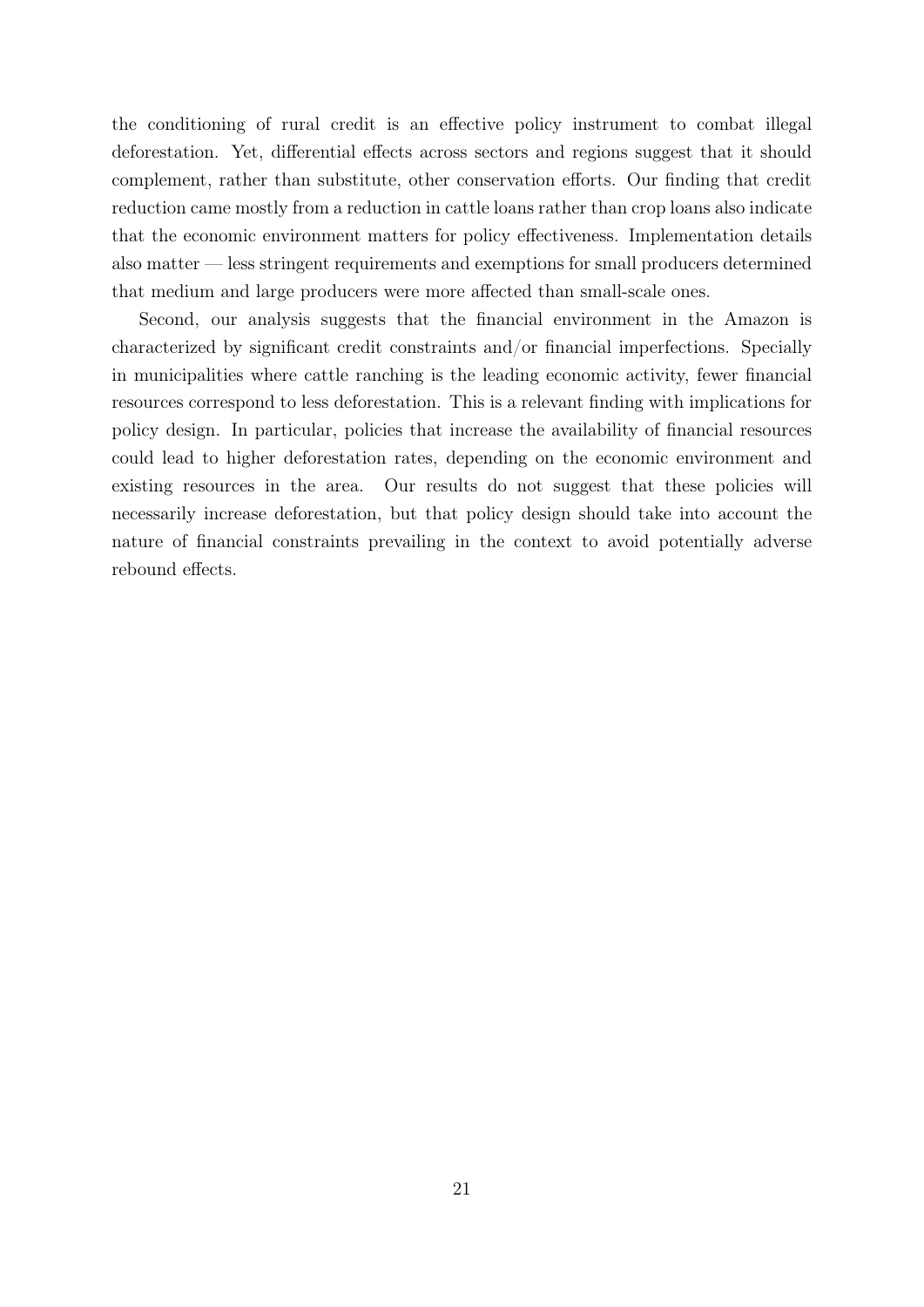#### References

- Alix-Garcia, J., McIntosh, C., Sims, K., and Welch, J. (2013). The Ecological Footprint of Poverty Alleviation: Evidence from Mexico's Oportunidades Program. The Review of Economics and Statistics, 95(2):417–435.
- Alston, L. J. and Andersson, K. (2011). Reducing Greenhouse Gas Emissions by Forest Protection: The Transaction Costs of REDD. Working Paper 16756, The National Bureau of Economic Research.
- Angelsen, A. (1999). Agricultural expansion and deforestation: Modelling the impact of population, market forces and property rights. Journal of Development Economics, 58:185–218.
- Angelsen, A. (2010). Policies for Reduced Deforestation and Their Impact on Agricultural Production. Proceedings of the National Academy of Sciences, 107(46):19639.
- Angelsen, A. and Kaimowitz, D. (1999). Rethinking the Causes of Deforestation: Lessons from Economic Models. The World Bank Research Observer, 14(1):73–98.
- Angelsen, A. and Wertz-Kanounnikoff, S. (2008). Moving Ahead with REDD: Issues, Options and Implications. Center for International Forestry Research (CIFOR).
- Assunção, J., Gandour, C., and Rocha, R. (2015). Deforestation Slowdown in the Legal Amazon: Prices or Policies? Environment and Development Economics, forthcoming.
- Baland, J., Bardhan, P., Das, S., Mookherjee, D., and Sarkar, R. (2010). The environmental impact of poverty: Evidence from firewood collection in rural nepal. Economic Development and Cultural Change., 59(1):23–61.
- Banerjee, A. V., M. K. and Duflo, E. (2012). Do firm want to borrow more? testing credit constraints using a directed lending program. Mimeo, MIT.
- Barbier, E. and Burgess, J. (1996). Economic Analysis of Deforestation in Mexico. Environment and Development Economics, 1:203–239.
- Binswanger, P. H. (1991). Brazilian policies that encourage deforestation in the amazon. World Development, 19(7):821–829.
- Brasil, Ministério da Agricultura, Pecuária e Abastecimento (2003). Plano Agrícola e Pecuário 2003– 2004. Secretaria de Política Agrícola, Brasília.
- Burgess, R. and Pande, R. (2005). Do rural banks matter? evidence from the indian social banking experiment. American Economic Review, 95:780–795.
- Conning, J. and Udry, C. (2007). Rural Financial Markets in Developing Countries. In The Handbook of Agricultural Economics, Vol. 3.
- Cropper, M. and Griffiths, C. (1994). The Interaction of Population Growth and Environmental Quality. The American Economic Review, 84(2):250–254. Papers and Proceedings of the Hundred and Sixth Annual Meeting of the American Economic Association.
- Deininger, K. and Minten, B. (2002). Determinants of deforestation and the economics of protection: An application to mexico. American Journal of Agricultural Economics, 84(4):943–60.
- Dowd, K. (1992). Optimal financial contracts. Oxford Economic Papers, 44:672–693.
- FAO (2007). Future expansion of soybean 2005-2014: implications for food security, sustainable rural development and agricultural policies in the countries of mercosur and bolivia. Technical report, FAO Regional Office for Latin America and the Caribbean.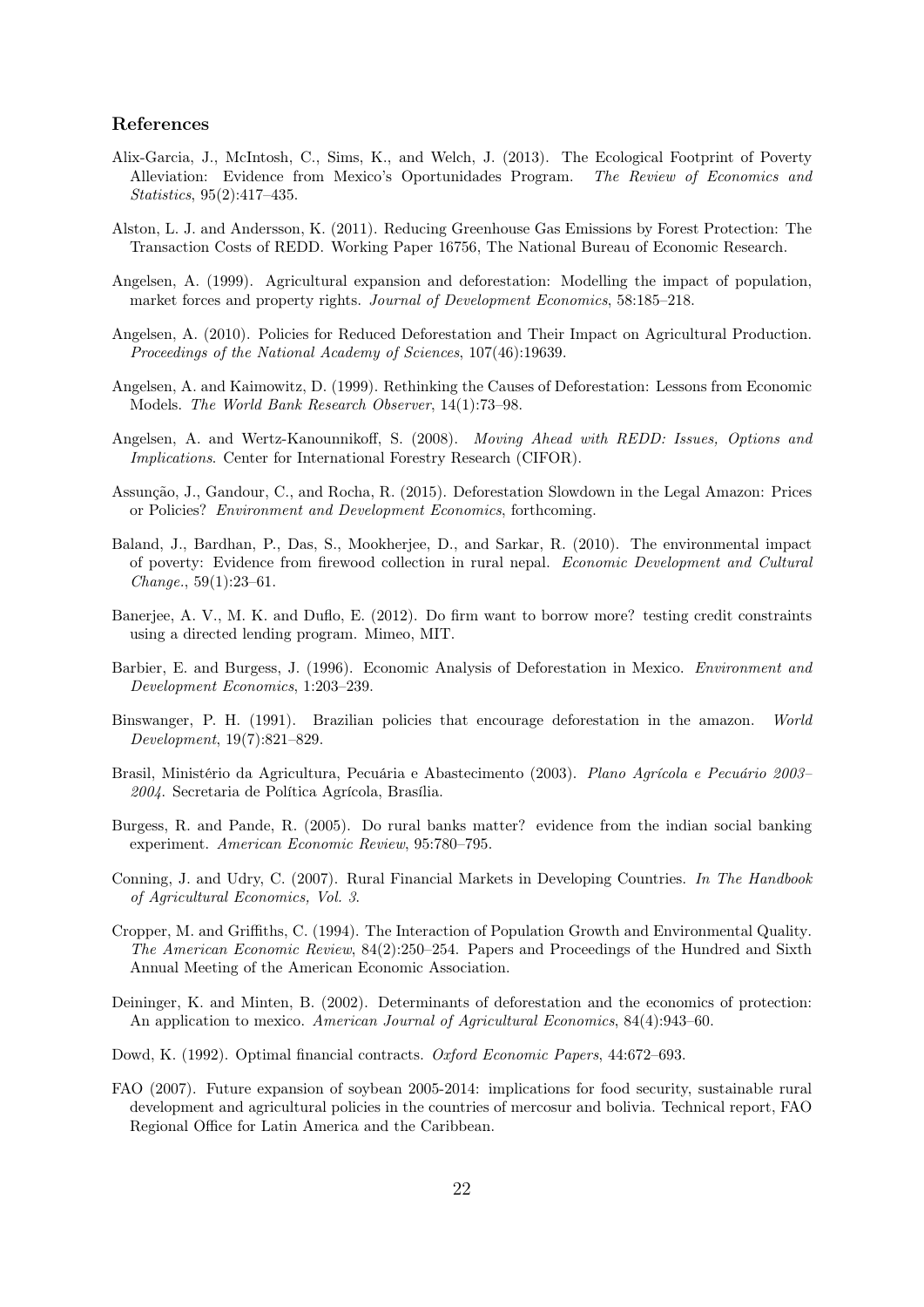- Feder, G. (1985). The Relation Between Farm Size And Farm Productivity: The Role Of Family Labor, Supervision And Credit Constraints. Journal of Development Economics, 18(2-3):297–313.
- Fisher, M., Shively, G. E., and Buccola, S. (2005). Activity choice, labor allocation, and forest use in malawi. Land Economics, 81(4):503–517.
- Foster, A. and Rosenzweig, M. (2003). Economic Growth and The Rise Of Forests. Quarterly Journal of Economics, 118(2):601–637.
- Ghosh, P., Mookherjee, D., and Ray, D. (2000). Credit rationing in developing countries: an overview of the theory. In Mookherjee, D. and Ray, D., editors, Readings in the Theory of Economic Development, pages 283–301. Blackwell, Malden, MA.
- Giné, X. and Yang, D. (2009). Insurance, credit, and technology adoption: Field experimental evidence from malawi. Journal of Development Economics, 89:1–11.
- Hansen, M. C. and DeFries, R. S. (2004). Detecting Long-term Global Forest Change Using Continuous Fields of Tree-Cover Maps from 8-km Advanced Very High Resolution Radiometer (AVHRR) Data for the Years 1982?99. Ecosystems, 7(7):695–716.
- Hansen, M. C., Stehman, S. V., Potapov, P. V., Loveland, T. R., Townshend, J. R., DeFries, R. S., Pittman, K. W., Arunarwati, B., Stolle, F., and Steininger, M. K. (2008). Humid tropical forest clearing from 2000 to 2005 quantified by using multitemporal and multiresolution remotely sensed data. Proceedings of the National Academy of Sciences, 105(27):9439–9444.
- Hargrave, J. and Kis-Katos, K. (2012). Economic Causes of Deforestation in the Brazilian Amazon: A Panel Data Analysis for 2000s. Environmental and Resource Economics, 54(4):471–494.
- Jayachandran, S. (2013). Liquidity constraints and deforestation: The limitations of payments for ecosystem services. American Economic Review Papers and Proceedings, 103(3):309–13.
- Karlan, D., Osei, R. D., Osei-Akoto, I., and Udry, C. (2013). Agricultural decisions after relaxing credit and risk constraints. Quarterly Journal of Economics, 129(2):597–652.
- Ministério do Meio Ambiente (2012). Brazilian Policy to Tackle Deforestation in the Amazon. In  $Rio+20$ United Nations Conference on Sustainable Development.
- Panayotou, T. and Sungsuwan, S. (1994). An Econometric Analysis of the Causes of Tropical Deforestation: The Case of Northeast Thailand, chapter In: The Causes of Tropical Deforestation: The Economic and Statistical Analysis of Factors Giving Rise to the Loss of the Tropical Forests, pages 192–210. University College of London Press.
- Pfaff, A. S. (1999). What Drives Deforestation in the Brazilian Amazon? Evidence from Satellite and Socioeconomic Datal. Journal of Environmental Economics and Management, 37(1):26–43.
- Rosenzweig, M. and Wolpin, K. I. (1993). Credit Market Constraints, Consumption Smoothing, and the Accumulation of Durable Production Assets in Low-Income Countries: Investments in Bullocks in India. Journal of Political Economy, 101:223–244.
- Shortle, J. S. and Abler, D. G. (1999). Agriculture and the environment. In: van den Bergh, J. C. (ED.), Handbook of Environmental and Resource Economics. Edward Elgar, Cheltenham UK, pages 159–176.
- Stern, N. (2008). The economics of climate change. The American Economic Review, 98(2):1–37.
- Udry, C. (2010). The economics of agriculture in africa: Notes toward a research program. *Mimeo, Yale.*
- Wunder, S. (2001). Poverty alleviation and tropical forestswhat scope for synergies? World Development, 29(11):1817–1833.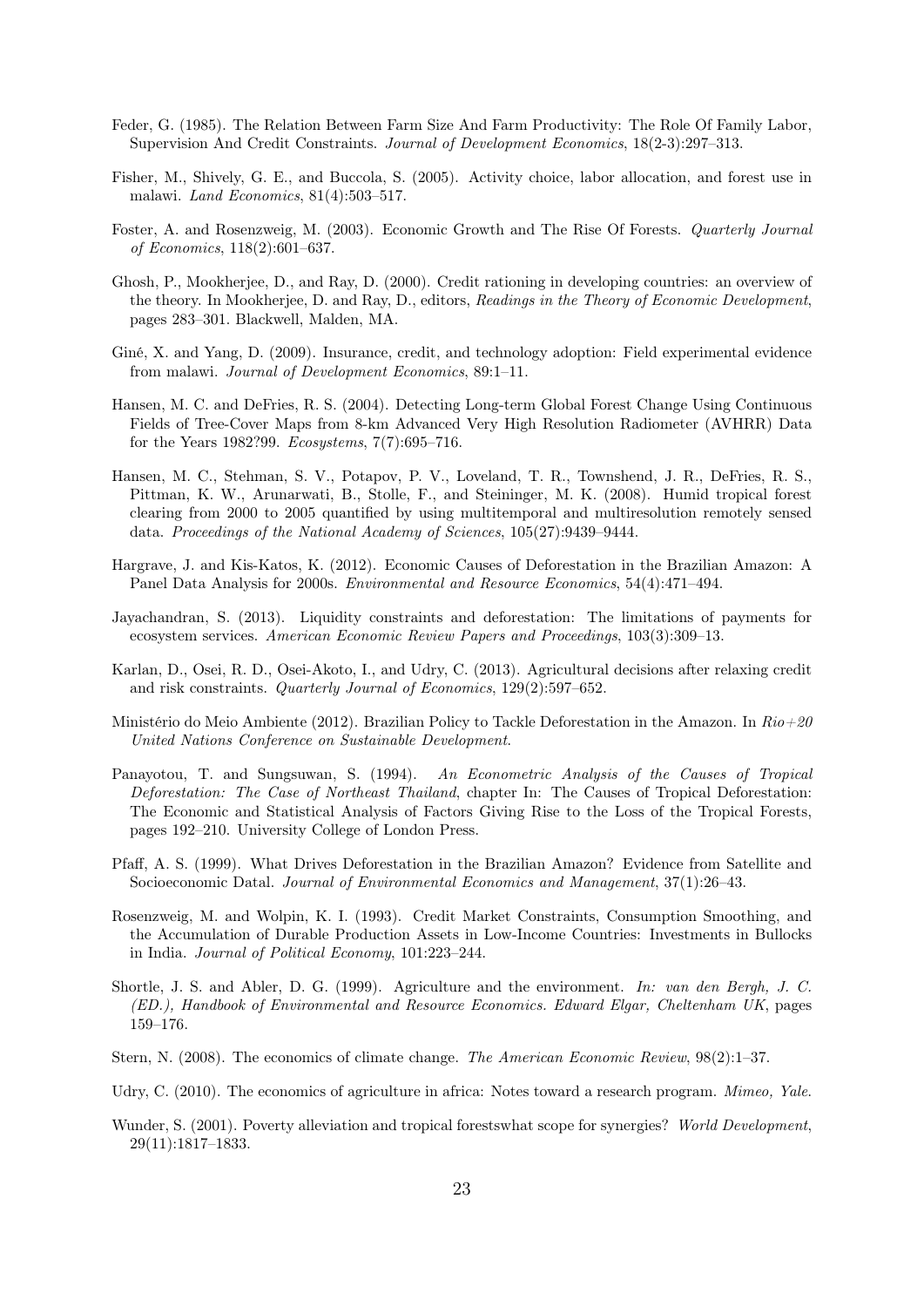Zwane, A. (2007). Does Poverty Constrain Deforestation? Econometric Evidence from Peru. Journal of Development Economics, 84(1):330–349.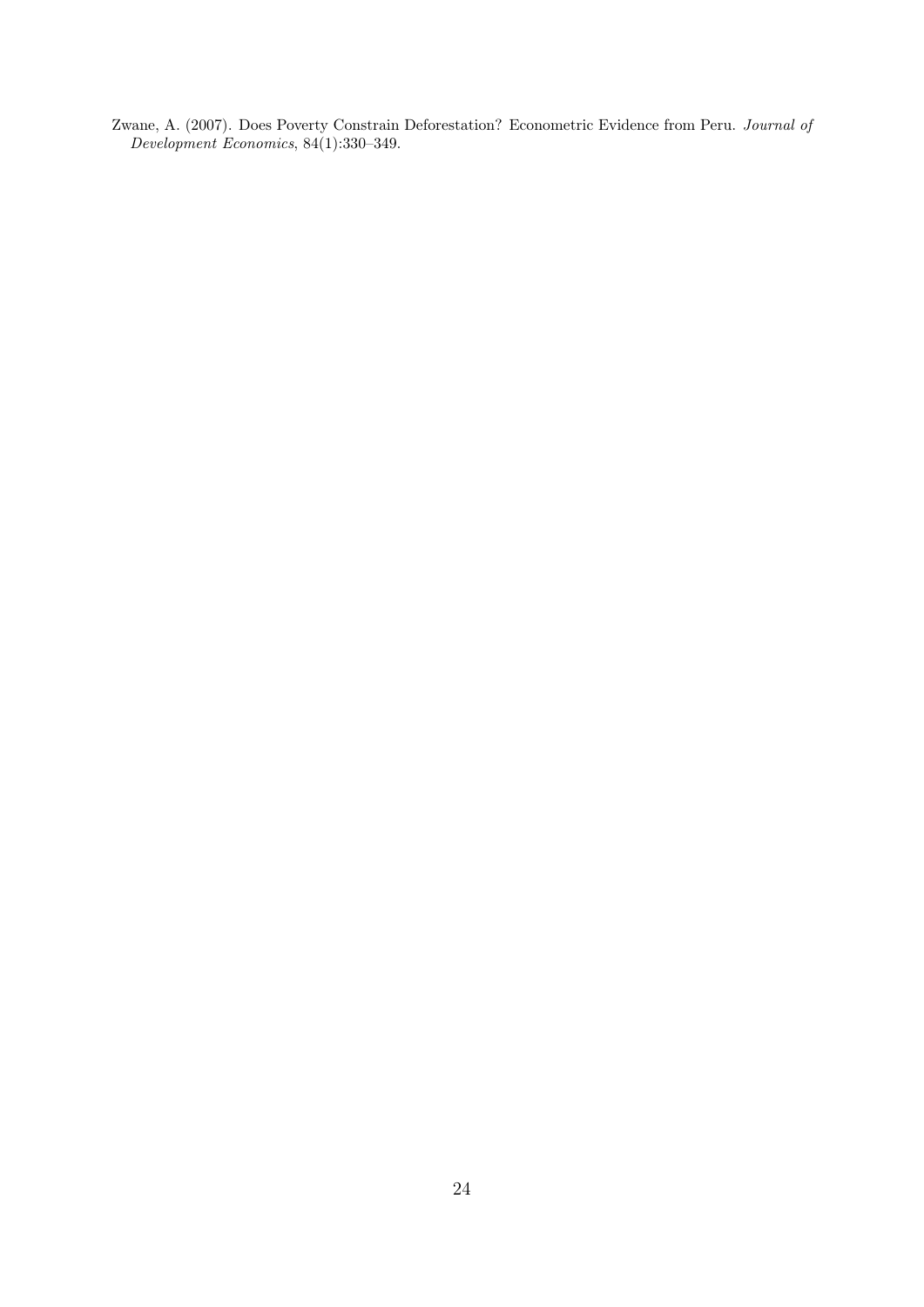## Appendices

#### A. Conceptual Framework

Many studies have pointed out that imperfect insurance and credit constraints are associated with less investment, smaller profits, and limited growth, thus standing as barriers to development in rural areas.<sup>14</sup> We draw on Banerjee and Duflo  $(2012)$  to present a framework that shows how imperfect markets and financial constraints affect agricultural production choices and, consequently, deforestation. In the absence of credit constraints, changes in the availability of subsidized rural credit would not affect agricultural choices. However, when different production technologies are available to a producer who faces credit constraints, agricultural choices can be affected by changes in the availability of resources.

Suppose a farmer operates in a forest area and chooses one among two agricultural production technologies — traditional or modern. With the traditional technology, the farmer produces agricultural output using labor and land inputs. This traditional technology is described by:

$$
f(L,T) \tag{6}
$$

where  $L$  is labor employed and  $T$  is area used for production. With the modern technology, in addition to labor and land, the farmer also uses other inputs,  $K$ , such as tractors and fertilizers. This modern technology is described by:

$$
F(K, L, T) = A(K)f(L, T)
$$
\n<sup>(7)</sup>

Assume that labor can be paid at the end of the harvest period, but that expenditures with non-labor inputs must be paid in advance. Taking  $M$  as total working capital available to the farmer, working capital constraints are given by  $p_T T \leq M$  and  $p_K K + p_T T \leq M$  for the traditional and modern technologies, respectively. These constraints allow for the possibility of existing binding credit financing as in Feder (1985) and Udry (2010). A farmer using the traditional technology therefore faces the following decision problem:

$$
\pi_{traditional}(M) = \max_{L,T} f(L,T) - p_L L - p_T T
$$
\n
$$
\text{subject to } p_T T \leq M
$$
\n(8)

<sup>&</sup>lt;sup>14</sup>For excellent literature reviews, see: Dowd (1992); Ghosh et al. (2000); Conning and Udry (2007); Giné and Yang (2009).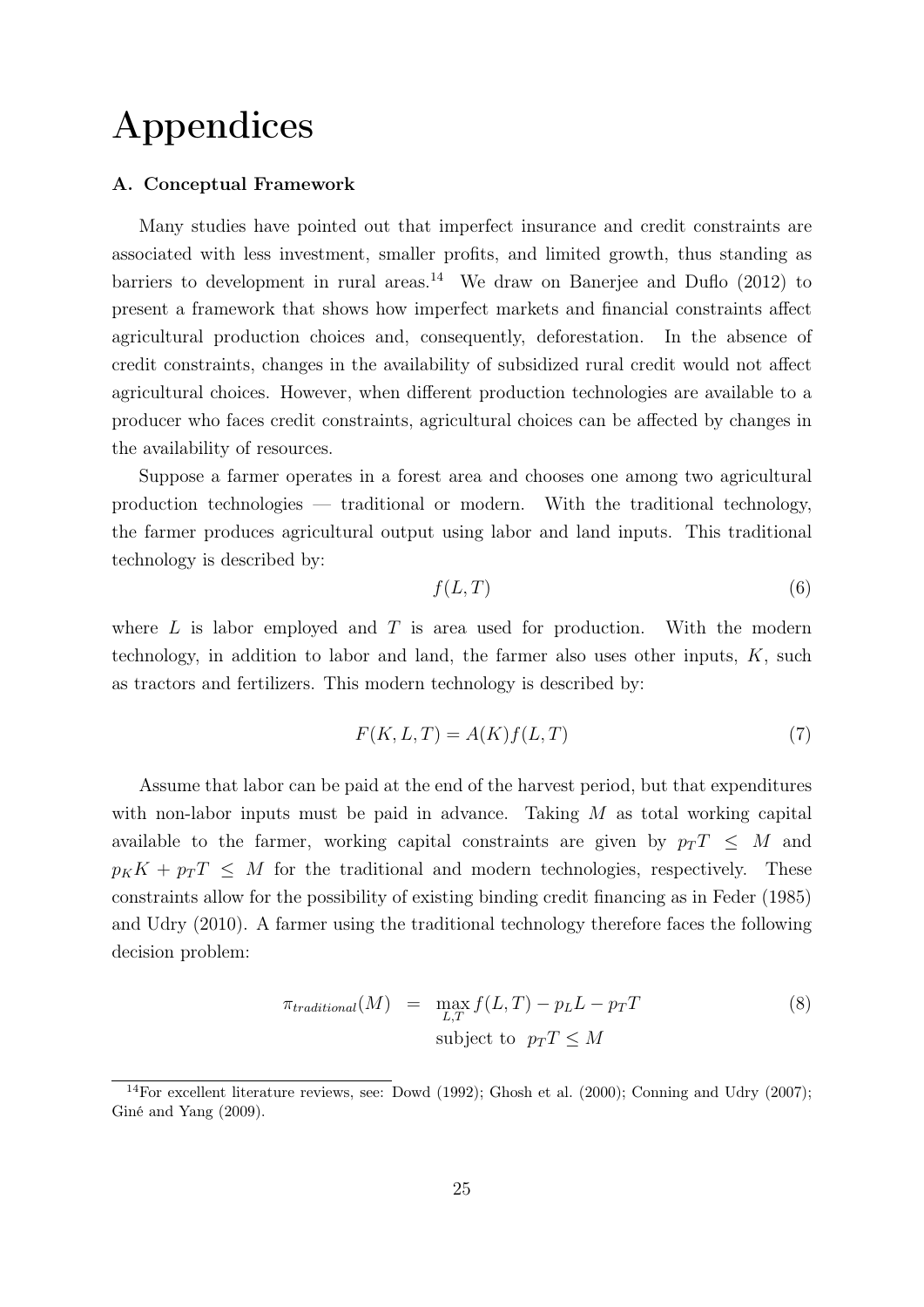Similarly, the decision problem for a farmer using the modern technology can be described as:

$$
\pi_{modern}(M) = \max_{K, L, T} A(K) f(L, T) - p_K K - p_L L - p_T T
$$
\n
$$
\text{subject to } p_K K + p_T T \le M
$$
\n(9)

Thus, a farmer with available working capital M chooses the modern technology if, and only if,  $\pi_{modern}(M) \geq \pi_{traditional}(M)$ . Define  $M_0$  such that  $\pi_{modern}(M_0) = \pi_{traditional}(M_0)$ . We assume that  $p_k$  and  $A(K)$  are such that all farmers with  $M \geq M_0$  choose the modern technology. In summary:

$$
\pi\left(M\right) = \begin{cases}\n\pi_{traditional}\left(M\right) & \text{if } M < M_0 \\
\pi_{modern}\left(M\right) & \text{if } M \geq M_0\n\end{cases} \tag{10}
$$

In this framework, with the farmer operating in a forest area, the choice of area to be used for production is equivalent to deforestation. We are therefore particularly interested in how optimal farmland size is affected by the availability of capital when the farmer is allowed a choice of production technology.

To simplify the analysis, we consider specific functional forms for the production functions, assuming that  $A(K) = K^{\alpha}$  and  $f(L,T) = L^{\beta}T^{\gamma}$ , where  $\alpha > 0$ ,  $\beta > 0$ ,  $\gamma > 0$ and  $\alpha + \beta + \gamma < 1$ . The assumption of decreasing returns to scale helps determine a finite optimal farmland size. We focus on the characterization of the optimal land input. For the traditional technology, the optimal choice of farmland is given by:

$$
T_{traditional}(M) = \begin{cases} \frac{M}{p_T}, & \text{if } M < \overline{M} \\ T_{traditional}^* & \text{if } M \ge \overline{M} \end{cases}
$$
 (11)

where  $T_{traditional}^* \equiv \left(\frac{\gamma}{p_i}\right)$  $p_{T}$  $\frac{1-\beta}{1-\beta-\gamma}$  ( $\beta$ p<sup>L</sup>  $\int_{1-\beta-\gamma}^{\frac{\beta}{1-\beta-\gamma}}$  and  $\overline{M}$  =  $p_T T_{tr}^*$ For the modern technology, the optimal choice of farmland is given by:

$$
T_{modern} (M) = \begin{cases} \frac{\gamma}{\alpha + \gamma} \frac{M}{p_T} & \text{if } M < \overline{M} \\ T_{modern}^* & \text{if } M \ge \overline{M} \end{cases}
$$
(12)

where  $T_{modern}^* \equiv \left(\frac{\alpha}{p_B}\right)$ p<sup>K</sup>  $\frac{\alpha}{1-\alpha-\beta-\gamma}$   $\int$   $\beta$ p<sup>L</sup>  $\int \frac{\beta}{1-\alpha-\beta-\gamma}$   $\int$   $\frac{\gamma}{\gamma}$  $p_{T}$  $\int_{1-\alpha-\beta-\gamma}^{\frac{1-\alpha-\beta}{1-\alpha-\beta-\gamma}}$  and  $\overline{\overline{M}} = p_K K_{modern}^* + p_T T_{modern}^*$ .

The relative values of  $M_0$ ,  $\overline{M}$ , and  $\overline{M}$  define different possible cases. For example, a configuration such that  $M_0 < \overline{M} < \overline{\overline{M}}$  implies the optimal farmland size curve shown in Figure 3.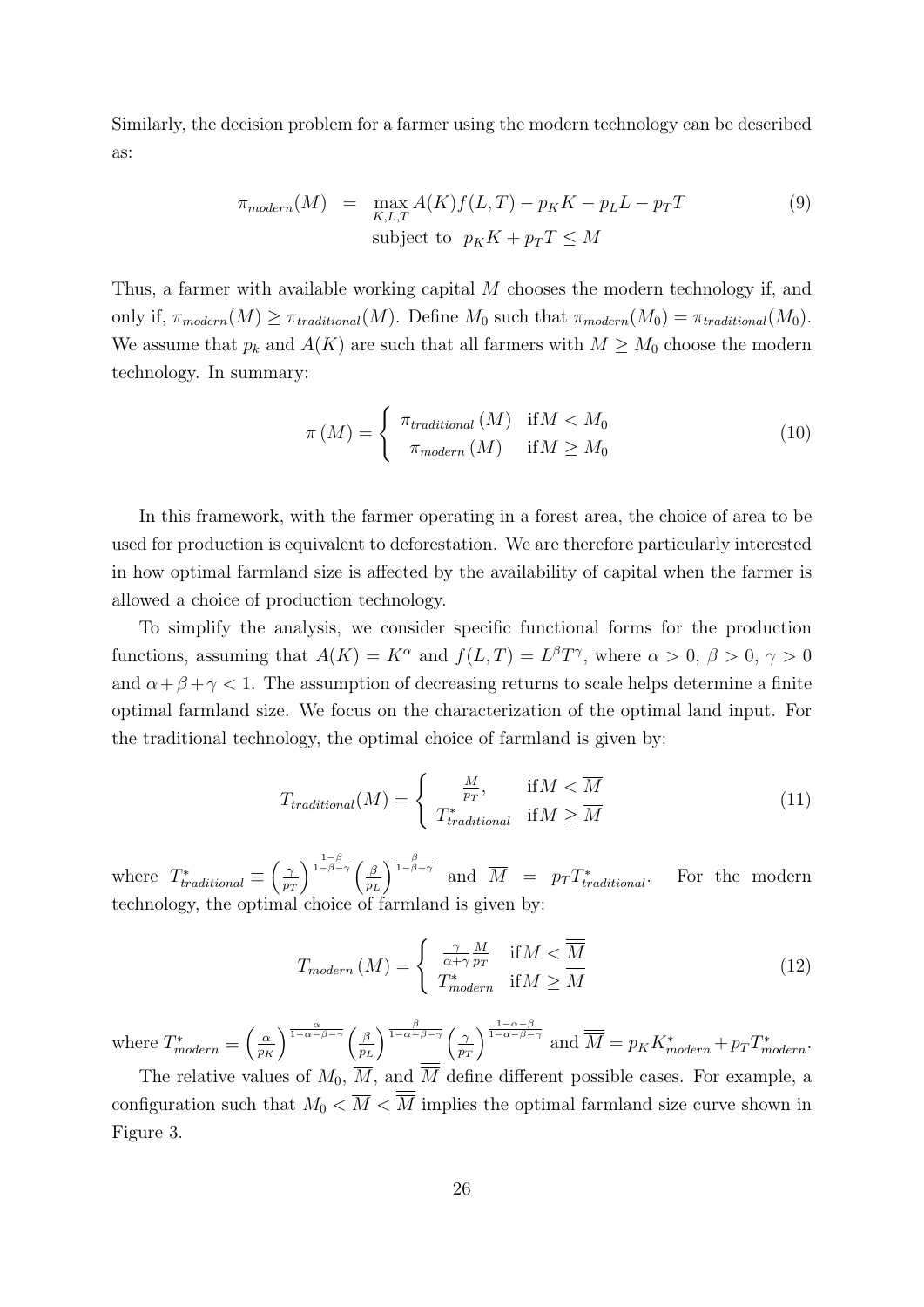Define M<sup>∗</sup> as the farm's total investment if the farmer can borrow as much as he wants at the interest rate r. Thus,

$$
M^*(r) = \underset{M}{\text{arg}\max} \Pi(M) - (1+r)M\tag{13}
$$

represents the first-best investment level.

We assume that a typical farmer can be financed by two different sources and ignore, for the sake of simplicity, the possibility of self-financing. A subsidized rural credit line is available at cost  $r_b$ , which is below the market interest rate  $r_m$ ,  $r_b < r_m$ . Denoting the amounts of subsidized rural credit and market credit as  $M_b$  and  $M_m$ , respectively, total investment is given by  $M = M_b + M_m$ . Following Banerjee and Duflo (2012), we say that a farmer is *credit rationed* at the subsidized interest rate if  $M_b < M^*(r_b)$ , and that a farmer is *credit constrained* if  $M < M^*(r_m)$ .

As we will argue in Section 2, the policy change may have reduced the availability of subsidized rural credit for some farmers in the Amazon biome. Yet, the supply of credit offered at the market rate by agents other than official (private and public) banks and credit cooperatives was not directly affected by the policy change. Our conceptual framework provides intuition on how farmers are expected to react to this change in the supply of credit, and thereby potentially affect deforestation, under different assumptions about the availability of financial resources.

To restrict the analysis to a simple, yet interesting, situation, consider the case depicted in Figure 3, where  $M_0 < \overline{M} < \overline{M}$ . Other configurations can be considered analogously. Start with the region where total investment lies below  $\overline{M}$ . Increases in the availability of resources within each technology region  $(0, M_0)$  or  $(M_0, \overline{M})$   $$ affect land size positively. If there is no change in the choice of production technology, a reduction in credit leads to a decrease in optimal farmland size and thereby reduces deforestation. However, changes in the availability of resources that cause farmers to switch between technology regions — from  $(0, M_0)$  to  $(M_0, \overline{M})$  or vice-versa — have an ambiguous effect on land size. A reduction in credit may lead the farmer to substitute the modern technology for the traditional one, potentially leading to an increase in optimal farmland size and deforestation. In the region where total investment lies above  $\overline{\overline{M}}$ , farmers are not credit constrained, so changes within this region do not affect optimal farmland size. Thus, a reduction in  $M_b$  that keeps the farmer in the unconstrained region does not affect deforestation, but a reduction in the availability of resources that pushes the farmer into the  $(M_0, \overline{M})$  interval will reduce optimal farmland size and deforestation. An even stronger reduction in the availability of resources that pushes the farmer further into the  $(0, M_0)$  interval has an ambiguous impact on deforestation. Propositions 1-3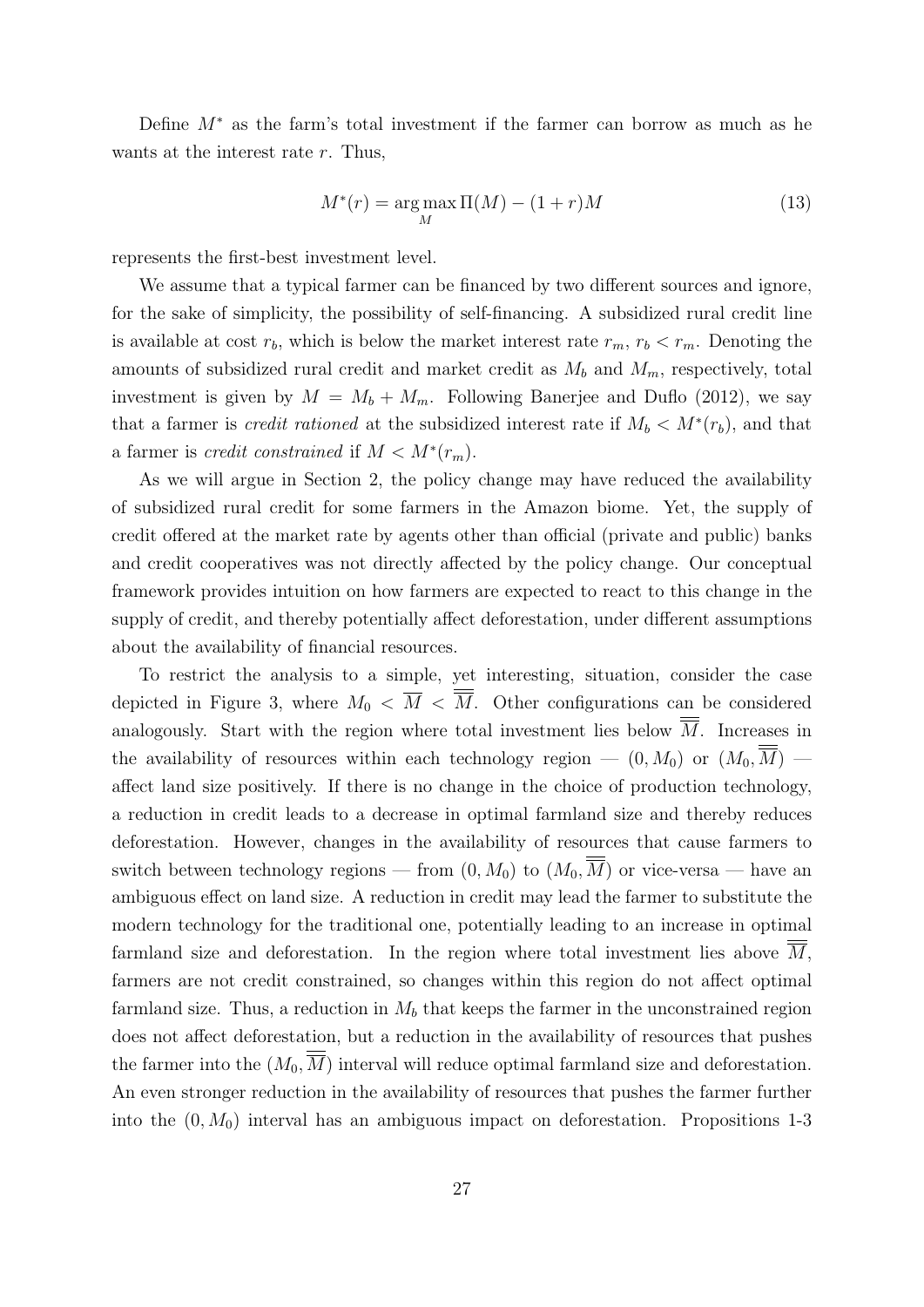summarize these results in the context of the credit reduction implied by the policy change.

Proposition 1: If the reduction in the availability of subsidized rural credit causes a reduction in deforestation, we can conclude that: (i) farmers are credit constrained; and (ii) credit and deforestation have a positive relationship within technology regions.

Proposition 2: If the reduction in the availability of subsidized rural credit does not affect the amount of cleared land, we can conclude that: (i) either farmers are not credit constrained (they could simply be substituting subsidized rural credit by market credit); or (ii) farmers are credit constrained, but are changing from the modern to the traditional technology.

Proposition 3: If the reduction in the availability of subsidized rural credit implies an increase in deforestation, we can conclude that: (i) farmers are credit constrained; and (ii) they are changing from the modern to the traditional technology.

In summary, a subsidized credit policy restriction can: (i) serve as evidence of credit constraints if we observe an impact on deforestation; and (ii) reveal whether the relevant margin is change in optimal farmland size for a given technology (decreasing deforestation) or change across production technologies (increasing deforestation).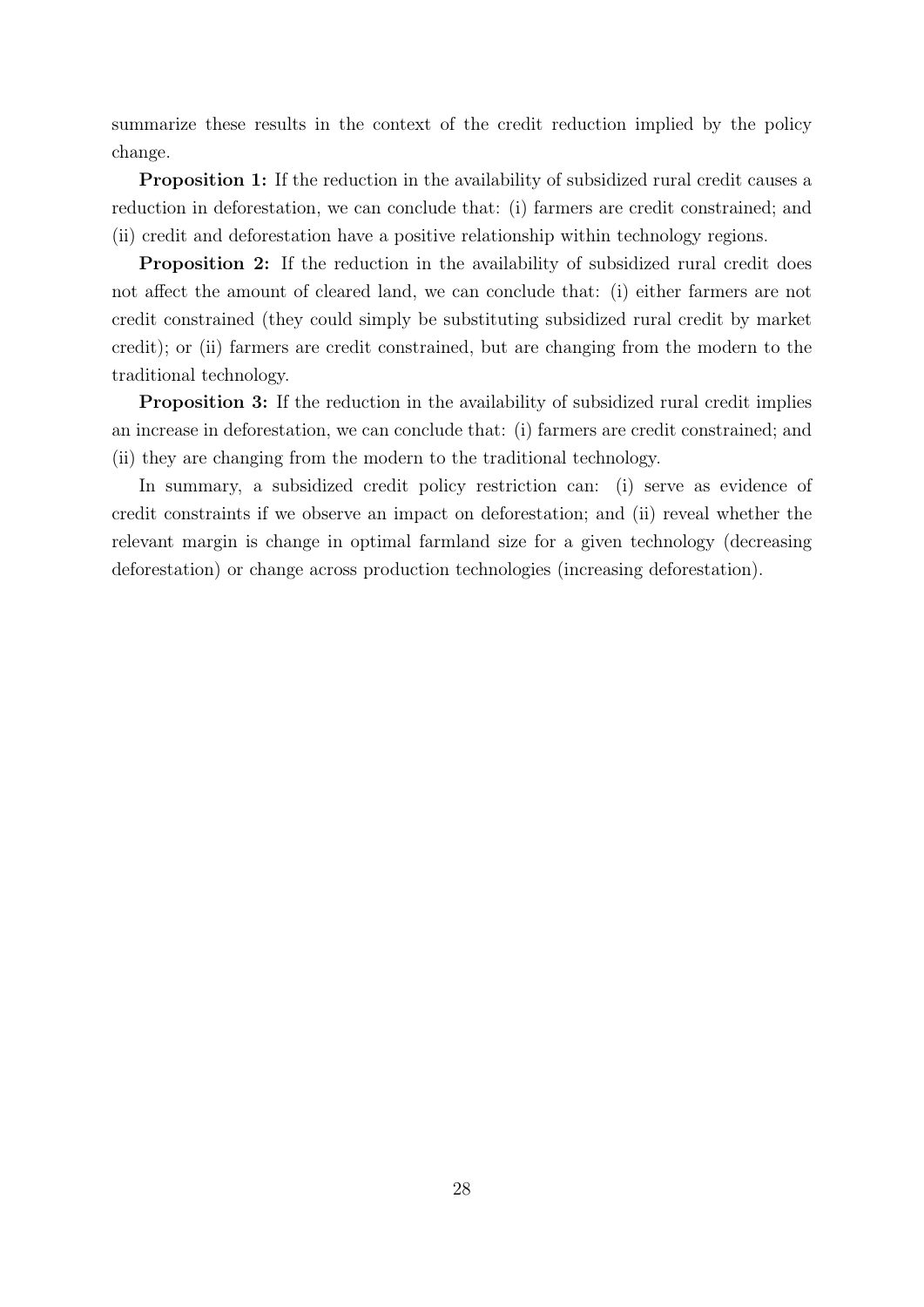Figure 1: Brazilian Amazon Biome and Benchmark Sample



Notes: Figure illustrates the Amazon Biome border, as well as municipality limits for all municipalities in the states of Acre, Amazonas, Amapá, Maranhão, Mato Grosso, Pará, Rondônia, Roraima, and Tocantins (all of which are partly or entirely located in the Amazon biome). Our benchmark sample is composed of treatment (green) and control (blue) municipalities located within 100km of Amazon biome border. Alternative samples consider the distance-to-biome-border thresholds at 50km and 200km (not shown in figure). Frontier municipalities (grey) — those crossed by the biome border — are not included in any sample.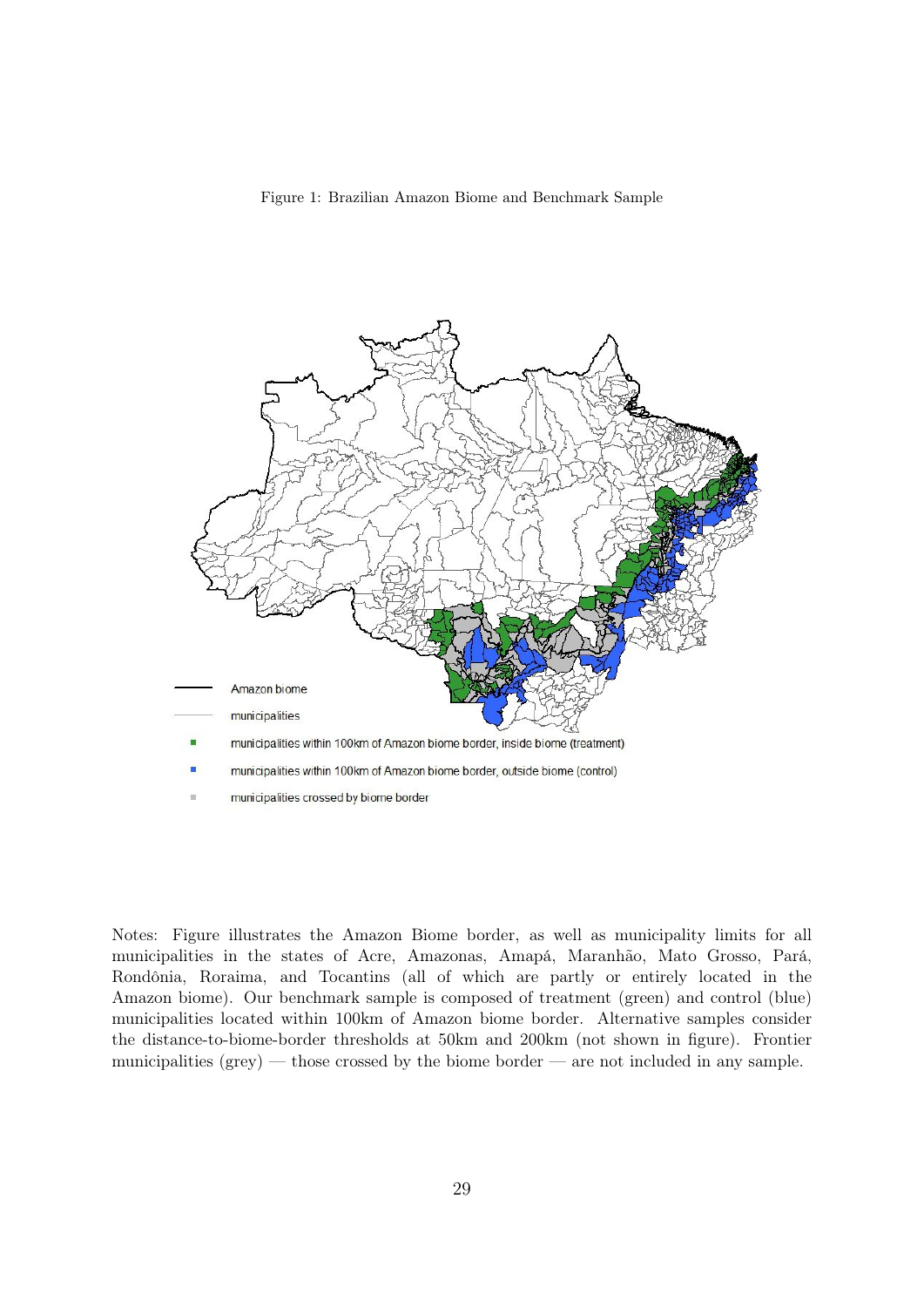

Figure 2: Deforestation in Control and Treatment Municipalities, 2003–2011

Notes: Figure shows municipality-level average deforestation in square kilometers from 2003 through 2011. The policy marker in 2008 helps separate pre- and post-policy trends. Data originally from PRODES/INPE.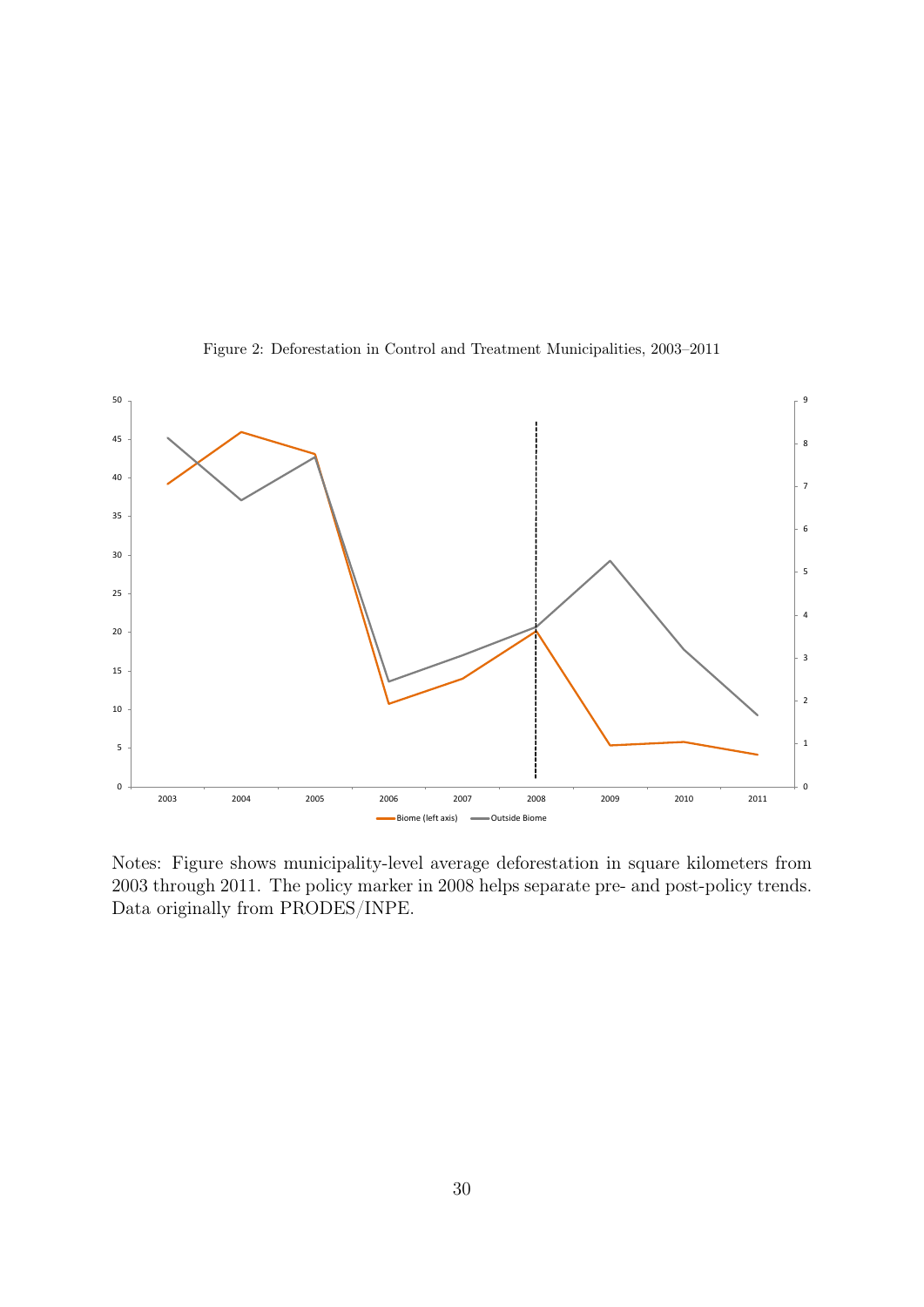Figure 3: Appendix A: Conceptual Framework Model — Optimal Farmland Size



Note: Figure illustrates optimal farmland size choice for setup in which  $M_0<\overline{M}<\overline{\overline{M}}$  .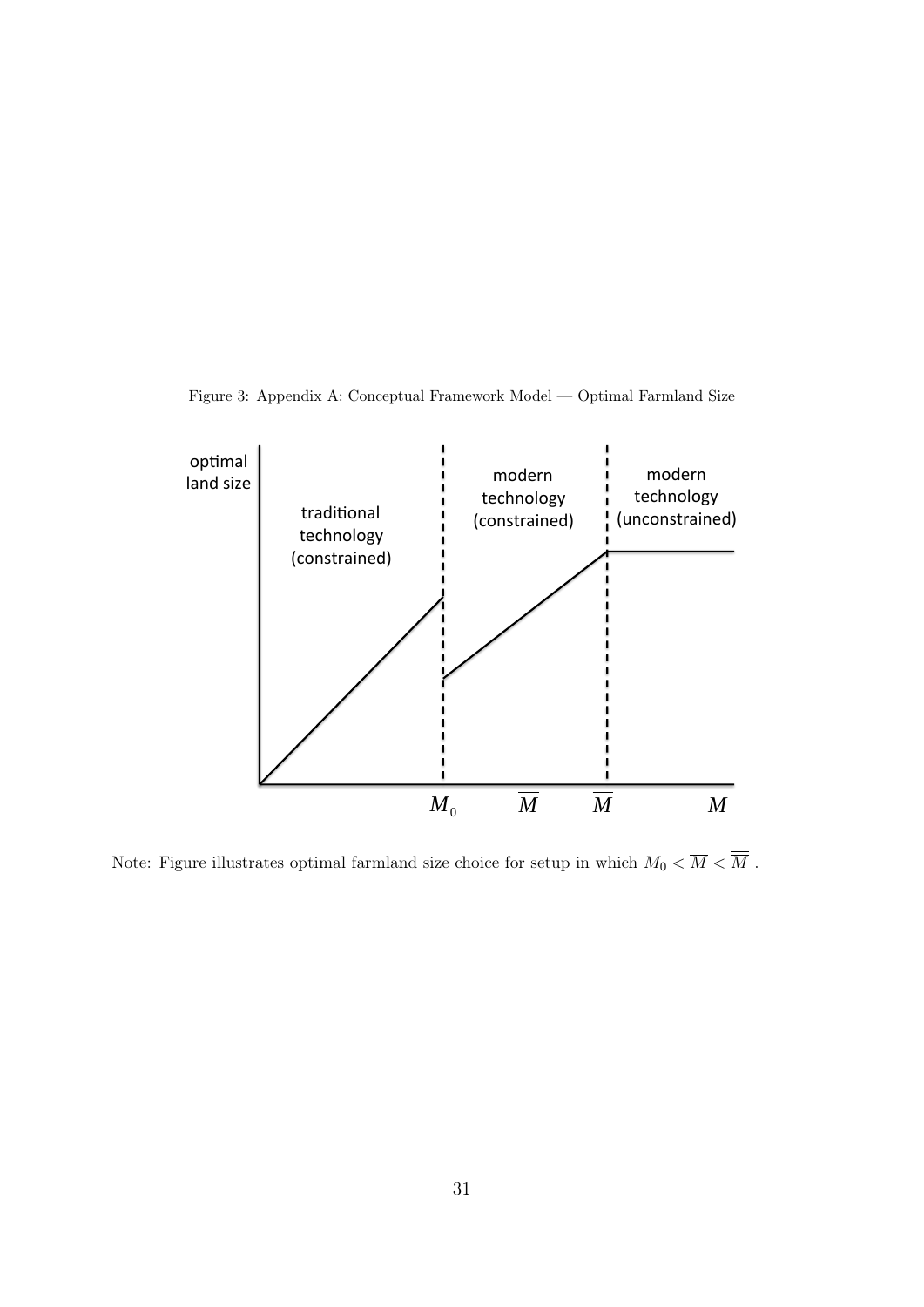|                                   | 2003      | 2004      | $\,2005\,$ | 2006        | 2007      | 2008      | 2009      | 2010      | 2011      |
|-----------------------------------|-----------|-----------|------------|-------------|-----------|-----------|-----------|-----------|-----------|
| Deforestation                     | 23.874    | 26.021    | 25.662     | 6.601       | 8.489     | 12.002    | 5.325     | 4.514     | 2.879     |
|                                   | (57.979)  | (62.618)  | (62.646)   | (16.490)    | (24.258)  | (28.001)  | (10.856)  | (12.320)  | (6.892)   |
| Total Credit                      | 9.133     | 11.079    | 15.241     | 13.571      | 9.952     | 11.404    | 11.777    | 14.667    | 15.346    |
|                                   | (26.921)  | (28.717)  | (41.310)   | (30.283)    | (21.167)  | (22.133)  | (27.656)  | (35.134)  | (32.321)  |
| Credit Cattle                     | 3.071     | 3.608     | 4.171      | 5.353       | 5.011     | 5.527     | 4.930     | 6.689     | 7.672     |
|                                   | (5.649)   | (6.526)   | (7.335)    | (7.569)     | (7.730)   | (8.129)   | (8.284)   | (10.803)  | (11.940)  |
| Credit Crop                       | 6.062     | 7.472     | 11.070     | $8.218\,$   | 4.941     | 5.877     | 6.847     | 7.978     | 7.675     |
|                                   | (25.492)  | (27.154)  | (39.779)   | (29.096)    | (17.273)  | (18.789)  | (25.278)  | (31.728)  | (29.357)  |
| Number of small Cattle Contracts  | 175.514   | 321.343   | 363.571    | 634.114     | 398.760   | 240.989   | 164.794   | 179.617   | 166.954   |
|                                   | (346.277) | (491.452) | (486.185)  | (1,137.839) | (750.608) | (362.000) | (232.415) | (241.615) | (264.141) |
| Number of Medium Cattle Contracts | 46.109    | 70.657    | 82.846     | 122.863     | 140.040   | 81.543    | 41.137    | 106.971   | 105.057   |
|                                   | (126.175) | (268.967) | (210.523)  | (226.415)   | (298.218) | (142.683) | (71.820)  | (159.428) | (151.476) |
| Number of Large Cattle Contracts  | 58.897    | 66.560    | 67.800     | 110.200     | 87.309    | 85.949    | 72.674    | 85.617    | 89.229    |
|                                   | (105.778) | (122.115) | (121.923)  | (174.477)   | (138.560) | (130.377) | (121.203) | (122.157) | (125.713) |
| Number of small Crop Contracts    | 243.903   | 377.097   | 432.497    | 763.389     | 552.137   | 337.486   | 225.069   | 304.840   | 307.086   |
|                                   | (468.074) | (666.772) | (618.486)  | (1,263.721) | (942.991) | (462.196) | (256.151) | (311.682) | (358.376) |
| Number of Medium Crop Contracts   | 5.663     | 41.486    | 28.131     | 55.960      | 39.943    | 34.166    | 22.251    | 34.223    | 23.480    |
|                                   | (16.678)  | (88.246)  | (75.557)   | (121.517)   | (106.540) | (87.939)  | (68.363)  | (106.060) | (65.797)  |
| Number of Large Crop Contracts    | 30.954    | 39.977    | 53.589     | 47.829      | 34.029    | 36.829    | 31.286    | 33.143    | 30.674    |
|                                   | (114.344) | (104.965) | (160.225)  | (119.475)   | (66.822)  | (79.916)  | (71.420)  | (80.854)  | (73.163)  |

Table 1: Descriptive Statistics, Municipalities within 100 km to Amazon Biome Border, 2003 to 2011

Notes: Total Credit, Credit Cattle and Credit Crops are in Million of Reais. Deforestation is in Square Kilometers. Data from INPE and BACEN.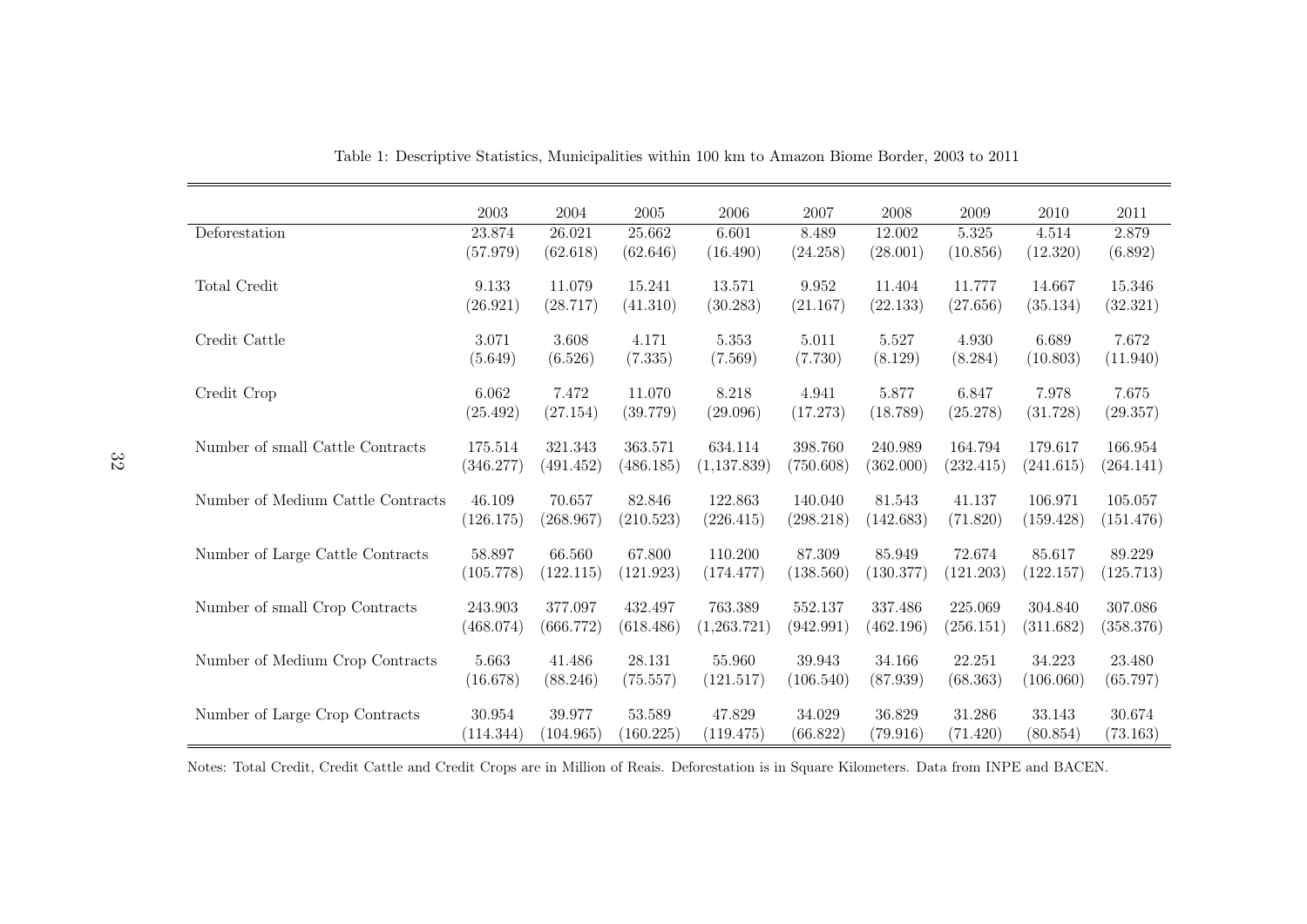|                                                                                                                                                   |                                       | Dependent Variable: Deforestation                  |                                                     |                                          |                                          |                                          |  |  |  |  |
|---------------------------------------------------------------------------------------------------------------------------------------------------|---------------------------------------|----------------------------------------------------|-----------------------------------------------------|------------------------------------------|------------------------------------------|------------------------------------------|--|--|--|--|
|                                                                                                                                                   | $\left( 1\right)$                     | $\left( 2\right)$                                  | (3)                                                 | $\left( 4\right)$                        | (5)                                      | (6)                                      |  |  |  |  |
| Resolution 3,545                                                                                                                                  | $-0.573$<br>$(0.098)$ ***             | $-0.584$<br>$(0.099)$ ***                          | $-0.534$<br>$(0.099)$ ***                           | $-0.529$<br>$(0.099)$ ***                | $-0.593$<br>$(0.127)$ ***                | $-0.382$<br>$(0.078)$ ***                |  |  |  |  |
| Observations<br>Number of municipalities<br>Municipality and Year FE<br>Agricultural Prices<br>Conservation Policies<br>Embargoed Areas and Fines | 1,575<br>175<br>Yes<br>No<br>No<br>No | 1,575<br>175<br>Yes<br>Yes<br>No<br>N <sub>o</sub> | 1,575<br>175<br>Yes<br>Yes<br>Yes<br>N <sub>o</sub> | 1,575<br>175<br>Yes<br>Yes<br>Yes<br>Yes | 1,197<br>133<br>Yes<br>Yes<br>Yes<br>Yes | 2,502<br>278<br>Yes<br>Yes<br>Yes<br>Yes |  |  |  |  |
| Sample                                                                                                                                            | $<$ 100 $km$                          | $<100$ km                                          | $<100$ km                                           | $<100$ km                                | $50km$                                   | $<200$ km                                |  |  |  |  |

Table 2: Resolution 3,545's Impacts on Deforestation

Notes: The dependent variable is normalized the deforestation increment at the municipality by year level, covering the 2003 through 2011 period. All regressions include municipality and year fixed effects. The sample includes allLegal Amazon municipalities that are not crossed by the Amazon Biome border and are within 100km of the biome border (columns 1-4), 50km (column 5) or 200km (column 6). Column <sup>2</sup> adds agricultural prices, column <sup>3</sup> adds concurrent environmental policies (municipal territory under protection and <sup>a</sup> dummy for priority municipalities),while column 4 also includes the log of the annual number of environmental fines applied at the municipality level in the previous year as well as the share of embargoed areas. Robust standard errors are clustered at the municipalitylevel. Significance: \*\*\*  $p<0.01$ , \*\*  $p<0.05$ , \*  $p<0.10$ .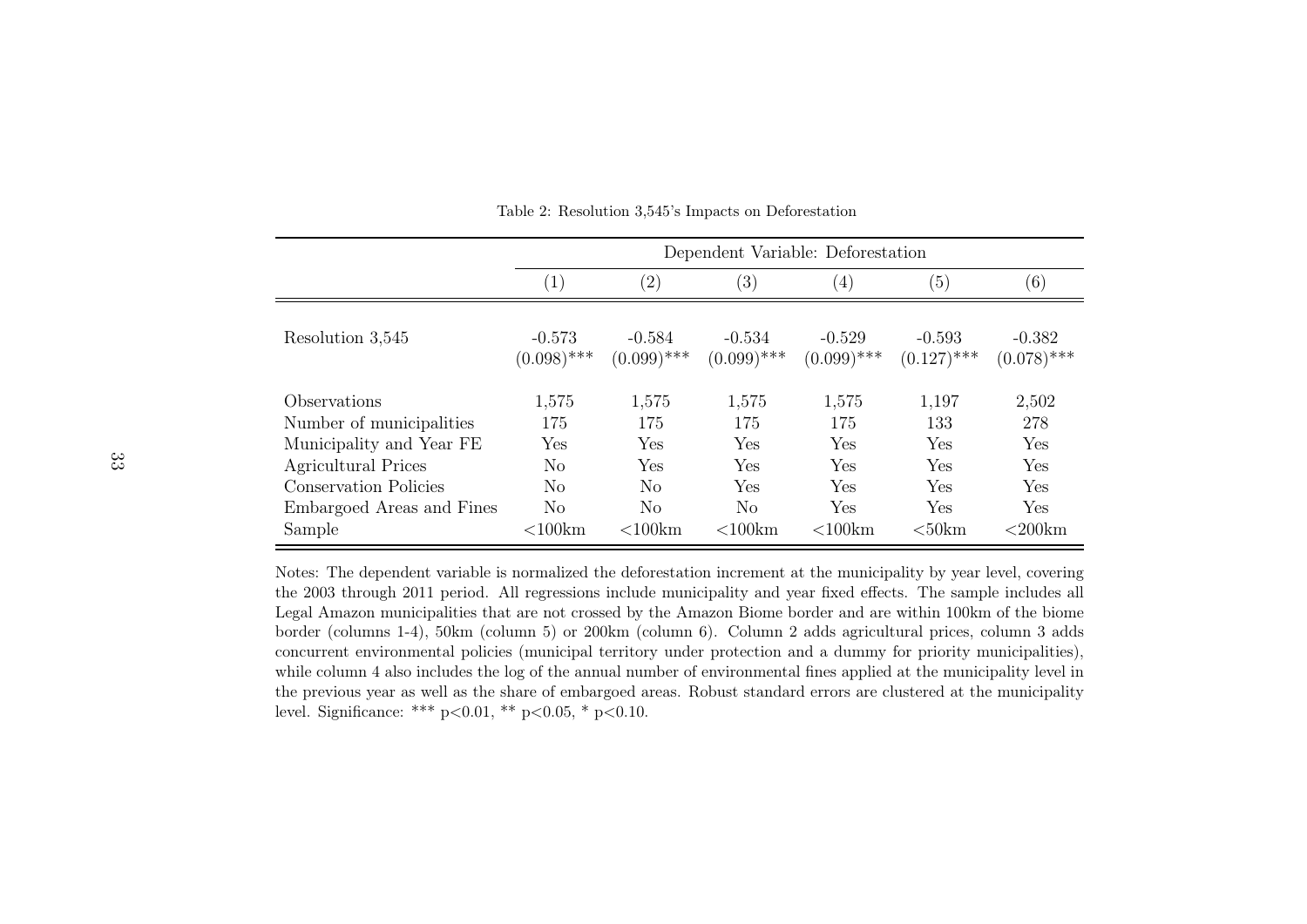|                          | Dependent Variable: Deforestation |               |              |                                           |              |  |  |  |
|--------------------------|-----------------------------------|---------------|--------------|-------------------------------------------|--------------|--|--|--|
|                          | (1)                               | (2)           | (3)          | (4)                                       | (5)          |  |  |  |
|                          |                                   |               |              |                                           |              |  |  |  |
| Biome $*$ Post 2009      | $-0.529$                          |               | -0.469       | -0.834                                    | $-0.858$     |  |  |  |
|                          | $(0.099)$ ***                     |               |              | $(0.140)$ *** $(0.167)$ *** $(0.191)$ *** |              |  |  |  |
| Biome $*2008$            |                                   |               | 0.286        |                                           |              |  |  |  |
|                          |                                   |               | (0.178)      |                                           |              |  |  |  |
| Biome * 2007             |                                   |               | 0.132        |                                           |              |  |  |  |
|                          |                                   |               | (0.154)      |                                           |              |  |  |  |
| Biome $*2006$            |                                   |               | $-0.101$     |                                           |              |  |  |  |
|                          |                                   |               | (0.145)      |                                           |              |  |  |  |
| Biome * Time Trend       |                                   | 0.049         |              |                                           |              |  |  |  |
|                          |                                   | (0.039)       |              |                                           |              |  |  |  |
| Observations             | 1,575                             | 1,050         | 1,575        | 1,575                                     | 1,575        |  |  |  |
| Number of municipalities | 175                               | 175           | 175          | 175                                       | 175          |  |  |  |
| Linear Trends            | None                              | None          | None         | Biome                                     | Municip      |  |  |  |
| Years                    | All                               | $\leq = 2008$ | All          | All                                       | All          |  |  |  |
|                          |                                   |               |              |                                           |              |  |  |  |
| Sample                   | $<$ 100 $km$                      | $<$ 100 $km$  | $<$ 100 $km$ | $<$ 100 $km$                              | $<$ 100 $km$ |  |  |  |

Table 3: Resolution 3,545's Impacts on Deforestation: Robustness Checks

Notes: The dependent variable is normalized the deforestation increment at the municipality by year level. In all columns, the full list of fixed-effects and controls included is the same as the one used in the specification of column 4, Table 2. The samples include all Legal Amazon municipalities that are not crossed by the Amazon Biome border and are within 100km of the biome border. All samples cover the 2003 through 2011 period, except column 2, which covers only the 2003 through 2008 period. Robust standard errors are clustered at the municipality level. Significance: \*\*\*  $p<0.01$ , \*\*  $p<0.05$ , \*  $p<0.10$ .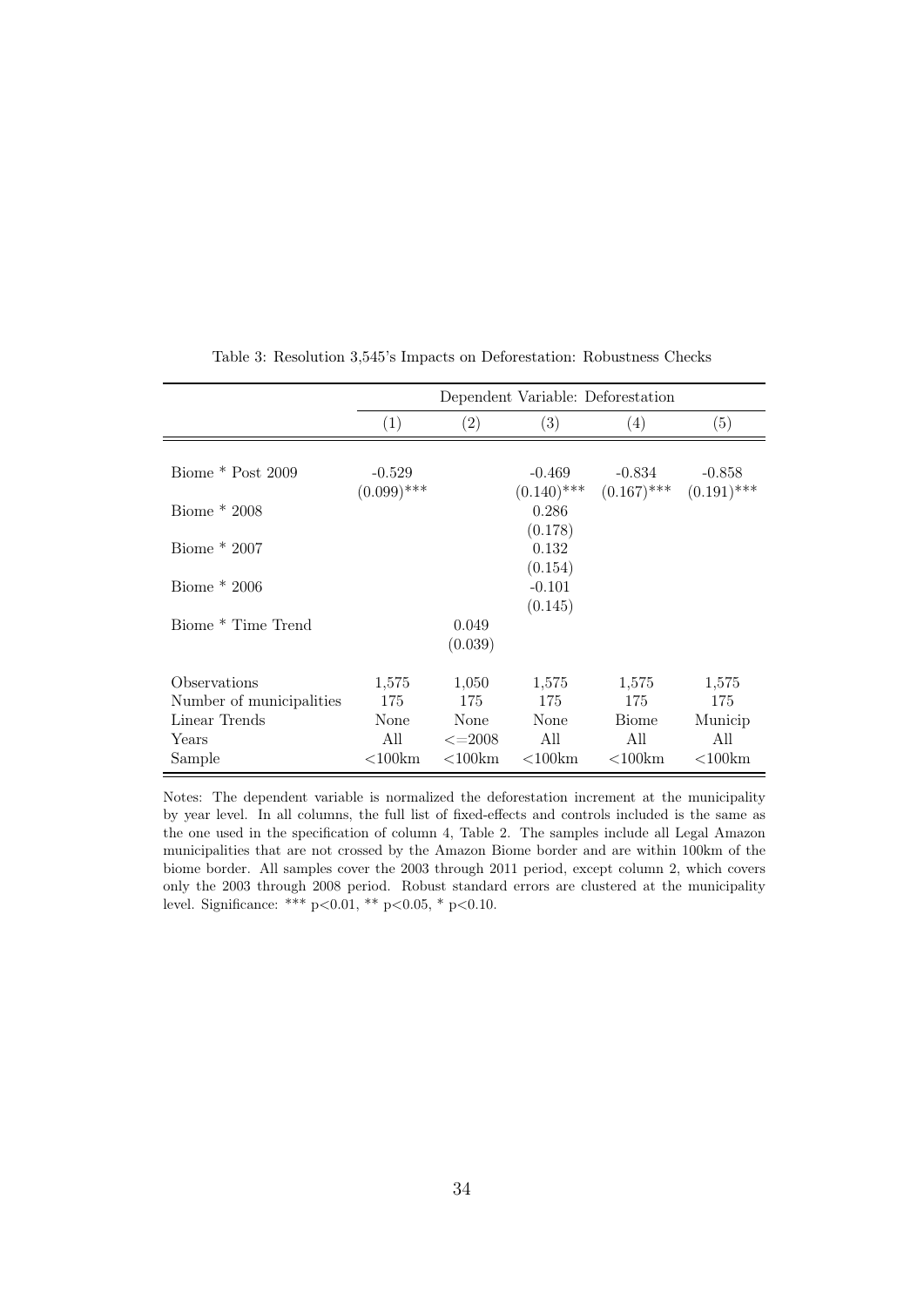|                                                    | Dependent Variable: Deforestation |                            |  |  |  |
|----------------------------------------------------|-----------------------------------|----------------------------|--|--|--|
|                                                    | (1)                               | $\left 2\right\rangle$     |  |  |  |
| Resolution 3.545                                   | $-0.598$<br>$(0.119)$ ***         | $-0.216$<br>(0.159)        |  |  |  |
| Observations<br>Number of municipalities<br>Sample | 1,269<br>141<br>Cattle-Oriented   | 306<br>34<br>Crop-Oriented |  |  |  |

Table 4: Resolution 3,545's Impacts on Deforestation: Cattle vs Crop-Oriented Municipalities

Notes: The dependent variable is normalized the deforestation increment at the municipality by year level. In all columns, the full list of fixed-effects and controls included is the same as the one used in the specification of column 4, Table 2. The samples include all Legal Amazon municipalities that are not crossed by the Amazon Biome border and are within 100km of the biome border. All samples cover the 2003 through 2011 period. The cattle-oriented sub-sample (column 1) is composed of municipalities in which the pre-2009 average value of annual credit loans for cattle ranching was higher than that for crop production; the crop-oriented sub-sample (column 2) is defined analogously. Robust standard errors are clustered at the municipality level. Significance: \*\*\* p<0.01, \*\* p<0.05, \* p<0.10.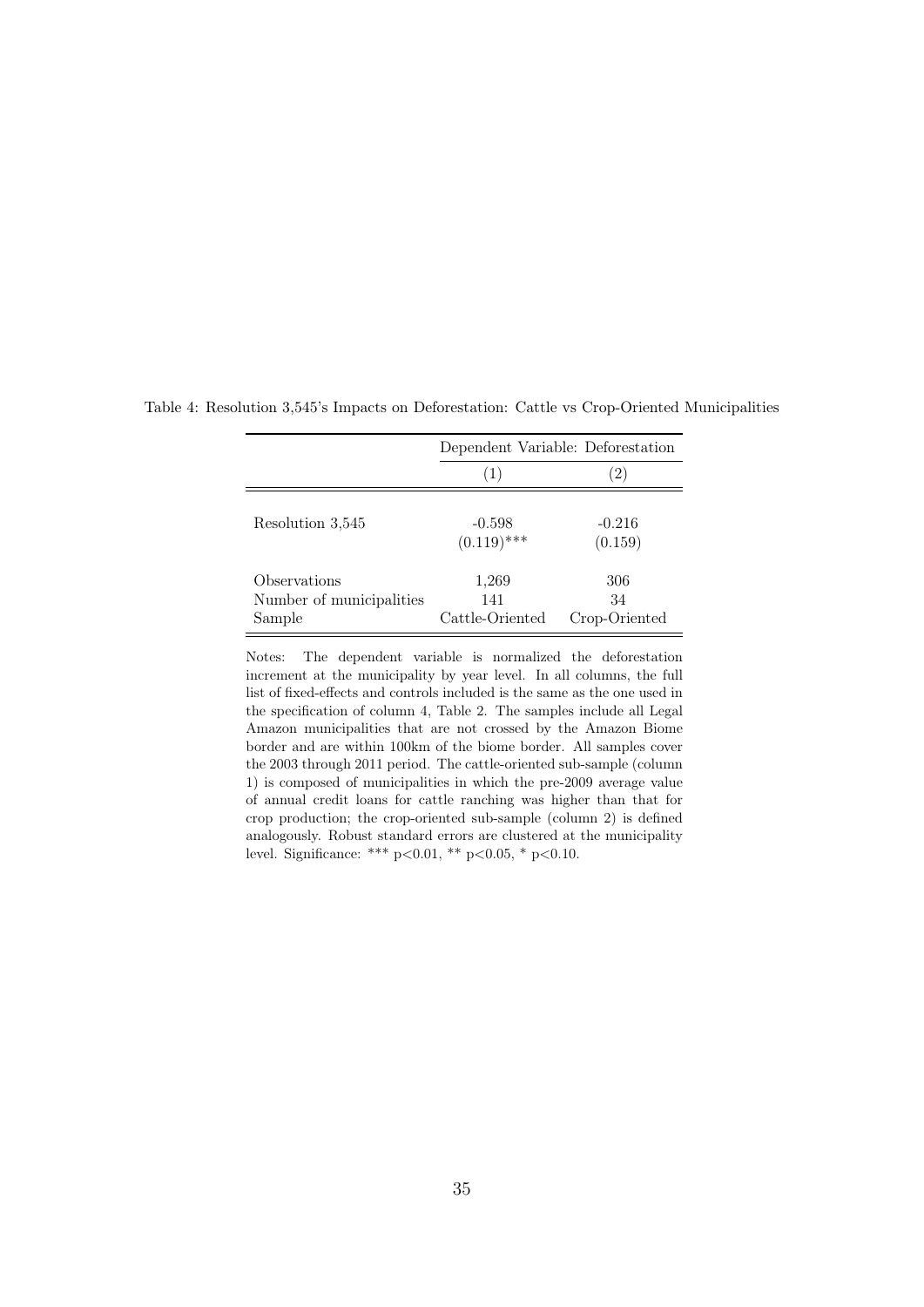|                           |                           | Dependent Variable: Rural Credit Concessions |                           |                           |                           |                           |  |  |  |  |
|---------------------------|---------------------------|----------------------------------------------|---------------------------|---------------------------|---------------------------|---------------------------|--|--|--|--|
|                           | $\left(1\right)$          | (2)                                          | $\left(3\right)$          | $\left(4\right)$          | (5)                       | (6)                       |  |  |  |  |
| Resolution 3.545          | $-0.346$<br>$(0.127)$ *** | $-0.436$<br>$(0.121)$ ***                    | $-0.404$<br>$(0.121)$ *** | $-0.397$<br>$(0.121)$ *** | $-0.368$<br>$(0.136)$ *** | $-0.363$<br>$(0.102)$ *** |  |  |  |  |
| Observations              | 1.575                     | 1.575                                        | 1,575                     | 1,575                     | 1,197                     | 2,502                     |  |  |  |  |
| Number of municipalities  | 175                       | 175                                          | 175                       | 175                       | 133                       | 278                       |  |  |  |  |
| Municipality and Year FE  | Yes                       | Yes                                          | Yes                       | Yes                       | Yes                       | Yes                       |  |  |  |  |
| Agricultural Prices       | N <sub>0</sub>            | Yes                                          | Yes                       | Yes                       | Yes                       | Yes                       |  |  |  |  |
| Conservation Policies     | No                        | No                                           | Yes                       | Yes                       | <b>Yes</b>                | <b>Yes</b>                |  |  |  |  |
| Embargoed Areas and Fines | N <sub>0</sub>            | No                                           | No                        | Yes                       | Yes                       | Yes                       |  |  |  |  |
| Sample                    | $<$ 100 $km$              | $<100$ km                                    | $<$ 100 $km$              | $<$ 100 $km$              | $< 50$ km                 | $<200$ km                 |  |  |  |  |

Table 5: Resolution 3,545's Mechanisms: Effects on Rural Credit Concessions

Notes: The dependent variable is normalized number of rural credit concessions at the municipality by year level, covering the 2003 through 2011 period. All regressions include municipality and year fixed effects. The sample includes all Legal Amazon municipalities that are not crossed by the Amazon Biome border and are within 100km of the biome border (columns 1-4), 50km (column 5) or 200km (column 6). Column <sup>2</sup> adds agricultural prices, column <sup>3</sup> adds concurrent environmental policies (municipal territory under protection and <sup>a</sup> dummy for priority municipalities), while column <sup>4</sup> also includes the log of the annual number of environmental fines applied at the municipality level in the previous year as well as the share of embargoed areas. Robust standard errors are clusteredat the municipality level. Significance: \*\*\*  $p<0.01$ , \*\*  $p<0.05$ , \*  $p<0.10$ .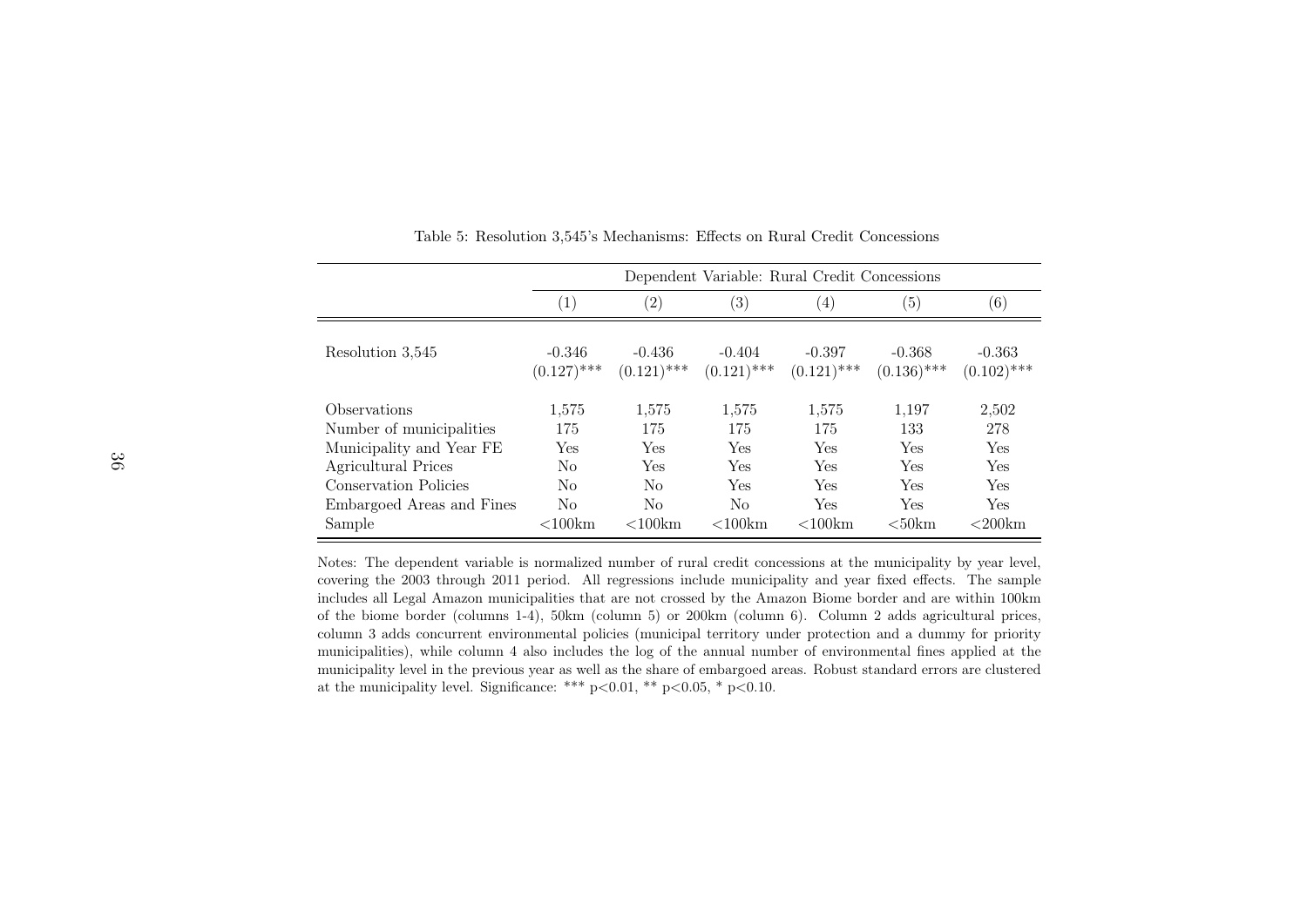|                          | Dependent Variable: Rural Credit Concessions |               |                                          |              |              |  |  |  |  |
|--------------------------|----------------------------------------------|---------------|------------------------------------------|--------------|--------------|--|--|--|--|
|                          | (1)                                          | (2)           | (3)                                      | (4)          | (5)          |  |  |  |  |
|                          |                                              |               |                                          |              |              |  |  |  |  |
| Biome * Post 2009        | $-0.397$                                     |               | $-0.401$                                 | $-0.408$     | $-0.462$     |  |  |  |  |
|                          | $(0.121)$ ***                                |               | $(0.141)$ *** $(0.164)$ ** $(0.176)$ *** |              |              |  |  |  |  |
| Biome $*2008$            |                                              |               | $-0.138$                                 |              |              |  |  |  |  |
|                          |                                              |               | (0.170)                                  |              |              |  |  |  |  |
| Biome $*2007$            |                                              |               | 0.135                                    |              |              |  |  |  |  |
|                          |                                              |               | (0.177)                                  |              |              |  |  |  |  |
| Biome $*2006$            |                                              |               | 0.010                                    |              |              |  |  |  |  |
|                          |                                              |               | (0.166)                                  |              |              |  |  |  |  |
| Biome * Time Trend       |                                              | $-0.019$      |                                          |              |              |  |  |  |  |
|                          |                                              | (0.034)       |                                          |              |              |  |  |  |  |
| Observations             | 1,575                                        | 1,050         | 1,575                                    | 1,575        | 1,575        |  |  |  |  |
| Number of municipalities | 175                                          | 175           | 175                                      | 175          | 175          |  |  |  |  |
| Linear Trends            | None                                         | None          | None                                     | <b>Biome</b> | Municip      |  |  |  |  |
| Years                    | All                                          | $\leq = 2008$ | All                                      | All          | All          |  |  |  |  |
| Sample                   | $<$ 100 $km$                                 | $<$ 100 $km$  | $<$ 100 $km$                             | $<$ 100 $km$ | $<$ 100 $km$ |  |  |  |  |

Table 6: Resolution 3,545's Effects on Rural Credit Concessions: Robustness Checks

Notes: The dependent variable is normalized number of rural credit concessions at the municipality by year level. In all columns, the full list of fixed-effects and controls included is the same as the one used in the specification of column 4, Table 2. The samples include all Legal Amazon municipalities that are not crossed by the Amazon Biome border and are within 100km of the biome border. All samples cover the 2003 through 2011 period, except column 2, which covers only the 2003 through 2008 period. Robust standard errors are clustered at the municipality level. Significance: \*\*\*  $p<0.01$ , \*\*  $p<0.05$ , \*  $p<0.10$ .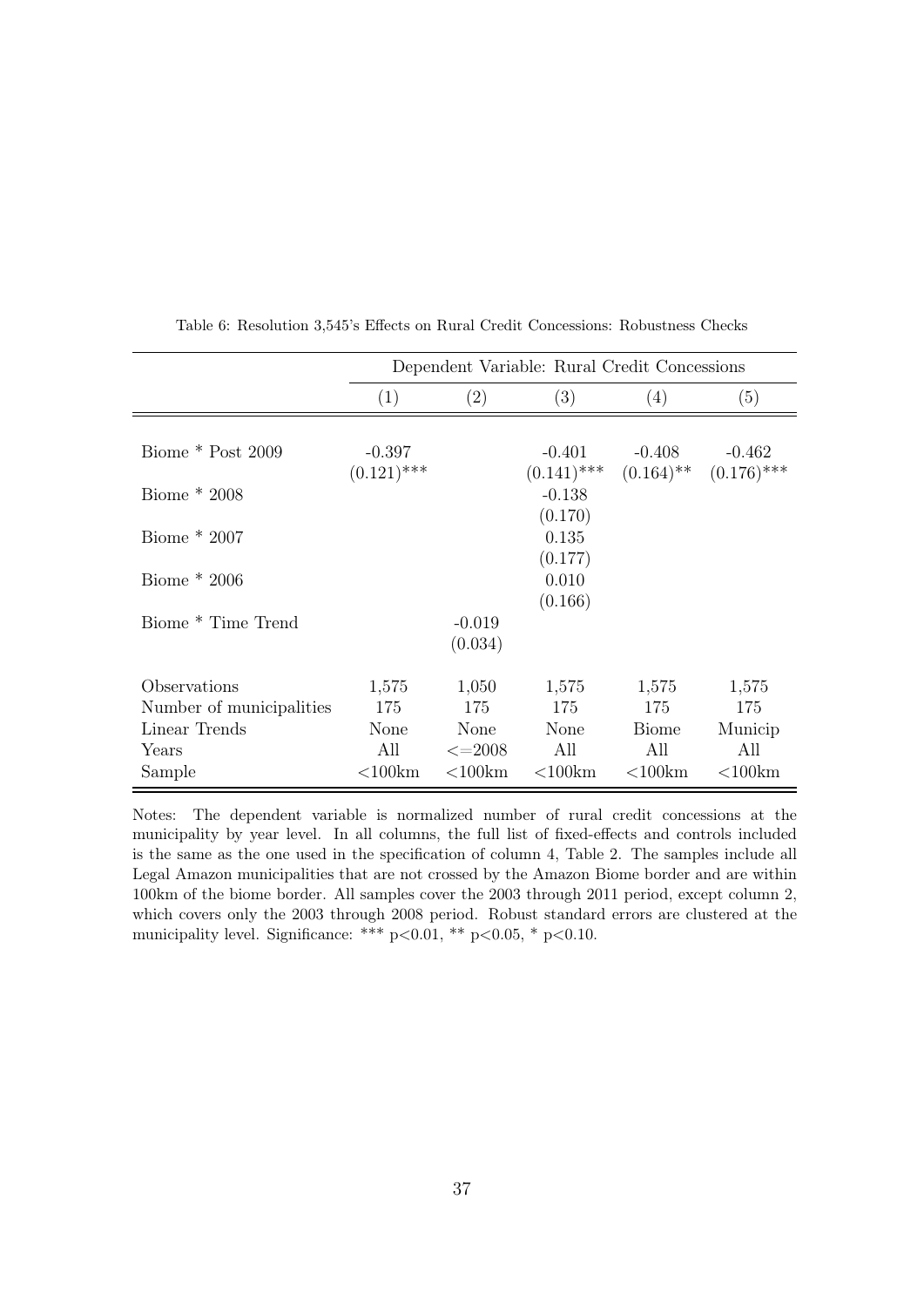|                            |                   | Dependent Variable: Rural Credit Concessions (by Loan Use, Size and Region) |          |                   |               |          |          |          |               |              |
|----------------------------|-------------------|-----------------------------------------------------------------------------|----------|-------------------|---------------|----------|----------|----------|---------------|--------------|
|                            | $\left( 1\right)$ | (2)                                                                         | (3)      | $\left( 4\right)$ | (5)           | (6)      | (7)      | (8)      | (9)           | (10)         |
| Resolution 3,545           | $-0.517$          | $-0.105$                                                                    | $-0.054$ | $-0.165$          | $-0.597$      | $-0.132$ | $-0.166$ | $-0.059$ | $-0.413$      | $-0.588$     |
|                            | $(0.126)$ ***     | (0.128)                                                                     | (0.092)  | (0.130)           | $(0.122)$ *** | (0.128)  | (0.115)  | (0.125)  | $(0.140)$ *** | $(0.230)$ ** |
| <i><b>Observations</b></i> | 1,575             | 1.575                                                                       | 1,575    | 1,557             | 1,575         | 1,575    | 1,548    | 1,575    | 1,269         | 306          |
| Number of municipalities   | 175               | 175                                                                         | 175      | 173               | 175           | 175      | 172      | 175      | 141           | 34           |
| Use                        | Cattle            | Crop                                                                        | Cattle   | Cattle            | Cattle        | Crop     | Crop     | Crop     | All           | All          |
| <b>Size</b>                | All               | All                                                                         | Small    | Mid               | Large         | Small    | Mid      | Large    | All           | All          |
| $Cattle/Crop-Oriented$     | All               | All                                                                         | All      | All               | All           | All      | All      | All      | Cattle        | Crop         |

Table 7: Resolution 3,545's Effects on Rural Credit Concessions by Loan Use, Size and Region

Notes: The dependent variable is normalized number of rural credit concessions at the municipality by year level. In all columns, the full list of fixed-effects and controls included is the same as the one used in the specification of column 4, Table 2. The samples include all Legal Amazon municipalities that are not crossed by the Amazon Biome border and are within 100km of the biome border. All samples cover the 2003 through 2011 period. The dependent variables by size are the normalized number of credit contracts in each municipality categorized in groups accordingto agricultural activity (cattle ranching or crop farming) and contract size (small: up to the median; medium: between the median and the  $75<sup>th</sup>$ percentile; and large: above the <sup>75</sup>th percentile). The cattle-oriented sub-sample (column 9) is composed of municipalities in which the pre-<sup>2009</sup> average value of annual credit loans for cattle ranching was higher than that for crop production; the crop-oriented sub-sample (column 10) isdefined analogously. Robust standard errors are clustered at the municipality level. Significance: \*\*\* <sup>p</sup><sup>&</sup>lt;0.01, \*\* <sup>p</sup><sup>&</sup>lt;0.05, \* <sup>p</sup><0.10.